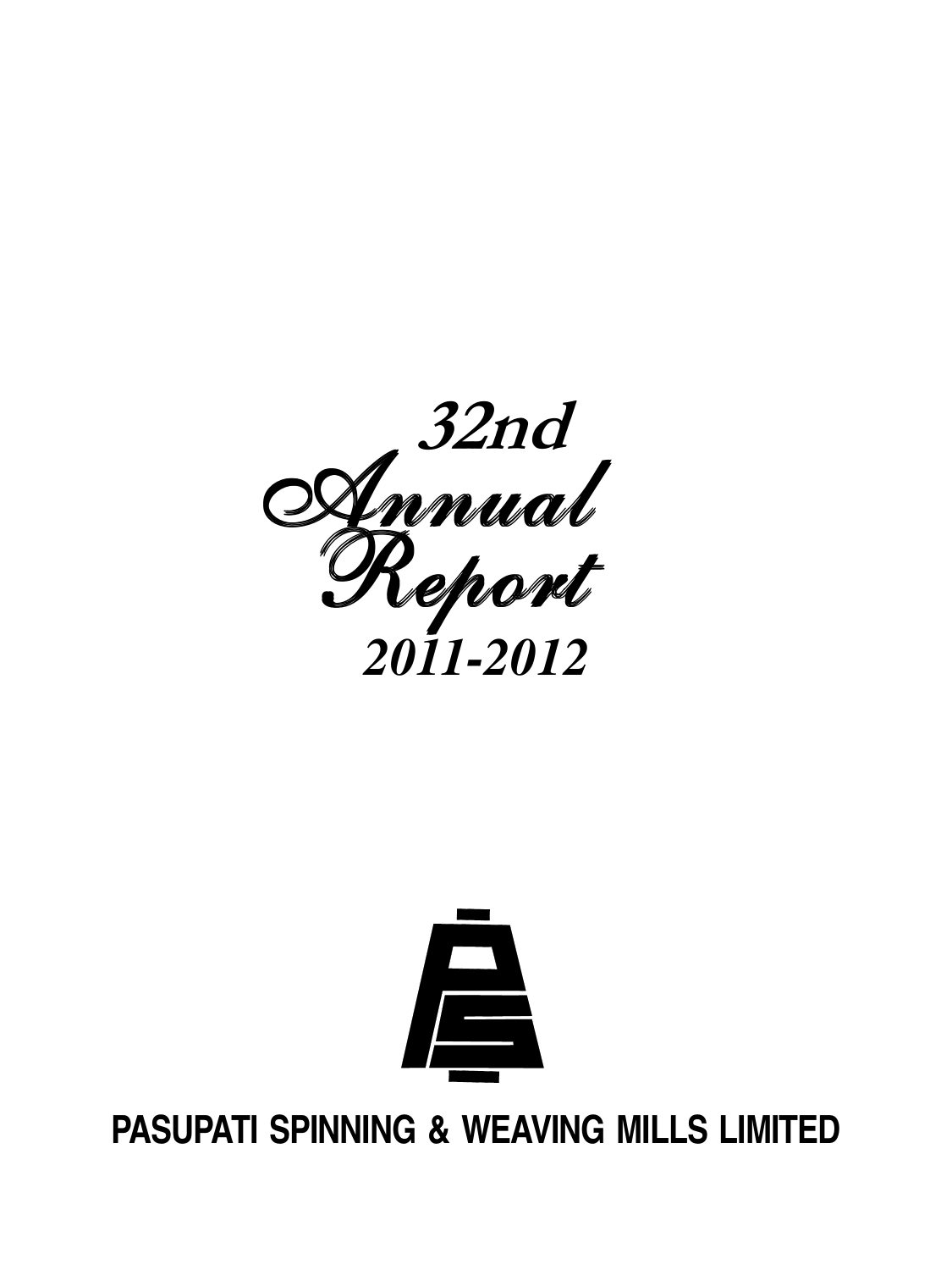## **BOOK - POST (Under Postal Certificate)**



If undelivered please return to : **PASUPATI SPINNING & WEAVING MILLS LIMITED** Head Office : 1501, Nirmal Tower, 26, Barakhamba Road, New Delhi - 110 001.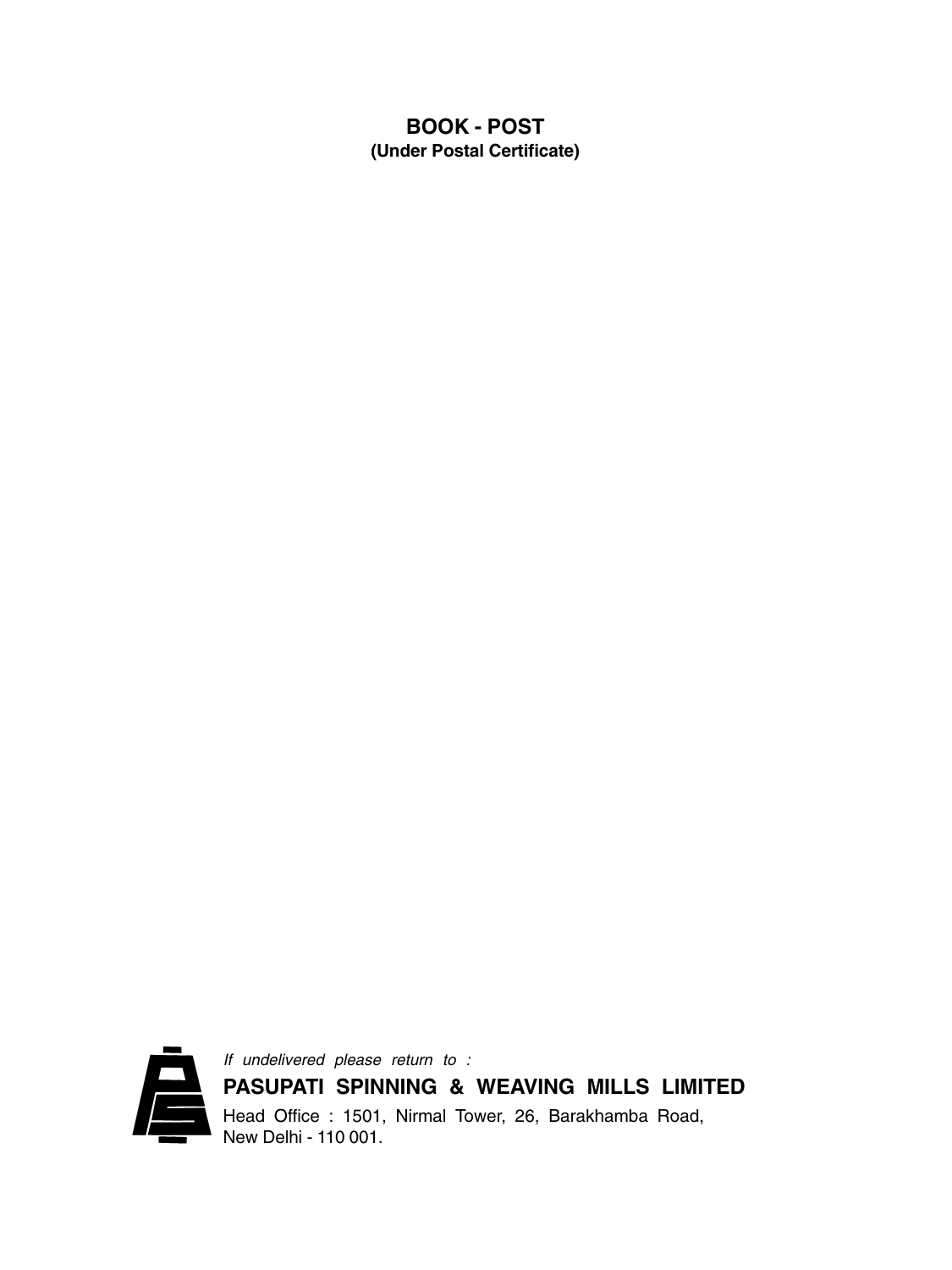## **Board of Directors**

Shri Ramesh Kumar Jain — Chairman & Managing Director Shri S. K. Chhajer – Whole-time Director Shri Vidit Jain — Executive Director Shri Praveen Paliwal — Director Shri Ghanshyam Dass Gupta — Director Shri Ashwani Kumar Rathore — Director

## **Company Secretary**

Ms. Rekha Sharma

#### **President (Finance)**

Shri A. K. Monga

#### **Auditors**

M/s. B.K. Shroff & Co., 3/7-B, Asaf Ali Road, New Delhi-110002.

#### **Bankers**

Bank of Baroda Canara Bank ING Vysya Bank Ltd. Punjab National Bank State Bank of Patiala State Bank of Travancore The Nainital Bank Ltd.

## **Registered Office & Works**

Village Kapriwas (Dharuhera), Distt. Rewari, Haryana.

#### **Sewing Thread Unit :**

Village Kheri (Kala-Amb), Distt. Sirmour, Himachal Pradesh.

## **Head Office**

1501, Nirmal Tower, 26, Barakhamba Road, New Delhi-110001. E'mail : ho@pasupatitextiles.com

### **Registrar & Shares / Debentures Transfer Agents**

M/s. Skyline Financial Services Pvt. Ltd. D - 153 A, 1st Floor, Okhla Industrial Area, Phase - I, New Delhi - 110020 Phones : +91-11-30857575 (10 Lines) Fax : +91-11-30857562 E'mail : admin@skylinerta.com

| <b>Contents</b>                     | Page |
|-------------------------------------|------|
|                                     |      |
|                                     |      |
|                                     |      |
|                                     |      |
|                                     |      |
| Notes to the Financial Statements34 |      |

- 
- 
-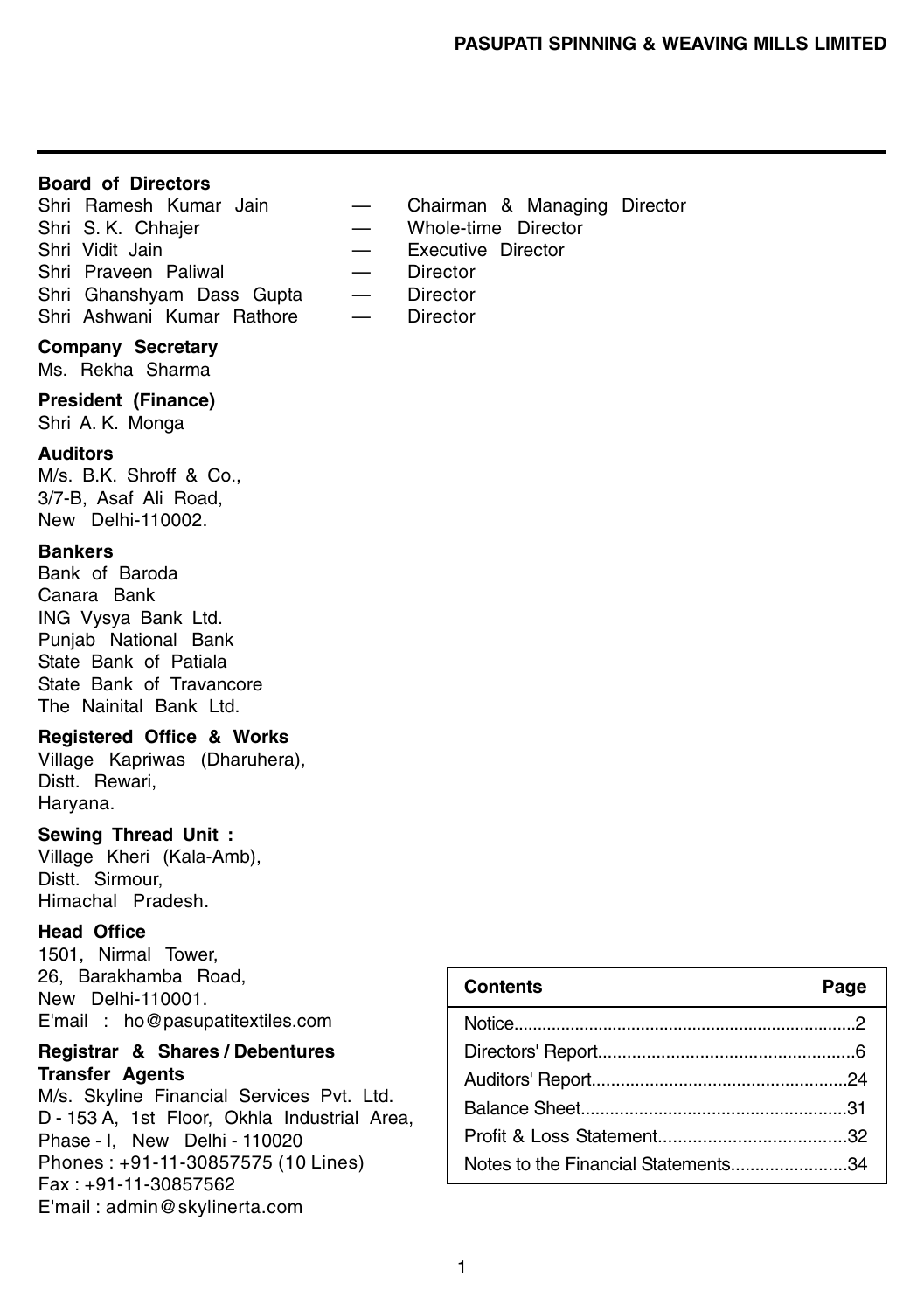

**NOTICE** is hereby given that the 32nd Annual General Meeting of the Members of the Company will be held at the Registered Office and Works of the Company at Village Kapriwas (Dharuhera), Distt. Rewari, Haryana on Saturday the 29th September, 2012 at 10.00 A.M to transact the following business :

#### **ORDINARY BUSINESS :**

- 1. To receive, consider and adopt the Audited Balance Sheet as at 31st March 2012 and Profit & Loss Statement for the year ended on that date and the Reports of Directors and Auditors thereon.
- 2. To appoint a Director in place of Shri Praveen Paliwal, who retires by rotation and being eligible, offers himself for reappointment.
- 3. To appoint Auditors and fix their remuneration.

#### **SPECIAL BUSINESS :**

4. To consider and if thought fit, to pass with or without modification(s), the following resolution as an ordinary Resolution :

"RESOLVED THAT Shri Ashwani Kumar Rathore who was appointed as an Additional Director by the Board under Section 260 of the Companies Act, 1956 and Article 117 of the Articles of Association of the Company and who holds office only upto the date of this Annual General Meeting and in respect of whom the Company has received Notice in writing, under Section 257 of the Companies Act, 1956 from a member signifying his intention to propose him as a candidate for the office of a director of the Company, be and is hereby appointed as a director of the Company liable to retire by rotation."

5. To consider and if thought fit, to pass with or without modification(s), the following resolution as a Special Resolution :

"RESOLVED THAT pursuant to the provisions of Sections 198, 269, 309, 310 and all other applicable provisions, if any, of the Companies Act, 1956 read with Schedule XIII to the said Act as amended and subject to the approval of Central Government, Institutions who have granted term loan(s) to the Company and such other approval if any, as may be required, the Company hereby accords its approval for the appointment of Shri Vidit Jain as Executive Director of the Company for a period of 5 (five) years with effect from 01.04.2010 to 31.03.2015 on the remuneration and terms and conditions as given below :

### **Remuneration**

- a) **Basic Salary** at the scale of : 40000-10000-90000
- b) **Perquisites** :
	- i) Expenses pertaining to electricity and water charges of his residence will be borne/ reimbursed by the Company.
	- ii) **Medical Expenses** :

All expenses on Medical including hospitalization, diagnostic checks, periodic health checks will be borne by the Company at actual.

iii) **Personal Accident Insurance** :

Reimbursement of personal accident insurance premium subject to a maximum of Rs. 15,000 per annum.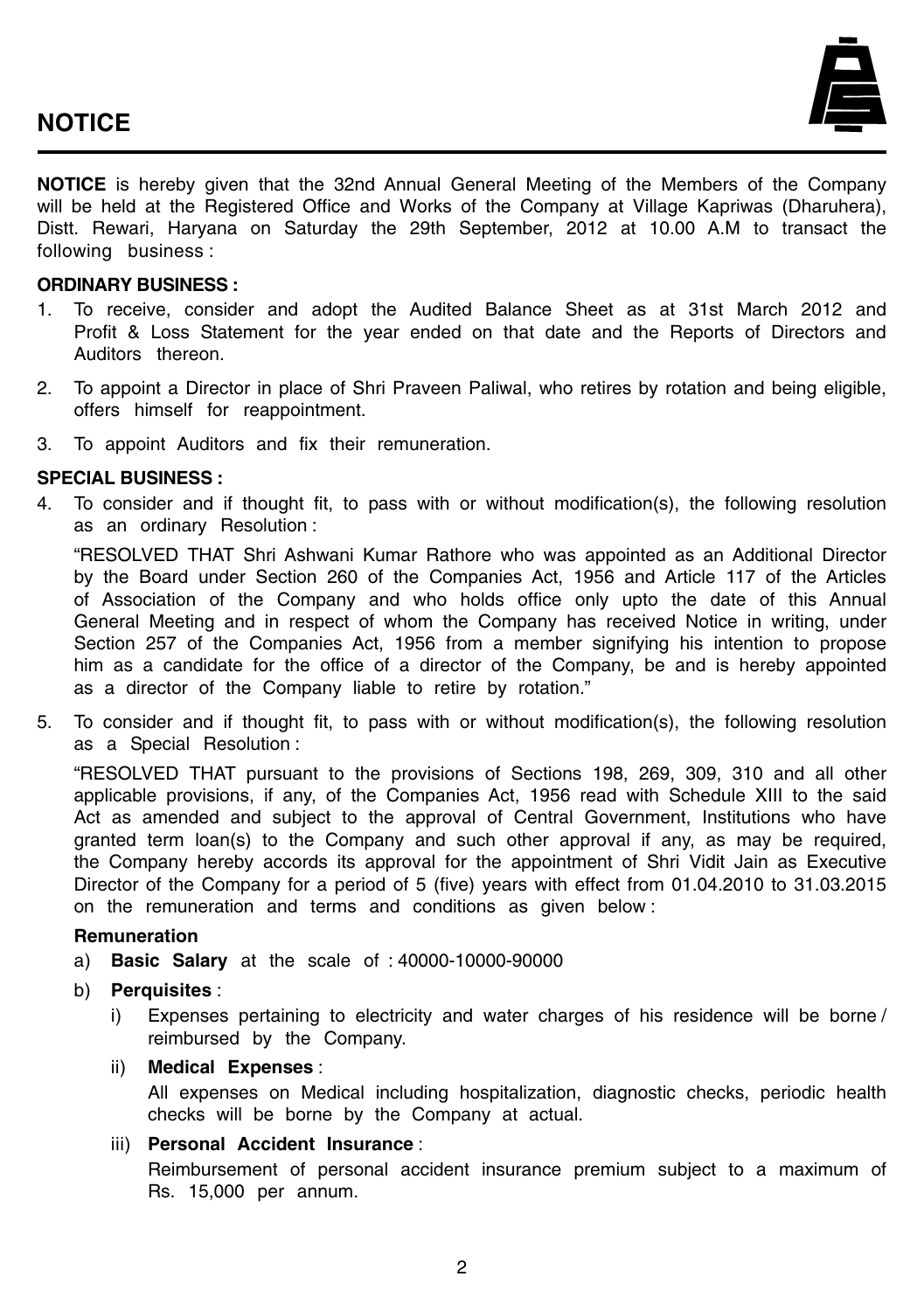#### iv) **Conveyance facilities** :

Company's car and driver for official use.

#### v) **Communication facilities** :

Company shall provide telephone, telefax and other communication facilities at the Executive Director's residence. The mobile bills of the Executive Director will be borne by the Company.

#### vi) **Club Fees** :

Fees of clubs subject to a maximum of two clubs. This will not include admission and life membership fees.

#### vii) **Terminal Benefits** :

- (a) Company's contribution to provident fund at the Rate of 12% of the basic salary.
- (b) Gratuity as per the rules of the Company.
- (c) Encashment of leave at the end of the tenure as per Company's rules.

RESOLVED FURTHER THAT in the event of there being loss or inadequacy of profits in any financial year, the aforesaid remuneration payable to Shri Vidit Jain shall be the minimum remuneration payable to him in terms of the provisions of Schedule XIII to the Companies Act, 1956".

> BY ORDER OF THE BOARD For **PASUPATI SPG & WVG MILLS LTD.,**

> > **REKHA SHARMA** Company Secretary

## **REGISTERED OFFICE** Village Kapriwas (Dharuhera),

Distt. Rewari Dated : 30th May, 2012

### **Notes** :

- 1. Member entitled to attend and vote at the meeting is entitled to appoint a proxy to attend and vote instead of himself / herself. A proxy need not be a member of the Company. Proxies in order to be effective must be received by the Company not less than 48 hours before the meeting.
- 2. The Explanatory Statement pursuant to Section 173 (2) of the Companies Act 1956, in respect of special business as set out above is annexed hereto.
- 3. Members and Proxies are requested to produce the Attendance slip duly signed, at the entrance of the meeting venue.
- 4. Information relating to item No. 2 of Ordinary Business and Item Nos. 4 and 5 of Special Business as required under clause 49 of Listing Agreement with Stock Exchange is annexed hereto.
- 5. The Register of Members and Share transfer Books of the Company shall remain closed from 22.09.2012 to 29.09.2012 (Both days inclusive).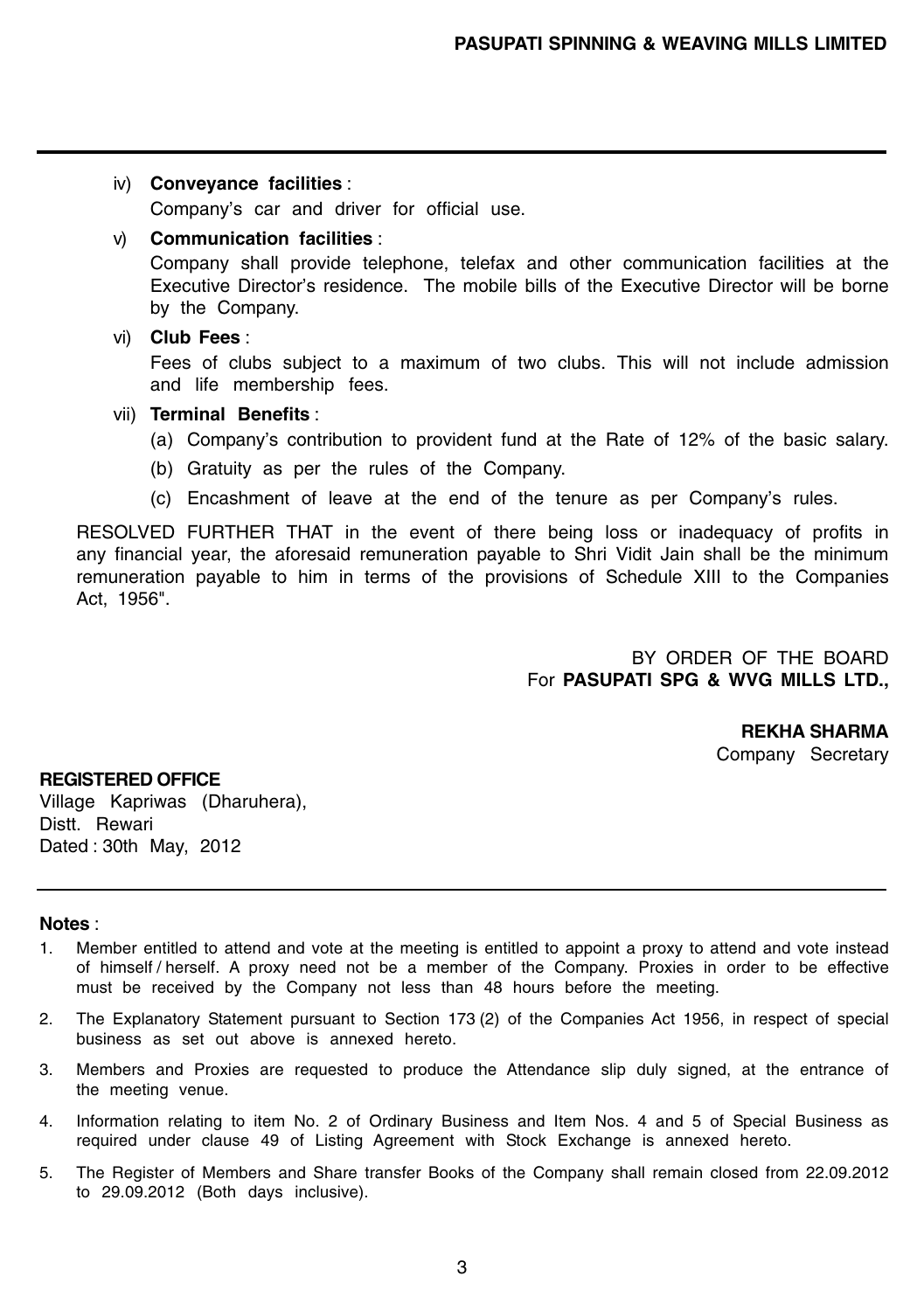

- 6. Members who hold shares in de-materialised form are requested to bring their client ID and DP ID numbers for facilitating identification for attendance at the meeting.
- 7. All documents referred to in the accompanying Notice are open for inspection at the Registered Office of the Company on all working days between 11.00 a.m and 1.00 p.m
- 8. The Ministry of Corporate Affairs (MCA) has vide its circular dated 29.04.2011 stated that service of notice / documents including Annual Report to the members can be made e–mail. To support this green initiative of MCA, members who have not yet registered their e-mail addresses are requested to do so :
	- (i) in respect of the electronic holdings through their concerned depository participants and
	- (ii) in respect of physical holdings to Skyline Financial Services Pvt. Ltd.

## **EXPLANATORY STATEMENT PURSUANT TO SECTION 173 (2) OF THE COMPANIES ACT, 1956**

#### **Item No. 4 :**

Shri Ashwani Kumar Rathore joined the Board of the Company on 25.02.2012 as an Additional Director and as per provisions of Section 260 of the Companies Act, 1956 and vide Article 117 of the Articles of Association of the Company, he will hold office as a director up to the date of this Annual General Meeting. Company has received notice as prescribed under Section 257 of the Companies Act, 1956 from a member alongwith the required deposit, signifying his intention to propose Shri Ashwani Kumar Rathore for appointment as a director liable to retire by rotation vide Article 115 of the Articles of Association of the Company. The Board of directors recommends the passing of the resolution.

None of the Directors, except Shri Ashwani Kumar Rathore, is in any way concerned or interested in the resolution.

#### **Item No. 5 :**

Shri Vidit Jain is looking after the overall operations of EOU as also the marketing operations of Sewing Thread Unit of the Company for the last 10 years. It is proposed to appoint him as Executive Director in the Company for a period of five years w.e.f. 01.04.2010 on the terms and conditions stated in the resolution.

None of the Directors except Shri Ramesh Kumar Jain and Shri Vidit Jain are deemed to be interested in the said Resolution.

The above Statement may be regarded as an abstract for the Term and Memorandum of interest under Section 302 of the Companies Act, 1956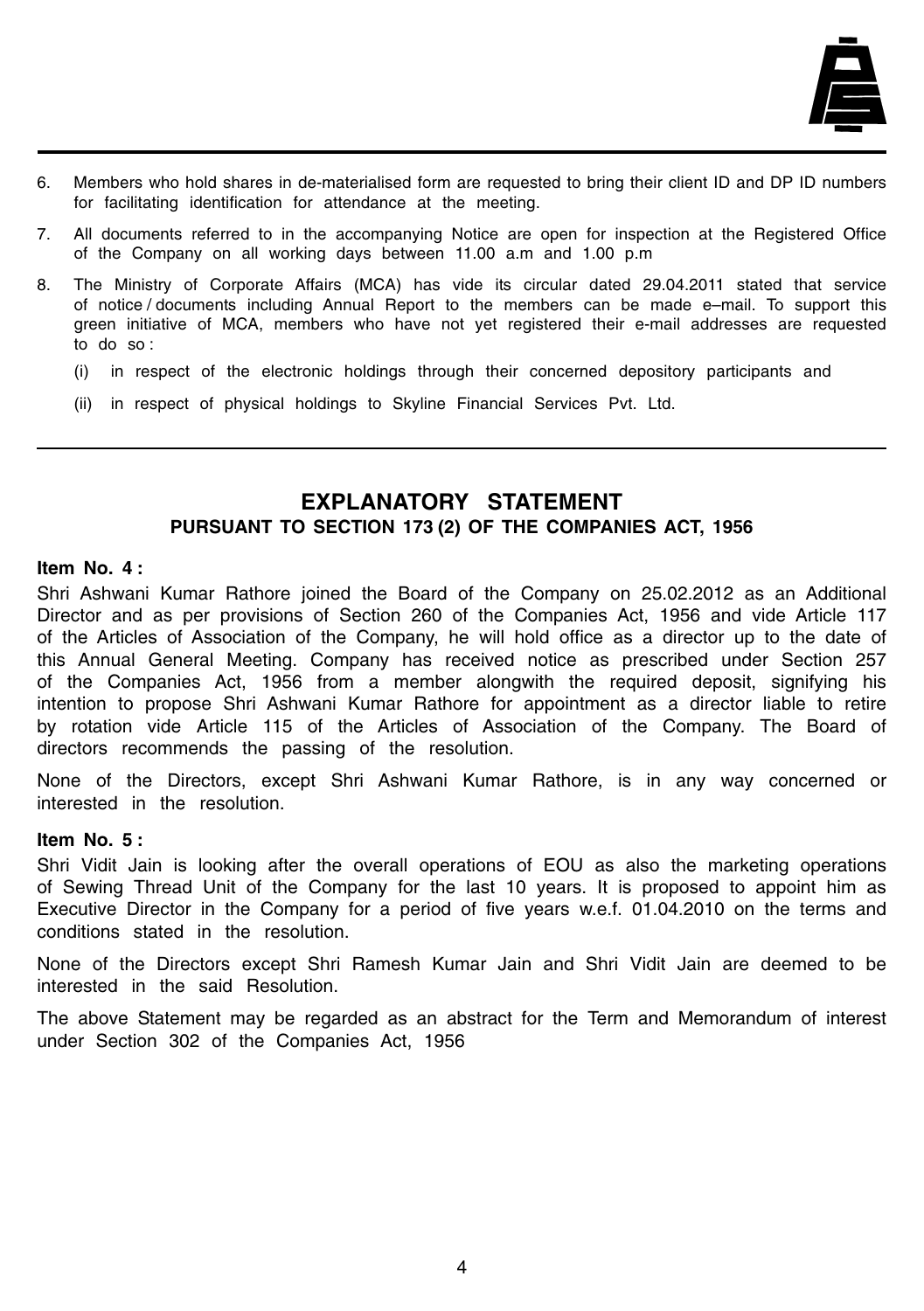# **ANNEXURE**

## **PURSUANT TO CLAUSE 49 OF THE LISTING AGREEMENT WITH THE STOCK EXCHANGE, FOLLOWING INFORMATION IS FURNISHED ABOUT THE DIRECTORS PROPOSED TO BE APPOINTED / RE-APPOINTED :**

| Name of the<br>Director / s                                                                            | Shri Vidit Jain                                                                                                                                                  | Shri Praveen Paliwal                                                                                           | Shri Ashwani Kumar Rathore                                                                                      |
|--------------------------------------------------------------------------------------------------------|------------------------------------------------------------------------------------------------------------------------------------------------------------------|----------------------------------------------------------------------------------------------------------------|-----------------------------------------------------------------------------------------------------------------|
| Date of Birth                                                                                          | 13.09.1979                                                                                                                                                       | 02.07.1964                                                                                                     | 30.06.1978                                                                                                      |
| Qualification                                                                                          | B.Sc. in Economics<br>from University of<br>Pennsylvania (USA)                                                                                                   | Graduate                                                                                                       | LL.B                                                                                                            |
| Nature of<br>Experience                                                                                | Industrial and<br>business<br>experience of<br>10 years                                                                                                          | <b>Business</b><br>experience of about<br>15 years                                                             | Professional experience<br>of 10 years                                                                          |
| Name of the<br>Companies in<br>which they hold<br>Directorship                                         | Pasupati Spinning &<br>Weaving Mills Ltd.<br>Pasupati Fincap Ltd.<br>Shailja Investments Ltd.<br>Sulabh Impex Ltd.<br>Pasupati Olefin Ltd.<br>India Spintex Ltd. | Pasupati Spinning &<br>Weaving Mills Ltd.                                                                      | Pasupati Spinning &<br>Weaving Mills Ltd.                                                                       |
| Name of the<br>Committees of<br>the Companies<br>of which<br>they hold<br>Membership /<br>Chairmanship | Pasupati Fincap Ltd.<br>Audit Committee<br>(Member)<br>Share Transfer<br>Committee<br>(Member)                                                                   | Pasupati Spinning &<br>Weaving Mills Ltd.<br>Audit Committee<br>(Member)<br>Remuneration<br>Committee (Member) | Shyam Overseas Pvt. Ltd.<br>URO Financial Information &<br>Consultancy Pvt. Ltd.<br>Harshit Creations Pyt. Ltd. |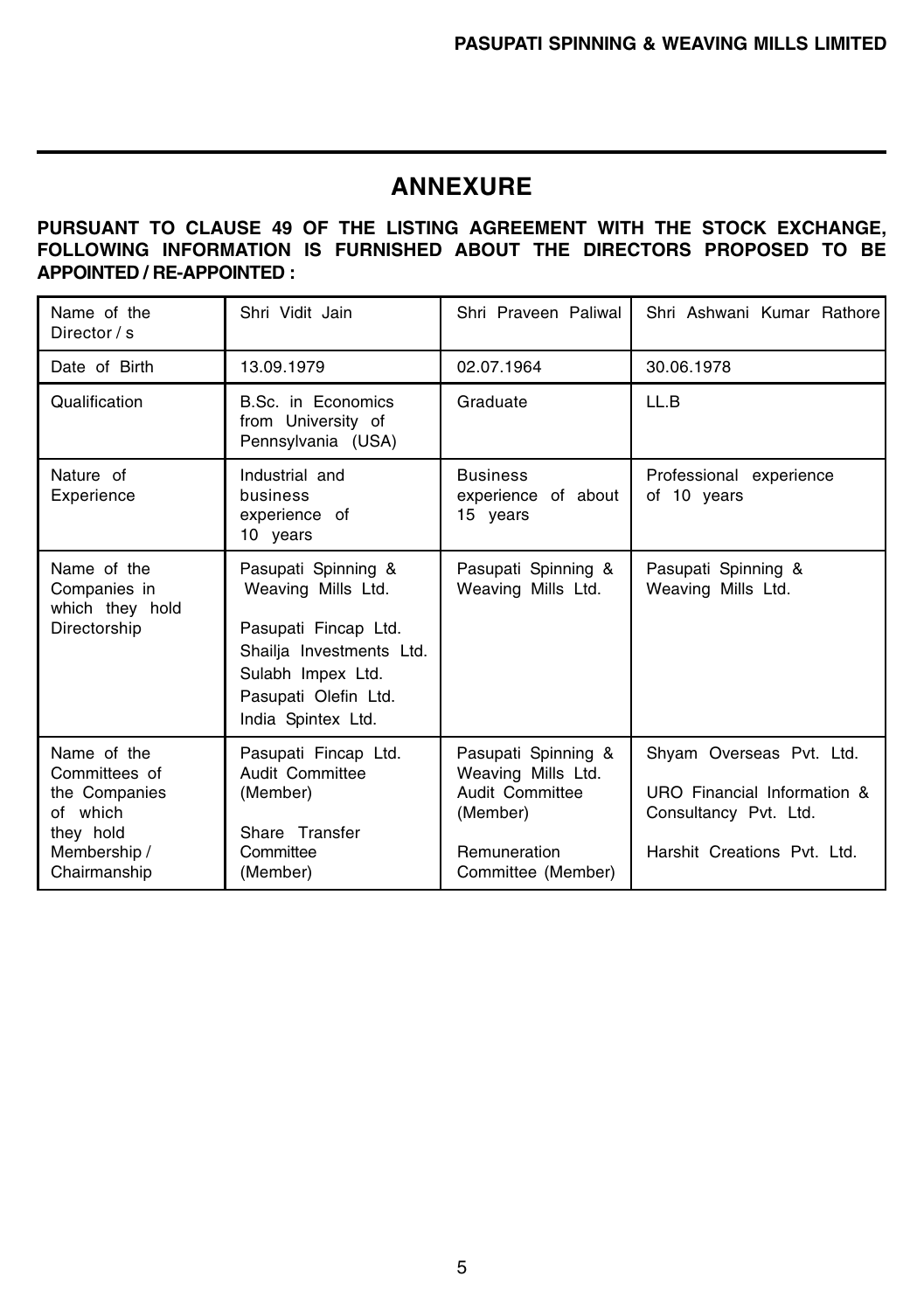# **DIRECTORS' REPORT**



#### **TO THE MEMBERS**

Your Directors have pleasure in presenting their Report together with the Audited Accounts for the year ended 31st March, 2012.

#### **FINANCIAL RESULTS**

|                                                                               | For the Year<br>2011-12     | For the Year<br>2010-11     |
|-------------------------------------------------------------------------------|-----------------------------|-----------------------------|
|                                                                               | (Rs. in Lacs)               | (Rs. In Lacs)               |
| Sales and other Income                                                        | 11431.47                    | 11075.70                    |
| Profit before Interest and Depreciation<br>Financial Charges<br>Depreciation  | 1272.98<br>840.28<br>311.99 | 1484.49<br>870.23<br>306.67 |
| Profit before Taxes<br>Payment / Provision for Taxation                       | 120.71<br>0.10              | 307.59                      |
| Profit after taxation but before extra-ordinary items<br>Extra-ordinary Items | 120.61<br>0.11              | 307.59<br>0.04              |
| Net profit after extra ordinary items                                         | 120.72                      | 307.63                      |

#### **OPERATIONS**

During the year under review, the net profit of the company after depreciation and before tax has decreased to Rs. 120.71 Lacs as compared to profit of Rs. 307.59 Lacs of previous year as the margins were adversely affected due to rise in input costs (mainly Raw Materials). Company is trying to improve profitability by increasing sales of Sewing Thread (Finished Product) in local market. The Company is in the process for getting approval from various Overseas Vendors for using Pasupati Thread in their products.

#### **RECENT DEVELOPMENTS**

#### **Capital Reduction by 60%**

The Company was declared a sick company by the BIFR on 14.07.2005 and Bank of Baroda was appointed as the operating agency (OA) under Section 17 (3) of the Sick Industrial Companies (Special Provisions) Act, 1985. The Hon'ble Bench of BIFR finally sanctioned Rehabilitation Scheme vide its order dated 17.02.2012. Pursuant to the terms of Rehabilitation Scheme as approved by the Hon'ble BIFR, the company reduced its share capital by 60% i.e. from Rs. 5,70,65,060/- (Rupees Five Crores Seventy Lacs Sixty Five Thousand and Sixty only) to Rs. 2,28,26,020/- (Rupees Two Crores Twenty Eight Lacs Twenty Six Thousand and Twenty only) and thereafter consolidated into 2372602 equity shares comprising of 2222602 fully paid up shares of Rs. 10/- each and 150,000 partly paid up shares of Rs. 10 each, by passing special resolution in its Extra Ordinary General Meeting duly held on 13.02.2012.

As on 31.03.2012, the total Paid up share capital of the Company stands as Rs. 2,37,26,020/- divided into 2372602 equity share of Rs. 10 each.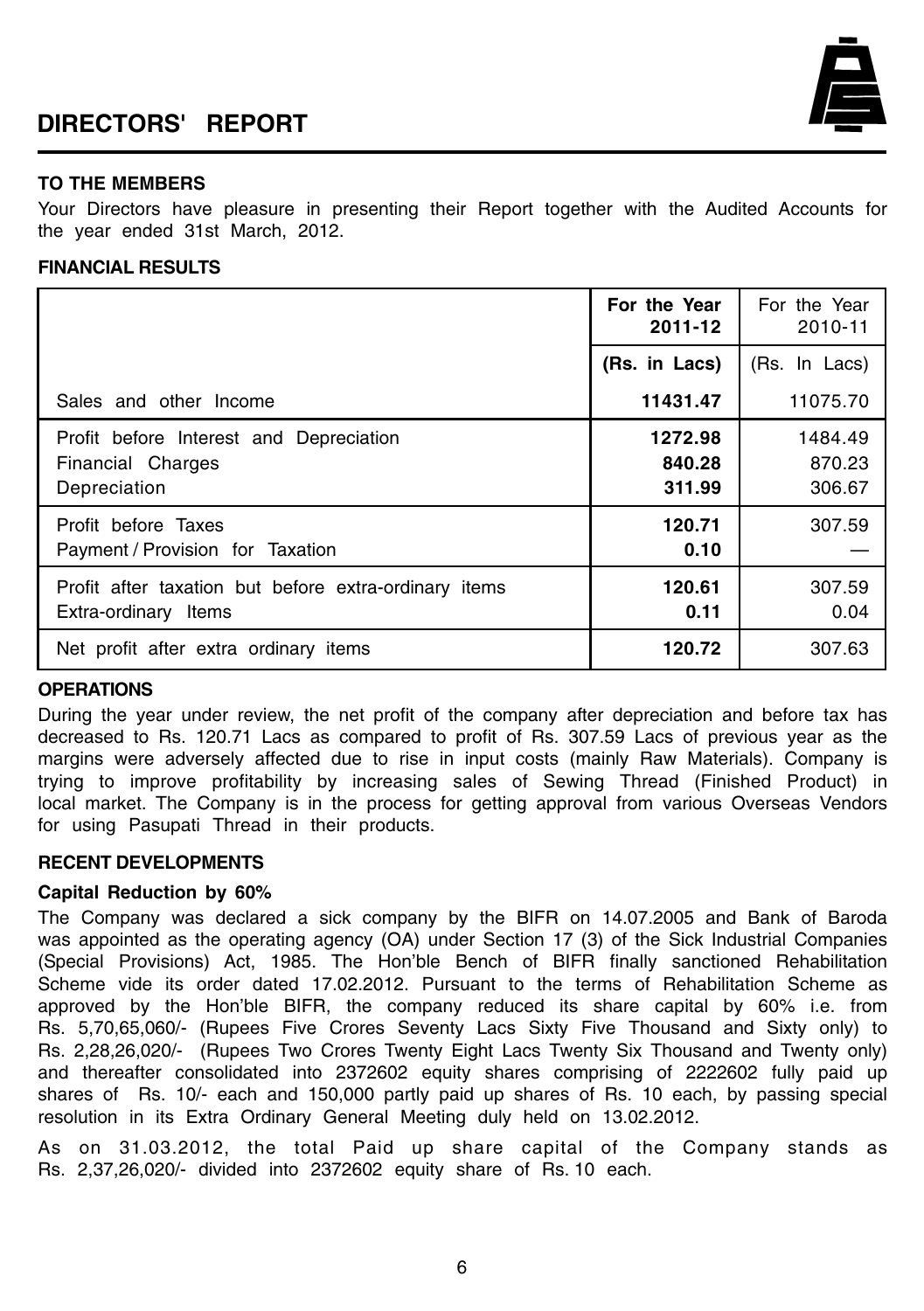### **Full & Final Settlement of 14%, / 15% Redeemable Partly Convertible Debentures and 19% Debentures**

The Hon'ble BIFR has also directed that all the debenture-holders shall be paid 75% of out standing amount in full and final settlement of all their claims and such amount shall be paid in 24 equal monthly installments with the complete waiver of entire simple interest, penal interest, compound interest, liquidated damages and any other charges of whatsoever nature and 25% of the outstanding principal amount. Accordingly, the company has already started paying the dues of all debenturholders as per the directions of BIFR.

## **DIVIDEND**

In view of the requirement of fund for working capital of the company, the Board of Directors is not in a position to recommend any dividend for the year under review.

### **DIRECTORS' RESPONSIBILITY STATEMENT PURSUANT TO SECTION 217 (2AA) OF THE COMPANIES ACT, 1956 :**

Your Directors hereby confirm that :

- i) in the preparation of the annual accounts, the applicable accounting standards had been followed along with proper explanation relating to material departures.
- ii) the directors had selected such accounting policies and applied them consistently and made judgements and estimates that are reasonable and prudent so as to give a true and fair view of the state of affairs of the Company at the end of the financial year and of the profit or loss of the Company for the period.
- iii) the directors had taken proper and sufficient care for the maintenance of adequate accounting records in accordance with the provisions of this Act for safeguarding the assets of the company and for preventing and detecting fraud and other irregularities.
- iv) the directors had prepared the annual accounts on a going concern basis.

### **COST AUDIT**

The Central Govt. has approved the appointment of M/s Avtar Singh & Company as cost auditors for conducting Cost Audit for the Financial Year 2011-12.

The report of Cost Auditors in respect of audit of the cost records of the Company for the year ended 31st March 2012 will be submitted to the Central Government in due course.

#### **AUDITORS**

M/s. B.K. Shroff & Co., Chartered Accountants, auditors of the Company, hold office until the conclusion of the ensuing Annual General Meeting. Based on the recommendation of the Audit Committee, the Board of Directors proposes to the reappointment of M/s. B.K. Shroff & Co., Chartered Accountants, as the Statutory Auditors of the Company from the conclusion of this Annual General Meeting till the conclusion of the next Annual General Meeting.

M/s. B.K. Shroff & Co., Chartered Accountants, have expressed their willingness to act as Statutory Auditors of the Company, if reappointed, and have further confirmed that the said reappointment would be in conformity with the provisions of Section 224 (IB) of the Companies Act, 1956.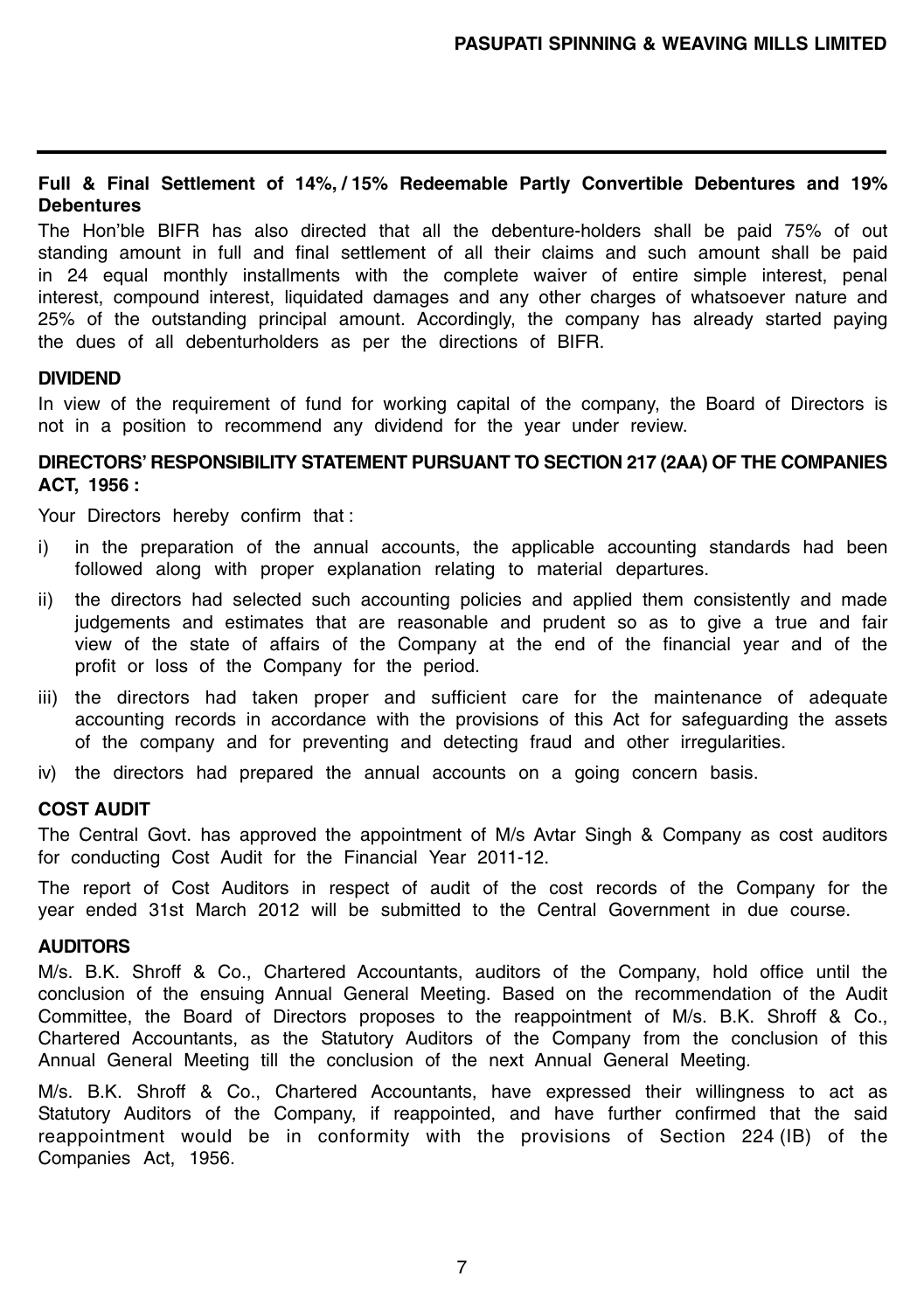

#### **PARTICULARS OF EMPLOYEES**

There is no employee in the Company whose particulars are required to be given under Section 217(2A) of the Companies Act, 1956 read with the Companies (Particulars of Employees) Rules, 1975, as amended.

#### **INDUSTRIAL RELATIONS**

Industrial relations continued to be cordial during the year under review.

#### **STATEMENT PURSUANT TO LISTING AGREEMENT (S)**

The Company's securities are listed at Mumbai Stock Exchange & Delhi Stock Exchange and the Company has paid Annual Listing Fee to Bombay Stock Exchange for the year under review & for the current year.

## **CORPORATE GOVERNANCE**

The report on Corporate Governance as stipulated under Clause 49 of the Listing Agreement forms part of the Annual Report.

The requisite Certificate from the Auditors of the Company confirming compliance with the conditions of Corporate Governance as stipulated under the aforesaid clause 49, is attached to this report.

#### **DIRECTORS**

Shri Ashwani Kumar Rathore was co-opted as director on the Board of the company w.e.f. 25.02.2012 as an additional director.

Shri Praveen Paliwal is the director, who retires by rotation and being eligible, offers himself for reappointment at the ensuing Annual General Meeting.

## **AUDITORS' REMARKS**

The Auditors' observations regarding Note Nos. 3,  $4(v)(b)$ ,  $4(v)(c)$ ,  $4(v)(g)$ , 11, 30(b) and 32 have been suitably explained in accompanying Notes to the Notes to the Financial Statements. The same are however again explained hereunder :

- Note 3 The explanation given is self explanatory, hence does not call for further comments.
- Notes  $4(v)(b)$  and (c) SASF(IDBI) had assigned its outstanding debt in favour of J M Financial Asset Reconstruction Company Private Limited (JMFARC) on 19th March 2010. Subsequently, JMFARC agreed to restructure the said debt on certain terms and conditions, which have already been approved by BIFR in the sanctioned scheme. As per the scheme, Rs. 4 Crore will be converted into equity and balance of Rs. 6 Crore will be converted into Optionally Cumulative Convertible Debentures, which in turn will also be converted into equity. Hence, the company feels that provision of interest is not required to be made in accounts. Similarly, the proposed waiver of Rs. 6.45 Crore by JMFARC will be given effect in company's accounts only on full implementation of Rehabilitation Scheme sanctioned by BFIR.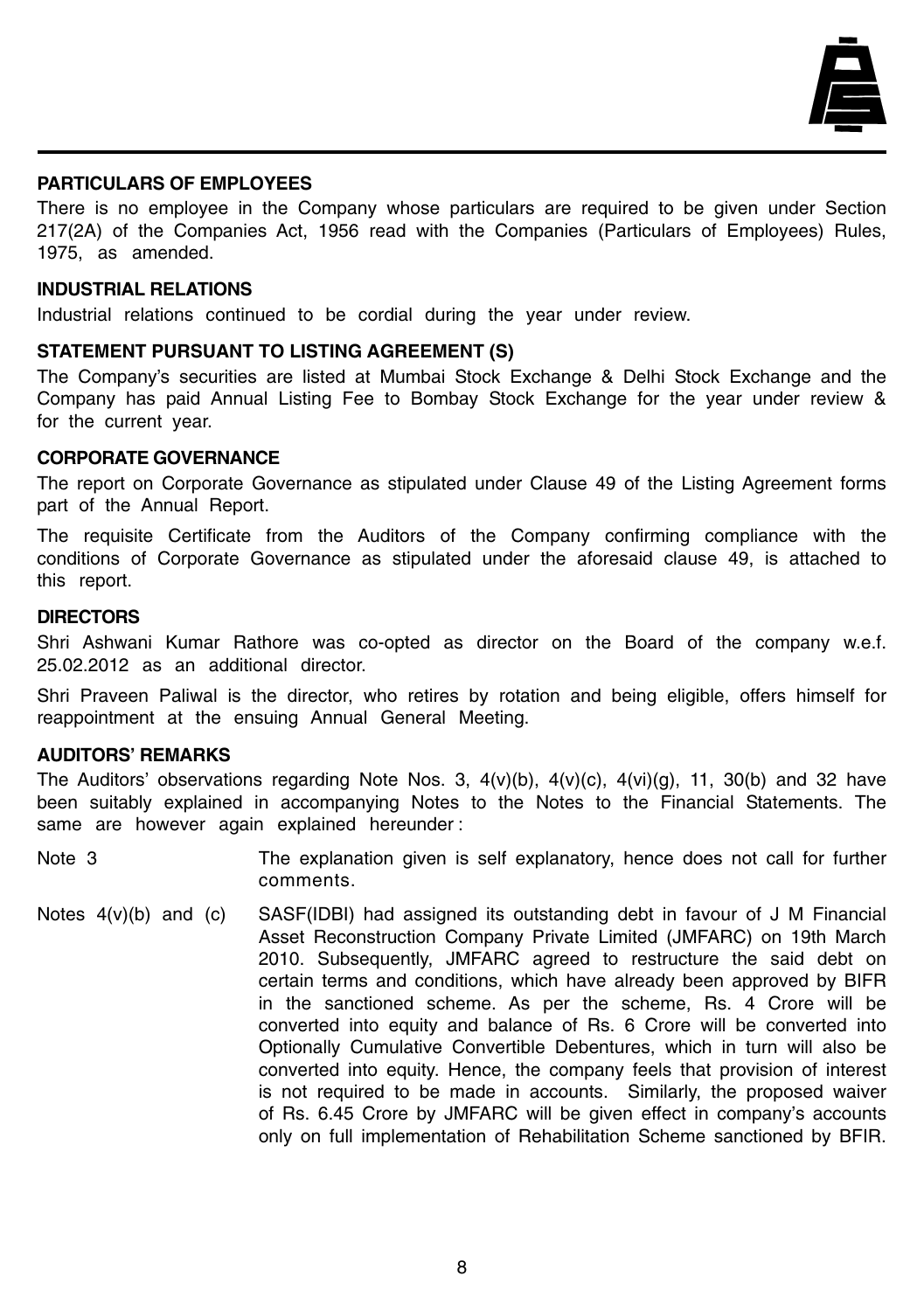| Note 4(vi)(g) | As per the scheme sanctioned by BIFR, the dues of debenture holders     |
|---------------|-------------------------------------------------------------------------|
|               | are to be settled at 75% of the principal amount to be paid in 24 equal |
|               | monthly instalments. In view of the scheme sanctioned by BIFR, no       |
|               | provision of interest liability has been made in accounts.              |

- Note 11 Although, the company has made representation to the competent authority for payment of compensation at market rate in respect of part of company's factory land acquired by Government of Haryana, the company feels that final decision in this regard may take a very long time and moreover there is uncertainty about the success of company's representation. Hence, it has been decided that its affect would be given in company's books as and when actual compensation is received from Government of Haryana.
- Note 30(b) The company has already applied to Central Government for necessary permission for payment of remuneration to Directors.
- Note 32 The company's Rehabilitation Scheme has been sanctioned by BIFR vide its order dated 17.02.2012. The company has already started implementing the said scheme and on full implementation of the said scheme, the company's net worth will become positive. Therefore, the company has rightly prepared its accounts on the assumption that the company is a going concern.

#### **ADDITIONAL INFORMATION**

Energy conservation measures, progress made in technology absorption and foreign exchange earning and outgo, as required by the Companies (Disclosure of Particulars in the Report of the Board of Directors) Rule, 1988 is annexed and form part of this Report.

#### **ACKNOWLEDGEMENT**

Your Directors wish to place on record their deep appreciation of the continued support and cooperation received from Banks, Central and State Governments, dealers, customers, vendors, members, executives, staff and workers of the company during the year under review.

For and on behalf of Board of Directors

Sd/- Place : New Delhi **RAMESH KUMAR JAIN** Dated : 30th May, 2012 CHAIRMAN & MANAGING DIRECTOR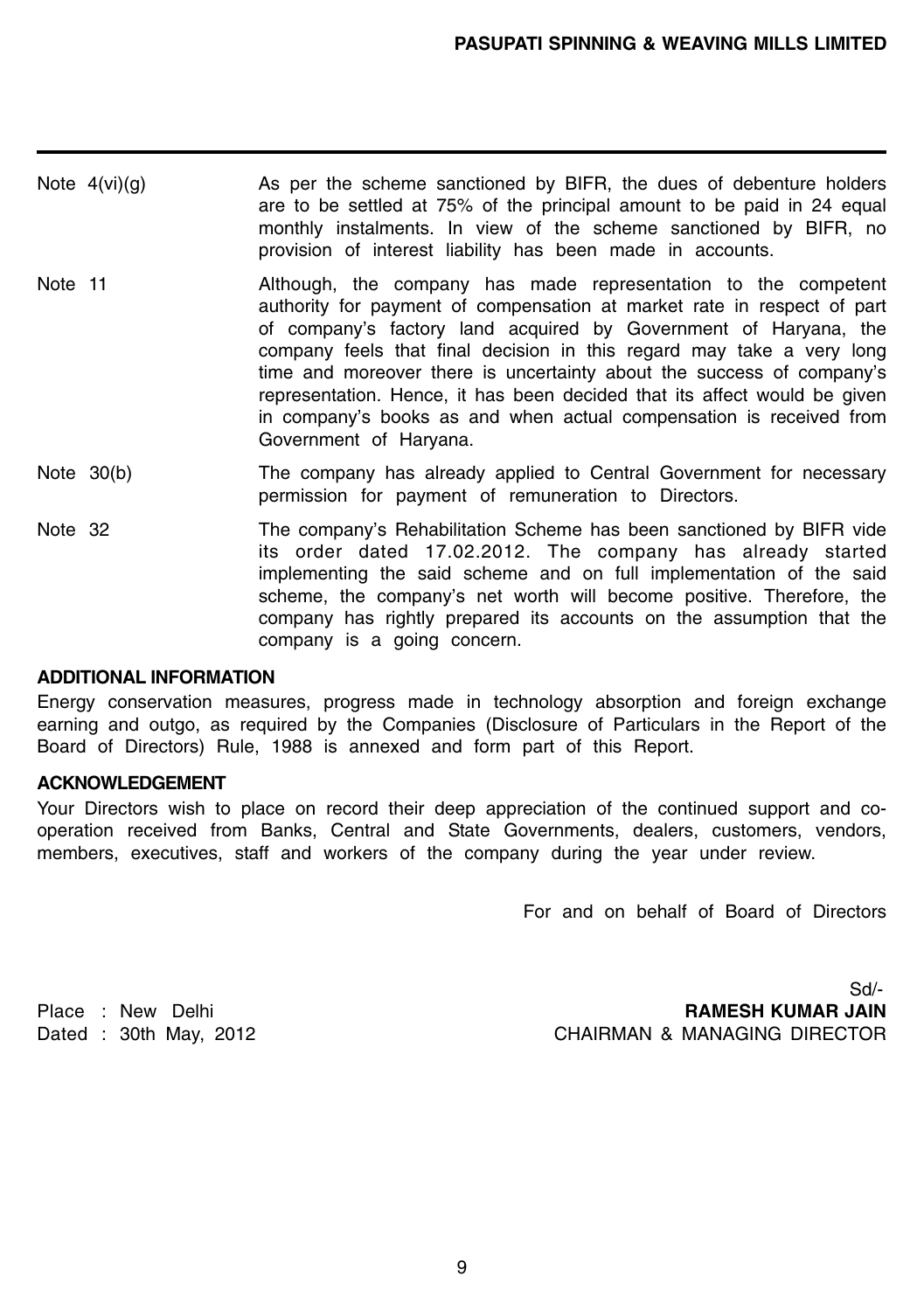

#### **CONSERVATION OF ENERGY**

#### **a) Energy Conservation Measures Taken :**

- 1. Replacement of ordinary motors by high power factor high efficiency motors.
- 2. Putting 36 / 38 mm dia-meter rings to get more productivity with same power consumption.
- 3. Maximum utilisation of natural light in place of tube-light.
- 4. Adjusted the angle of fan blades at optimum level to maintain the humidity at minimum power consumption.
- 5. Ring frame lift reduction to get more production with same power consumption (2 3%).
- 6. Adjusted the blades of S.A. & R.A. Fans at H. Plants to maintain humidity with minimum power consumption.
- 7. Some innovative modifications carried out in machine to reduce down the given load such as simplex pneumatic suction motor stopped by introducing under clearer.
- 8. By changing the filter media of filtration plant the filtration efficiency improved and thus reduced the load, on suction fans and effected on energy saving.
- 9. Optimising the Humidification plants saturation efficiency the load on supply air fan and water pumps reduced.
- 10. By modifying the compressed air line consumption of compressed air reduced thus resulted in energy saving.
- 11. We have replaced old reciprocative compressor with new screw compressor having high efficiency & low consumption of power. There would be 10 - 15% power saving in compressor units.
- 12. We have obtained additional sanction of 1000 KVA load during peak hours from HPSEB resulting reduction in P.U. cost of power.
- 13. The new generation air-compressor is added to save the power consumption as well as maintenance cost.
- 14. Some modifications carried out in our Humidification Plant provided the stationary V Notch Type Filter in place of Rotary filter and save 3.2 KW / Hrs.
- 15. Optimize the power voltage and reduce the energy consumption.
- 16. Optimize the compressed air pressure by reducing from 9.5 Kgs to 8 Kgs and save the power.
- 17. Over-head cleaner travelling frequency reduced by 3 to 4 minutes in all Ring Frames and achieved the conservation in this area.
- 18. Plugged all air leakage, hence saving of air results power saving.
- 19. By installing power capacitors near to load.
- 20. By replacing conventional tube-lights with new energy saving (TS) Tube-lights.
- 21. By maintaining Power Factor 11 100%.
- 22. By providing transparent sheets at Godowns for maximum utilisation of natural day light.
- 23. By installing online energy Monitoring system in our power house, which helped us to make power saving (approx.  $5 - 10%$ ).

#### **b) ADDITIONAL INVESTMENT PROPOSALS, IF ANY, BEING IMPLEMENTED FOR SAVING ENERGY :**

To install spinmax system on Ring frames, enabling to increase productivity without increase in power consumption – up to  $5\%$ .

### **c) IMPACT OF THE MEASURES FOR REDUCTION OF ENERGY CONSUMPTION AND CONVERSANT IMPACT ON THE COST OF PRODUCTION OF GOODS :**

The above measures have resulted in saving of energy and to that extent the cost had reduced.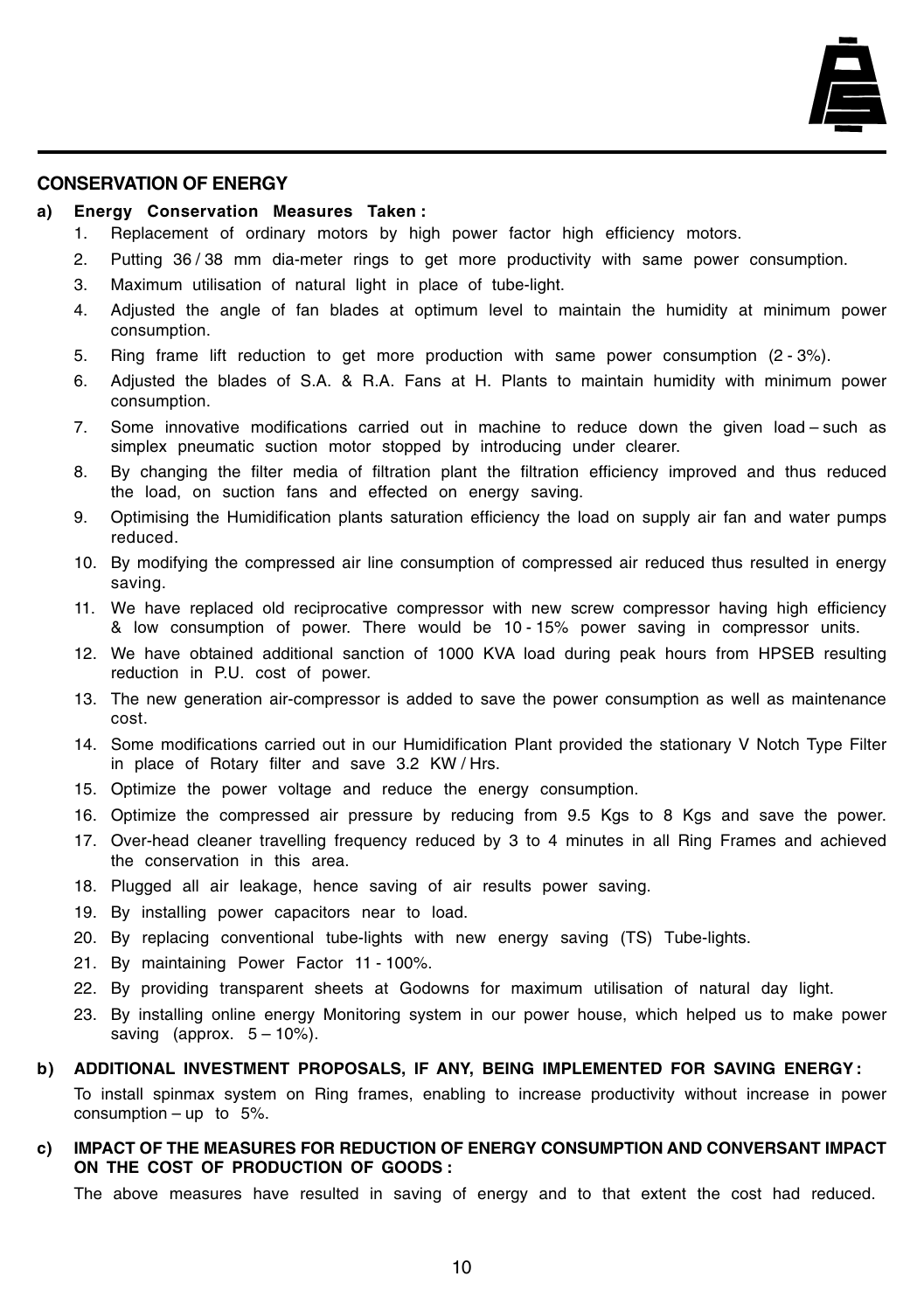|    | Form A: |    |                                                                                                        |                                 |                                 |
|----|---------|----|--------------------------------------------------------------------------------------------------------|---------------------------------|---------------------------------|
|    |         |    |                                                                                                        | Current<br>Year                 | Previous<br>Year                |
| A) |         |    | POWER AND FUEL CONSUMPTION                                                                             |                                 |                                 |
|    | 1.      |    | Electricity                                                                                            |                                 |                                 |
|    |         | a) | Purchased units<br>Total amount paid (Rs)<br>Rate / Unit (Rs)                                          | 21074068<br>100407493<br>4.76   | 24177730<br>104539062<br>4.32   |
|    |         | b) | Own generated through Diesel generators (units)<br>Rate of diesel / HFO (Rs / Ltr)<br>Cost / Unit (Rs) | 181174<br>36.76<br>8.98         | 583957<br>40.51<br>9.72         |
|    | 2.      |    | Coal used in boiler<br>Quantity (MT)<br>Total Cost (Rs)<br>Average Cost per MT (Rs)                    | 2114.000<br>16967581<br>8027.48 | 2194.030<br>12868364<br>5865.17 |
| B) |         |    | CONSUMPTION PER UNIT OF PRODUCTION :<br>Production of Yarn (MT)                                        | 3705.676                        | 4510.878                        |
|    |         |    | Electricity (KWH / Ton)<br>Coal (Kg / Ton)                                                             | 5735.86<br>570.39               | 5489.33<br>486.39               |
|    |         |    | Others (Diesel / HFO Ltr / Ton)                                                                        | 11.95                           | 31.05                           |

## **FORM B : TECHNOLOGY ABSORPTION, RESEARCH AND DEVELOPMENT**

Specific areas in which R & D carried out by the Company :

- 1) Developed Cotton / Wool Yarn
- 2) Developed Bamboo Fibre Yarn
- 3) Developed Polyester / Wool Yarn
- 4) Well equipped quality control Lab with premier art, premier classic, evenness tester, cascade and TPI Tester. Latest addition is premier classic, which helps to optimise yarn forming processes and electronic clearers of winding.

## **BENEFITS ARRIVED AS A RESULT OF R&D**

With developing different type of yarn, there is a value addition, hence increase in margins. With the addition of Premier art and classimate the quality of yarn is adjudged and control result increase in Export of yarn.

#### **FUTURE PLAN OF ACTION**

R&D is being carried out for developing new product range from cotton and polyester fibres such as compact yarn.

Further, R&D activities will continue and more efforts will be made towards new innovations and diversifications of the product range for optimisation of process for improving quality and productivity as well.

## **FOREIGN EXCHANGE EARNING AND OUTGO**

Total Foreign Exchange earned (on FOB basis) Total Rs. 356860178

Total Foreign Exchange used **Research Exchange and Rs. 15735533**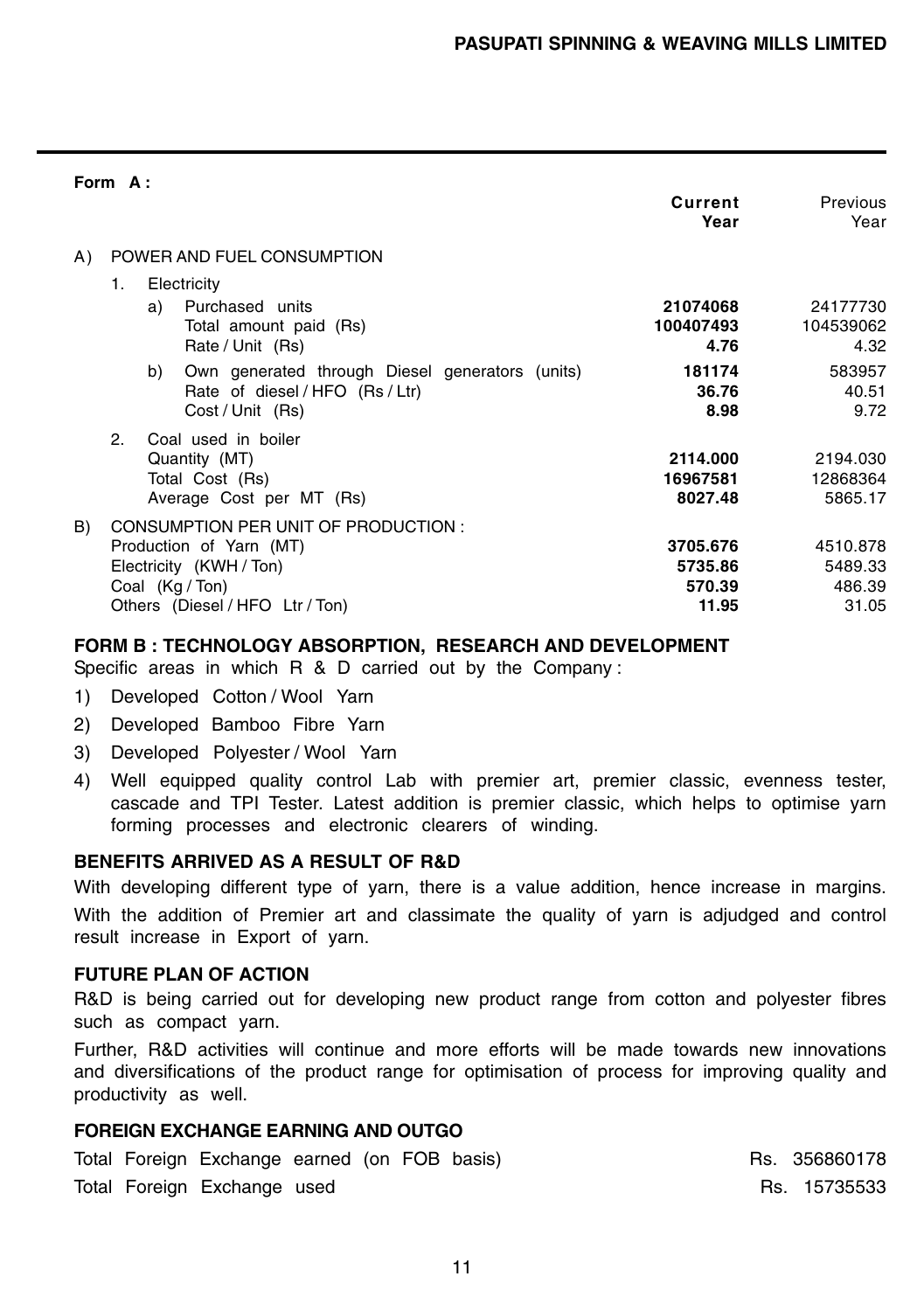

# **CORPORATE GOVERNANCE**

## **INTRODUCTION**

The Securities and Exchange Board of India has introduced a Code of Corporate Governance (Code) by way of amendment to the listing agreements with the Stock Exchanges. The Company has complied with the mandatory requirements of the Code.

## **1. Company's Philosophy on Corporate Governance :**

Corporate Governance implies governance with highest standards of professionalism, integrity, accountability, fairness, transparency, social responsiveness and business ethics for efficient and ethical conduct of business. Your Company's endeavor has been to inculcate good corporate governance practices in its organizational and business systems and processes with a clear goal to not merely adhere to the letter of law to comply with the statutory obligations, but also to center around following the spirit underlying the same.

The Corporate governance practices followed by the Company include the corporate structure, its culture, policies and practices, personal belief, timely and accurate disclosure of information, commitment to enhancing the shareholder while protecting the interests of all the stakeholders.

Your Company is committed to and firmly believes in practicing good corporate governance practices as they are critical for meeting its obligations towards shareholders and stakeholders. The Company's governance framework is based on the following principles which adhere to sound corporate governance practices of transparency and accountability :

- Constitution of Board of Directors with an appropriate blend of Executive and Non ExecutiveDirectors committed to discharge their responsibilities and duties.
- Strict Compliance with all governance codes, Listing Agreements, other applicable laws and regulations.
- Timely and balanced disclosure of all material information relating to the Company to all stakeholders.
- Adoption of 'Code of Conduct' for Directors and Senior Management, and 'Code of Ethics' and 'Policy on Prohibition of Insider Trading' and effective implementation thereof.
- Regular update of Pasupati website : www.pasupatitextiles.com to keep stakeholders informed.

## **2. Board of Directors :**

- a) Presently, the Board comprises of 6 Directors out of which 3 are executive directors and 3 are non-executive directors. There are three Independent Directors on the board . The Company is headed by CMD. During the year 01.04.2011 to 31.03.2012, there was change in the directorship as Shri G. D. Gupta was co-opted as Director w.e.f. 21.07.2011 and Shri Ashwani Kumar Rathore was co-opted as Director w.e.f. 25.02.2012.
- b) During the year ended 31.03.2012, 7 (Seven) Board Meetings were held with at least one meeting in every quarter on 29.04.2011, 19.07.2011, 30.07.2011, 02.09.2011, 14.11.2011, 13.01.2012, & 02.03.2012.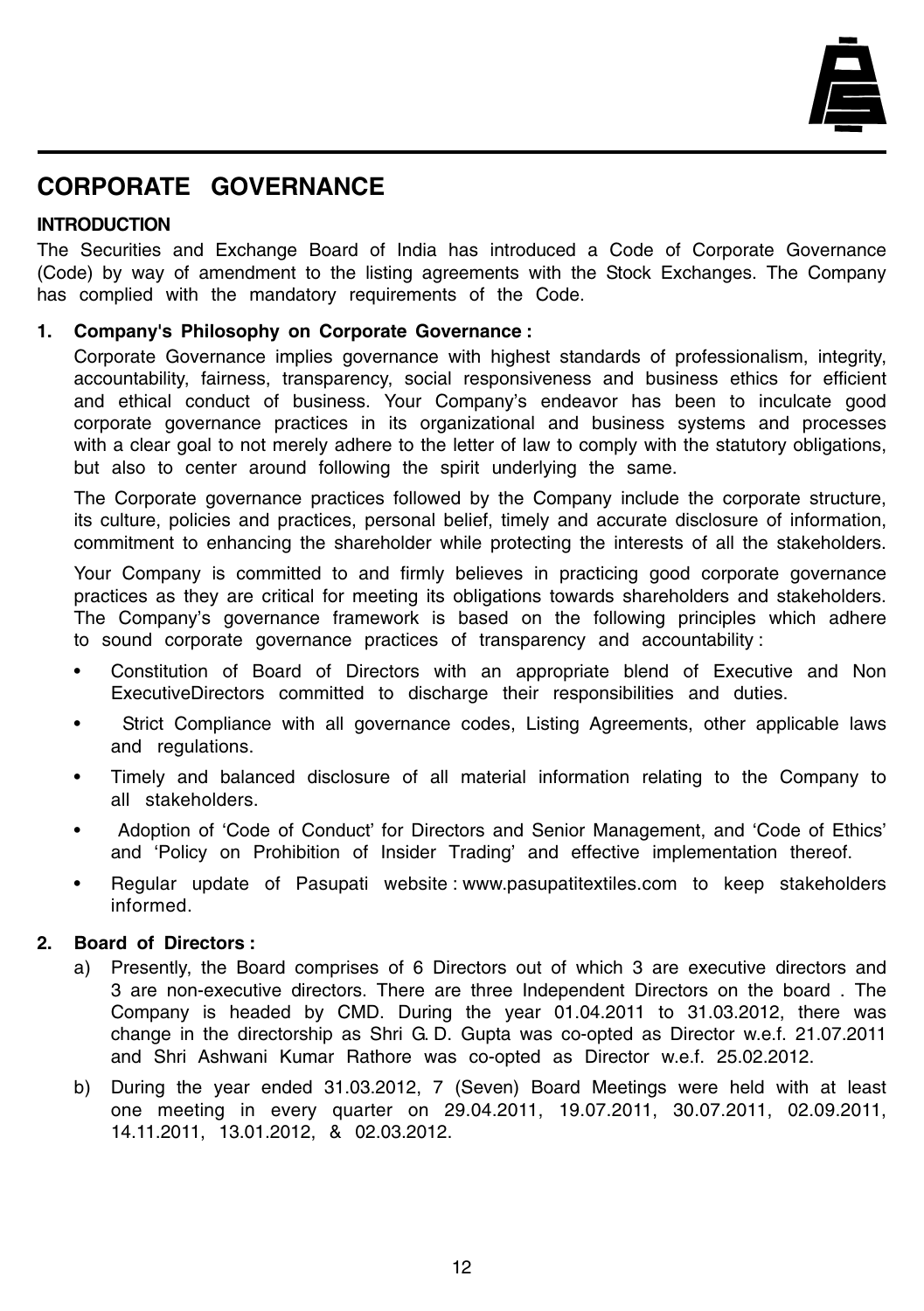Statement of Attendance of each Director at the Board Meetings held during the Year and Last AGM and EGMs :

| S.<br>No. | Name of the<br>Director   | Executive /<br>Independent /<br><b>Non</b><br>Executive /<br>Nominee | No. of<br>Meetings<br>held | No. of<br>Meetings<br>Attended | Attend-<br>ance at<br>last AGM<br>on<br>30.09.2011 | Attend-<br>ance<br>at<br><b>EGM</b><br>on<br>30.04.2011 | Attend-<br>ance at<br><b>EGM</b><br>on<br>30.08.2011 | Attend-<br>ance at<br><b>EGM</b><br>on<br>13.02.2012 |
|-----------|---------------------------|----------------------------------------------------------------------|----------------------------|--------------------------------|----------------------------------------------------|---------------------------------------------------------|------------------------------------------------------|------------------------------------------------------|
| 1.        | Shri Ramesh<br>Kumar Jain | Chairman &<br>Managing<br><b>Director</b>                            | $\overline{7}$             | $\overline{7}$                 | Yes                                                | No                                                      | Yes                                                  | Yes                                                  |
| 2.        | Shri S.K.<br>Chhajer      | Whole Time<br>Director                                               | 7                          | 6                              | No                                                 | No                                                      | No                                                   | No                                                   |
| 3.        | Shri Vidit<br>Jain        | Executive<br><b>Director</b>                                         | $\overline{7}$             | $\overline{7}$                 | Yes                                                | Yes                                                     | Yes                                                  | Yes                                                  |
| 4.        | Shri Praveen<br>Paliwal   | Independent<br>Director                                              | 7                          | 6                              | <b>No</b>                                          | <b>No</b>                                               | <b>No</b>                                            | <b>No</b>                                            |
| 5.        | Shri G.D.<br>Gupta        | Independent<br>Director                                              | 5                          | 4                              | Yes                                                | No                                                      | Yes                                                  | Yes                                                  |
| 6.        | Shri A.K.<br>Rathore      | Independent<br><b>Director</b>                                       | 1                          | 1                              | No                                                 | No                                                      | No                                                   | <b>No</b>                                            |

Details of Board Meetings held during the year :

| S. No. | Date       | Board Strength | No. of Directors Present |
|--------|------------|----------------|--------------------------|
|        | 29.04.2011 |                |                          |
| 2      | 19.07.2011 |                |                          |
|        | 30.07.2011 |                |                          |
|        | 02.09.2011 |                |                          |
|        | 14.11.2011 |                |                          |
|        | 13.01.2012 |                |                          |
|        | 02.03.2012 |                |                          |

Number of Directorship on other Boards & Membership / Chairmanship of Committees of other Boards :

| S. No. | Name of Director           | No. of<br>Directorship in<br>Other Boards | Membership of<br>Committees of<br>Other Boards | Chairmanship of<br>Committees of<br>Other Boards |
|--------|----------------------------|-------------------------------------------|------------------------------------------------|--------------------------------------------------|
|        | Shri Ramesh Kumar Jain     |                                           | <b>NIL</b>                                     | <b>NIL</b>                                       |
| 2.     | Shri Vidit Jain            | 5                                         | 2                                              | <b>NIL</b>                                       |
| 3.     | Shri Praveen Paliwal       | <b>NIL</b>                                | <b>NIL</b>                                     | <b>NIL</b>                                       |
| 4.     | Shri S.K. Chhajer          | <b>NIL</b>                                | <b>NIL</b>                                     | <b>NIL</b>                                       |
| 5.     | Shri G.D. Gupta            | <b>NIL</b>                                | <b>NIL</b>                                     | <b>NIL</b>                                       |
| 6.     | Shri Ashwani Kumar Rathore | 3                                         | <b>NIL</b>                                     | <b>NIL</b>                                       |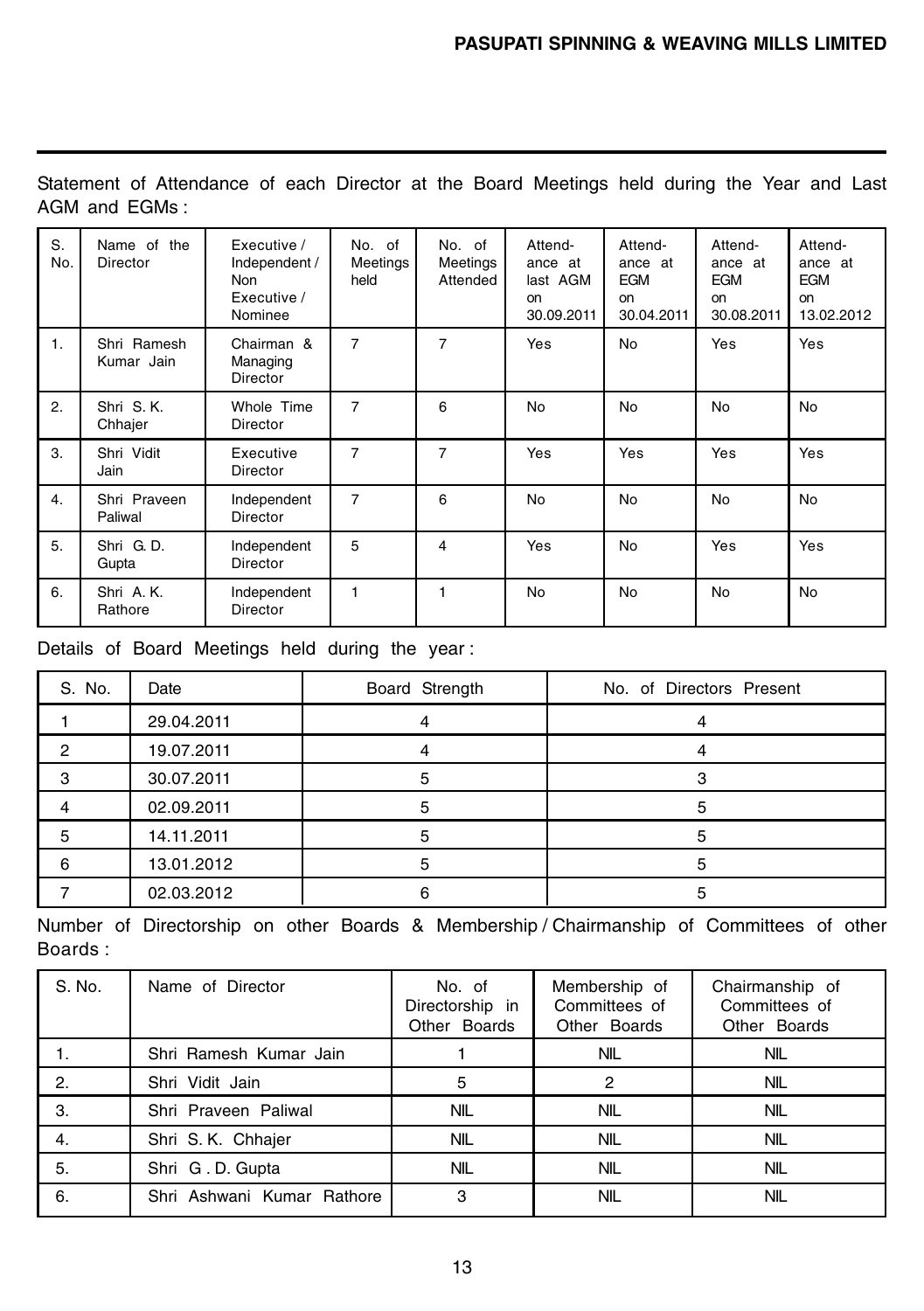

#### **3. Audit Committee :**

#### a) **Composition :**

Pursuant to the provisions of Section 292A of the Companies Act, 1956 and the provisions of Clause 49 of the listing Agreement, Audit Committee has been constituted by the Board of Directors. The strength of the Audit Committee as on 01.04.2011 was three members i.e. Shri Parveen Paliwal, Chairman, Shri Vidit Jain and Shri S. K. Chhajer as Members. Shri G. D. Gupta was co-opted in place of Shri Vidit Jain w.e.f. 21.07.2011 and was elected as Chairman of the Committee in place of Shri Praveen Paliwal. Shri Ashwani Kumar Rathore was co-opted as a member of the Committee in place of Shri S. K. Chhajer w.e.f. 25.02.2012. Presently all the members of the Committee including its Chairman are independent Directors.

The Company Secretary acts as the Secretary of the Audit Committee.

#### b) **Terms of Reference**

The broad terms of reference of Audit Committee are as follows :

- a. Oversight of the Company's financial reporting process and disclosure of the financial information to ensure that the financial statement is correct, sufficient and credible;
- b. Recommending to the Board, the appointment, re-appointment or removal of the statutory auditors and cost auditors and the fixation of their audit fees.
- c. Reviewing with management the periodical financial statements before submission to the Board for approval, with particular reference to (i) changes in accounting policies and practices, (ii) major accounting entries involving estimates based on exercise of judgment by management, (iii) qualifications in draft audit report (if any), (iv) significant adjustments made in financial statements arising out of the audit, (v) the going concern assumption, (vi) compliance with accounting standards, (vii) compliance with listing and other legal requirements concerning financial statements, (viii) Disclosures of any related party transactions i.e. transactions of the Company of material nature, with promoters or the management, their subsidiaries or relatives etc that may have potential conflict with the interest of the company at large;
- d. Reviewing with the management performance of statutory and internal auditors, the adequacy of internal control systems and recommending improvements to the management;
- e. Reviewing the adequacy of internal audit functions;
- f. Discussion with internal auditors any significant findings and follow-up thereon;
- g. Reviewing the findings of any internal investigations by the internal auditors into the matters where there is suspected irregularity or a failure of internal control systems of a material nature and reporting the matter to the Board;
- h. Discussion with statutory auditors before the audit commences, about the nature and scope of audit as well as post-audit discussion to ascertain any area of concern;
- i. Approval of appointment of CFO after assessing the qualifications, experience & background, etc. of the candidate.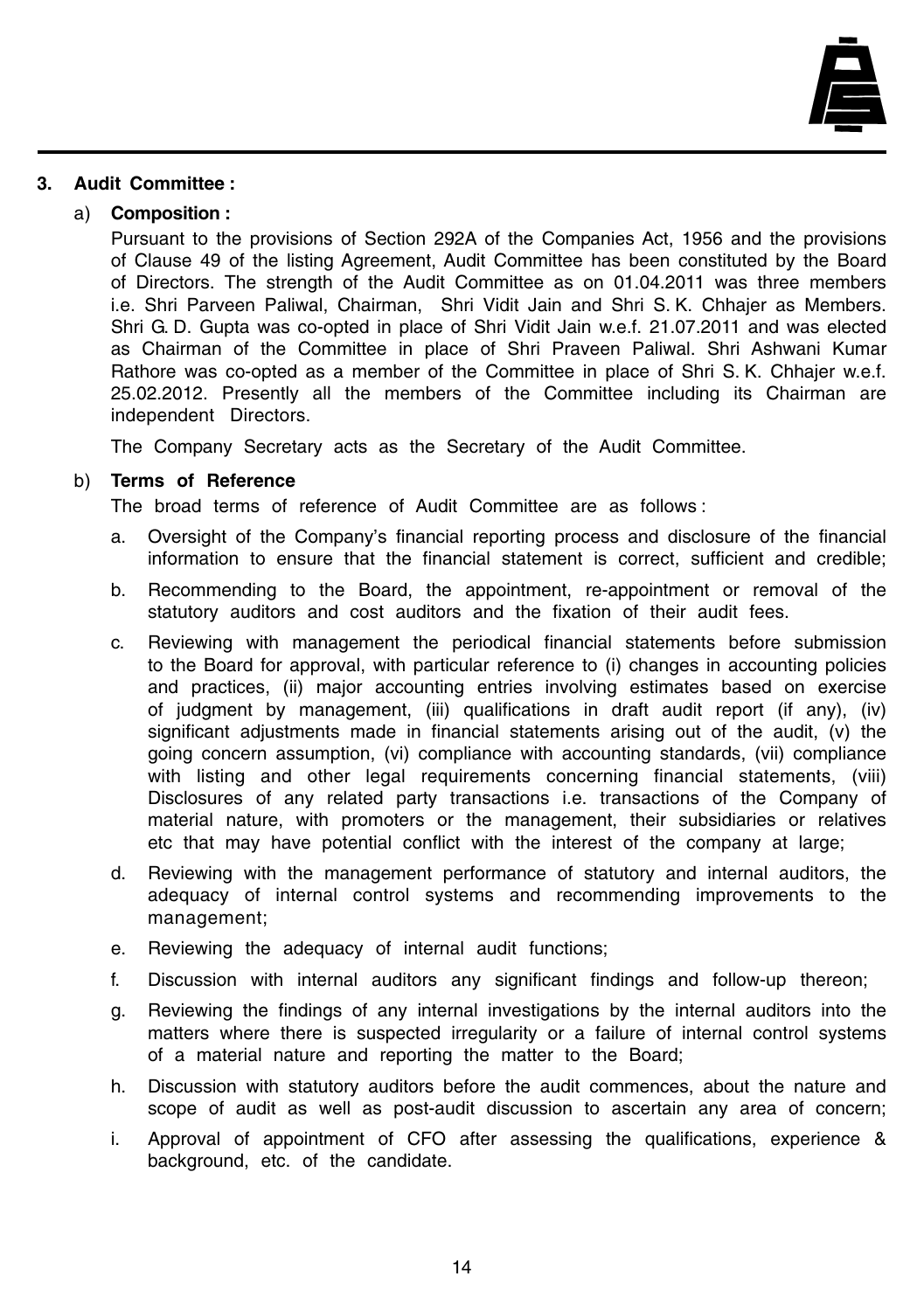The terms of reference stipulated by the Board to the Audit Committee are as per Clause 49 of the Listing Agreement and Section 292A of the Companies Act, 1956. The Audit Committee had reviewed the Annual Financial Statements, before their submission to the Board, as prescribed in Section 292A of the Companies Act 1956. In the past, the meetings of the Audit Committee were attended by the Members of the Committee, Chief Financial Officer of the Company and the Auditors. The minutes of the Committee were placed before the Board of Directors for information.

| Date<br>the<br>of<br>Meetings | Composition                                                                                               | Attendance<br>(Yes / No) | Chairman             |
|-------------------------------|-----------------------------------------------------------------------------------------------------------|--------------------------|----------------------|
| 29.04.2011                    | 1.<br>Shri Praveen Paliwal, Chairman<br>2.<br>Shri Vidit Jain, Member<br>3.<br>Shri S. K. Chhajer, Member | Yes<br>Yes<br>Yes        | Shri Praveen Paliwal |
| 19.07.2011                    | Shri Praveen Paliwal, Chairman<br>1.<br>2.<br>Shri Vidit Jain, Member<br>З.<br>Shri S. K. Chhajer, Member | Yes<br>Yes<br>Yes        | Shri Praveen Paliwal |
| 02.09.2011                    | Shri G. D. Gupta, Chairman<br>1.<br>Shri Praveen Paliwal, Member<br>2.<br>З.<br>Shri S. K.Chhajer, Member | Yes<br>Yes<br>Yes        | Shri G.D. Gupta      |
| 14.11.2011                    | Shri G. D. Gupta, Chairman<br>1.<br>Shri Praveen Paliwal, Member<br>2.<br>З.<br>Shri S. K.Chhajer, Member | Yes<br>Yes<br>Yes        | Shri G.D. Gupta      |
| 13.01.2012                    | Shri G. D. Gupta, Chairman<br>1.<br>Shri Praveen Paliwal, Member<br>2.<br>З.<br>Shri S. K.Chhajer, Member | <b>Yes</b><br>Yes<br>Yes | Shri G.D. Gupta      |

c) **Number of Committee Meetings and Attendance :**

## **4. Remuneration Committee :**

## a) **Composition :**

The strength of the Remuneration Committee as on 01.04.2011 was three members i.e. Shri Praveen Paliwal as Chairman, Shri S. K. Chhajer & Shri Vidit Jain as Members. Shri G. D. Gupta was co-opted in place of Shri Vidit Jain w.e.f. 21.07.2011 and was elected as Chairman of the Committee in place of Shri Praveen Paliwal. Shri Ashwani Kumar Rathore was co-opted as a member of the Committee in place of Shri S. K. Chhajer w.e.f. 25.02.2012.

The Company Secretary is the Secretary of the Remuneration Committee.

#### b) **Terms of Reference :**

The role, terms of reference, authority and powers of the Remuneration Committee are in conformity with the listing agreement and as prescribed under the Companies Act, 1956. The remuneration committee of the Company reviews, approves and recommends to the Board the matters connected with fixation and periodic revision of remuneration of Chairman & Managing Director, whole time Directors and Executive Directors.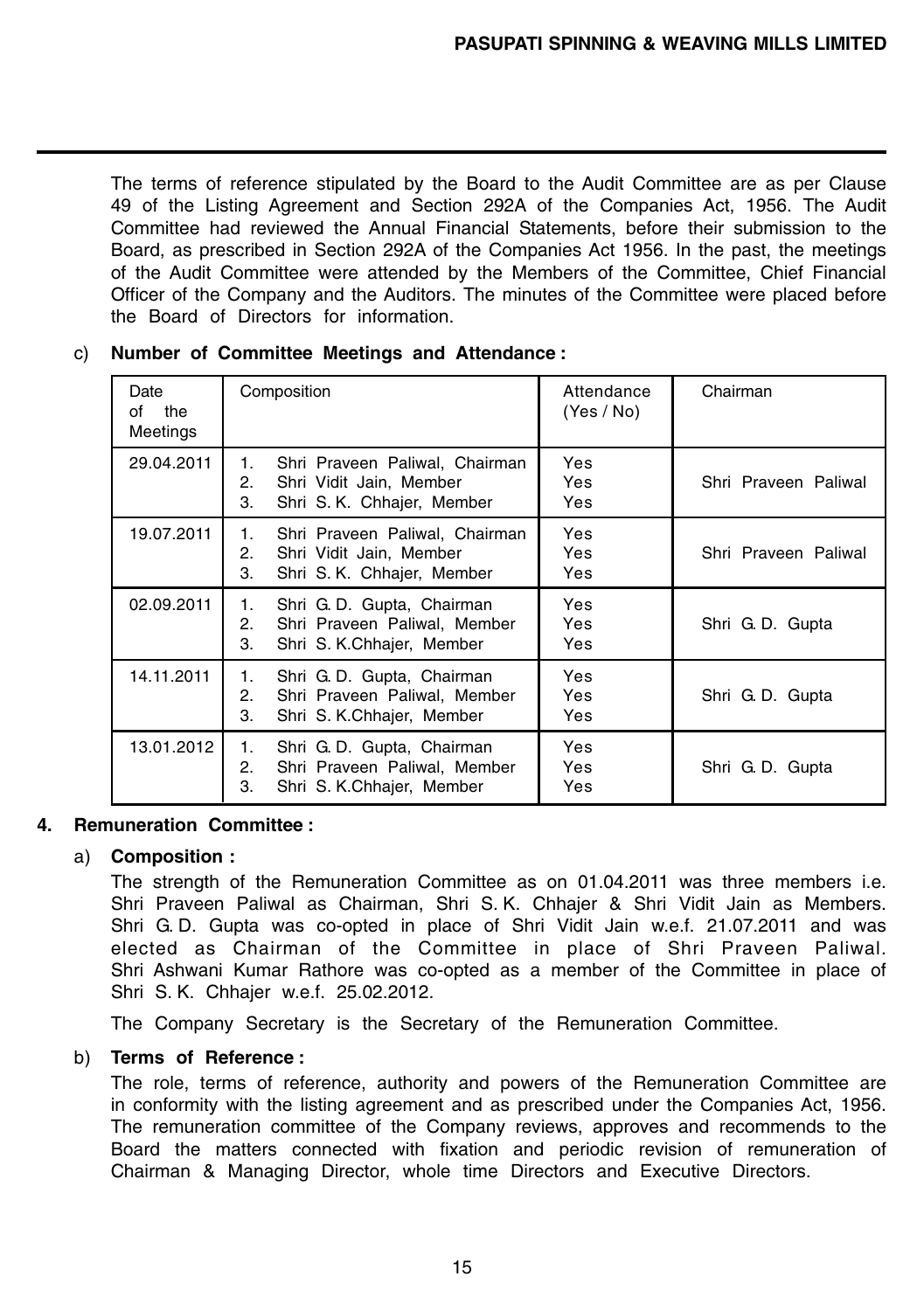

## c) **Number of Committee Meetings and Attendance :**

| Date<br>of<br>the<br>Meetings | Composition                                                                                  | Attendance<br>(Yes / No) | Chairman        |
|-------------------------------|----------------------------------------------------------------------------------------------|--------------------------|-----------------|
| 30.07.2011                    | Shri G. D. Gupta, Chairman<br>Shri Praveen Paliwal, Member<br>Shri S.K.Chhajer, Member<br>3. | Yes<br>Yes<br>Yes        | Shri G.D. Gupta |

d) **Details of remuneration / sitting fees paid to directors during the year 2011-12 :**

| Amount | (Rs.) |
|--------|-------|
|--------|-------|

| SI.<br>No.     | Name of the<br><b>Director</b>                    | Description of<br><b>Transaction</b> | <b>Basic</b> | <b>Perquisites</b> | <b>Sitting</b><br>Fee | <b>Total</b> |
|----------------|---------------------------------------------------|--------------------------------------|--------------|--------------------|-----------------------|--------------|
| 1              | Shri Ramesh Kumar Jain<br>Chairman & Mg. Director | Remuneration<br>perquisites<br>&     | <b>NIL</b>   | 105790             | <b>NIL</b>            | 105790       |
| $\overline{2}$ | Shri S.K. Chhajer<br>Whole Time Director          | Remuneration<br>perquisites<br>&     | 600000       | 65000              | <b>NIL</b>            | 665000       |
| 3              | Shri Vidit Jain<br>Whole Time Director            | Remuneration<br>perquisites<br>&     | 480000       | 127890             | <b>NIL</b>            | 607890       |
| $\overline{4}$ | Shri Praveen Paliwal<br>Director                  | Remuneration<br>perquisites<br>&     | <b>NIL</b>   | <b>NIL</b>         | 21000                 | 21000        |
| 5.             | Shri G.D. Gupta<br>Director                       | Remuneration<br>perquisites<br>&     | <b>NIL</b>   | <b>NIL</b>         | 20000                 | 20000        |
| 6.             | Shri Ashwani Kumar<br>Rathore<br>Director         | Remuneration<br>&<br>perquisites     | <b>NIL</b>   | <b>NIL</b>         | 5000                  | 5000         |

## **5. Share / Debenture Transfer-cum-Shareholders' / Investors' Grievance Committee :**

The Committee is vested with the requisite power and authority to specifically look into the redressal of the shareholders' / Debentureholders / Investors' Grievance.

## a) **Composition :**

Presently the Share / Debenture Transfer-cum-Shareholders' / Investors' Grievance Committee consisted of three members – Shri Ramesh Kumar Jain, Shri S. K. Chhajer and Shri Vidit Jain.

## b) **Name & Designation of Compliance Officer :**

Ms. Rekha Sharma, Company Secretary of the Company acts as the Compliance Officer of the Company.

## c) **Investors Complaints received and resolved during the year :**

No complaint was received during the year ended on 31.03.2012.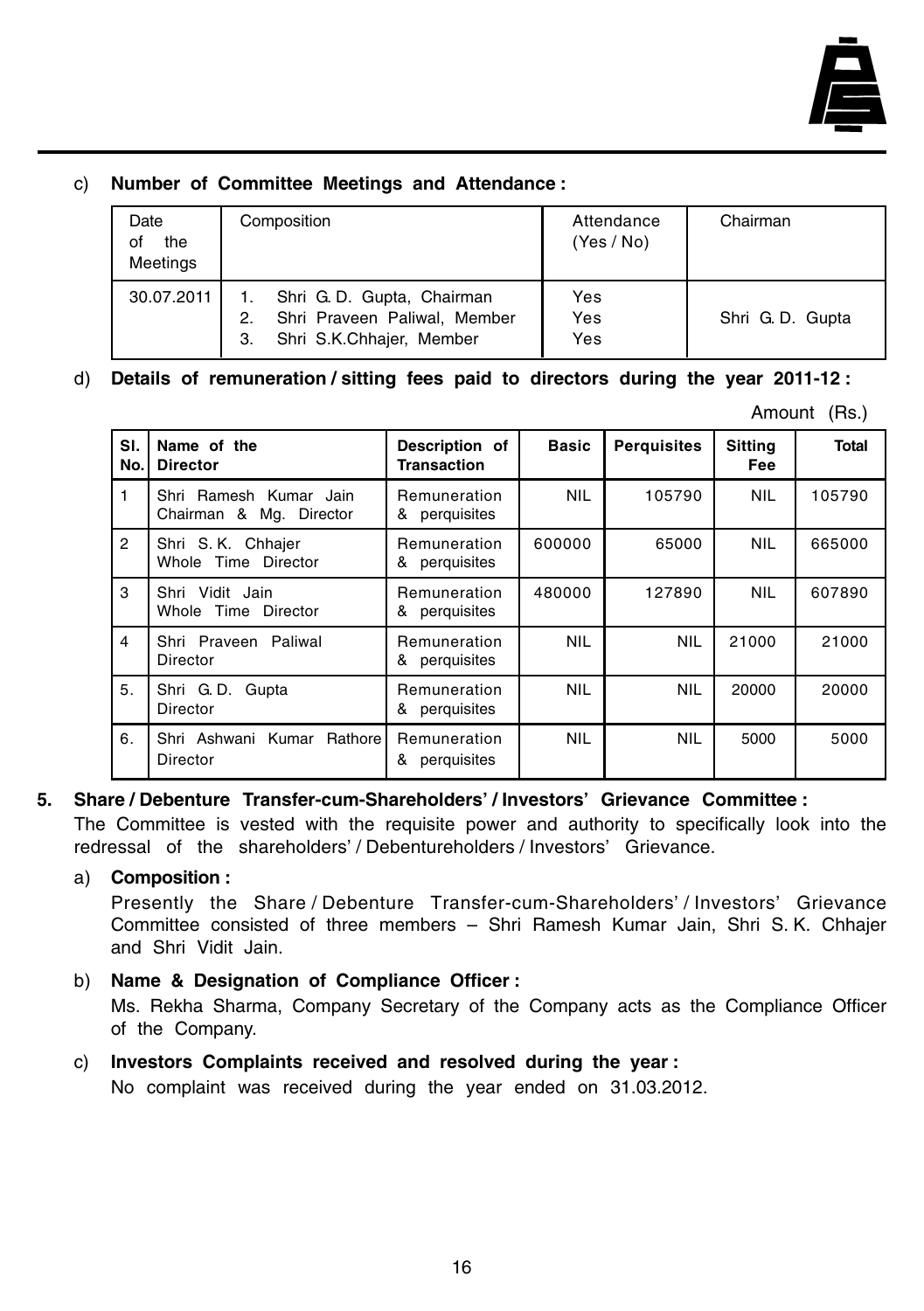## d) **Meetings :**

During the year ending 31.03.2012, 36 Meetings of Share / Debenture Transfer-cum Shareholders / Investors' Grievance Committee were held. The Details of attendance of Members are as under :

| Name of Member            | No. of Meetings Held | No of Meetings attended |
|---------------------------|----------------------|-------------------------|
| 1. Shri Ramesh Kumar Jain | 36                   | 36                      |
| 2. Shri S.K. Chhajer      | 36                   | 36                      |
| 3. Shri Vidit Jain        | 36                   | 36                      |

## **6. Annual General Meetings :**

Location and time for the last three AGM's are as follows :

| Year | <b>Date</b> | <b>Venue</b>                                           | <b>Time</b> |
|------|-------------|--------------------------------------------------------|-------------|
| 2009 | 29.09.2009  | Village Kapriwas (Dharuhera)<br>Distt. Rewari, Haryana | 12.00 Noon  |
| 2010 | 30.09.2010  | Village Kapriwas (Dharuhera)<br>Distt. Rewari, Haryana | 12.00 Noon  |
| 2011 | 30.09.2011  | Village Kapriwas (Dharuhera)<br>Distt. Rewari, Haryana | 12.00 Noon  |

**No postal ballots resolutions were passed.**

## **7. Disclosures :**

## a) **Related Party Transactions :**

There were no material significant transactions with related parties except those mentioned in the Annual Accounts for the F.Y 2011-12 conflicting with the Company's interest. There was also no instance of non-compliance on any matter related to the Capital Markets during the F.Y 2011-12.

## b) **Compliance by the Company :**

The Company has complied with the requirements of the Stock Exchanges, SEBI and other Statutory Authorities on all matters related to capital market during the last three years.

## **8. Code of conduct for Directors and Senior Management :**

The Company has framed a Code of Conduct for Directors and senior officers of the Company, which has been complied by the Board members and senior officers of the Company.

## **9. Means of Communication & Website :**

## **Half Yearly Report to each household of shareholders :**

The Company has not yet started sending the half-yearly reports to each household of Shareholders. But if any shareholder seeks any information, then the same is provided by the Company.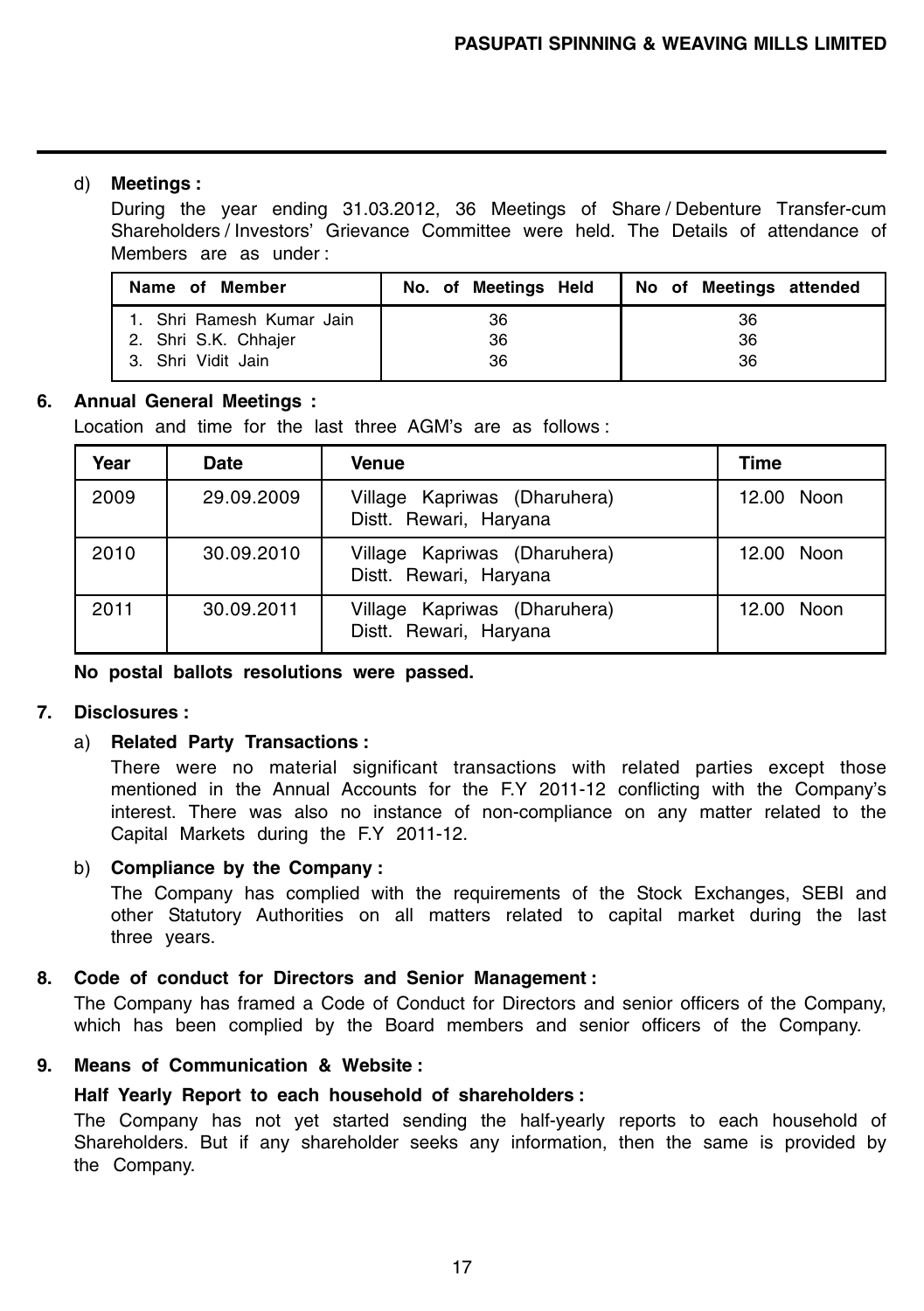

#### **Quarterly Results :**

The quarterly results are published in the newspaper i.e. Pioneer (English edition) and in the Hari Bhoomi (Hindi edition) and are also displayed on the website of the Company.

#### **10. Shareholders information :**

#### a) **Annual General Meeting**

| Date & Time            |                           | $\therefore$ 29.09.2012 at 10.00 A.M.                                                      |
|------------------------|---------------------------|--------------------------------------------------------------------------------------------|
| Venue                  |                           | Registered Office of the Company at<br>Village Kapriwas (Dharuhera) Distt. Rewari, Haryana |
| b) <b>Book Closure</b> | $\mathbf{z} = \mathbf{z}$ | 22nd September, 2012 to 29th September, 2012<br>(both days inclusive)                      |

## c) **Financial Year**

The financial year of the Company starts from 1st April of the calendar year and ends on 31st March of next calendar year.

#### d) **Distribution of Shareholding as on 31.03.2012 :**

|    |                                                                                             | Shareholding | $%$ age |
|----|---------------------------------------------------------------------------------------------|--------------|---------|
| A  | Promoters' holding<br>including their relatives & Associate Companies                       | 1026684      | 43.27   |
| В. | Non-Promoters Holding<br>- Directors<br>Institutional Investors<br>$\overline{\phantom{0}}$ | 360          | 0.02    |
|    | Financial Institutions, Banks, Mutual Funds etc.                                            | 10282        | 0.43    |
|    | - Private Corporate Bodies                                                                  | 630893       | 26.59   |
|    | — Public                                                                                    | 704383       | 29.69   |
|    |                                                                                             | 2372602      | 100.00  |

#### e) **Registrar & Transfer Agents :**

M/s. Skyline Financial Services Pvt. Ltd. D-153, 1st Floor, Okhla Industrial Area Phase-1, New Delhi 110020 are the Registrar and Transfer Agents of the Company for physical and demat segments.

- f) **Dematerialisation of shares and liquidity :** As on 31st March 2012, 72.37% of the Company's equity shares were held in dematerialized form and balance are held in physical form. Trading in Company's shares is permitted only in demat form w.e.f. 06.09.2000 as per notification issued by the Securities & Exchange Board of India.
- g) **Registered office and address for correspondence : Registered Office :** Village Kapriwas (Dharuhera),

Distt. Rewari (Haryana)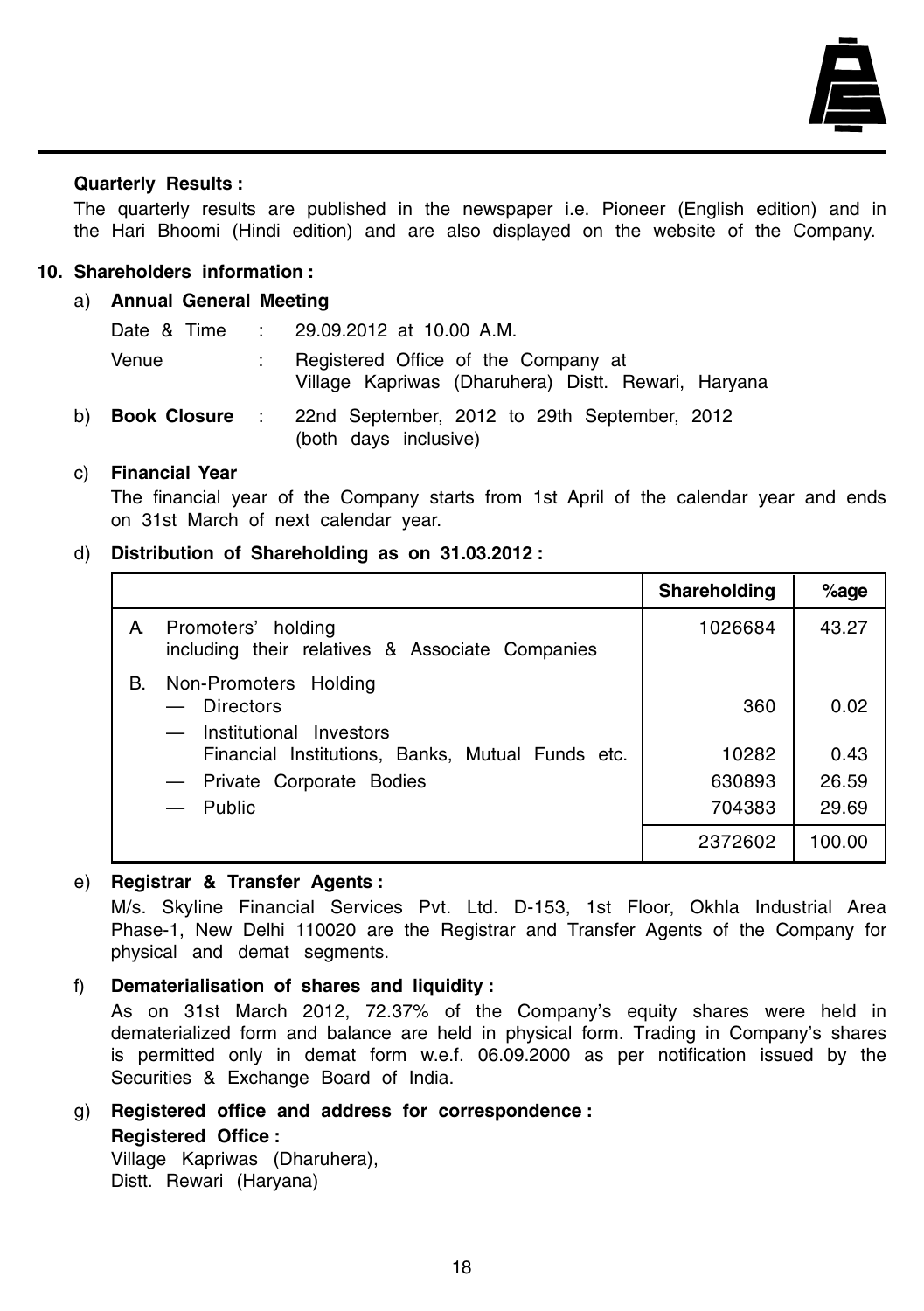Distt. Sirmour, H.P.

#### **Address for Correspondence :**

Ms. Rekha Sharma Company Secretary & Compliance officer, Pasupati Spinning & Weaving Mills Limited 1501, Nirmal Tower, 26, Barakhamba Road, New Delhi - 110001.

h) **Share Transfer System :** All the share transfers are handled by company's Registrar and Share Transfer Agent.

## i) **Plant Location :** Polyester Viscose Yarn & Cotton Yarn Unit : Village Kapriwas (Dharuhera) Distt. Rewari, Haryana Sewing Thread Unit **Seminal Englisherian**: Village Kheri (Kala-amb)

#### **11. Listing at Stock Exchanges**

The details regarding payment of listing fee to Stock Exchange are given below :

| SI.<br>No. | Name of Stock Exchanges              | Listing Fee<br>Paid up to | Stock Code<br>No. |
|------------|--------------------------------------|---------------------------|-------------------|
| 1.         | Delhi Stock Exchange Association Ltd | 2004-05                   | $A-2$             |
| 2.         | Bombay Stock Exchange Limited        | 2012-13                   | A-1               |

## **12. Market Price data : High / Low during the year**

In view of the suspension of trading in the scrips by Bombay Stock Exchange and no trading in Delhi Stock Exchange, market data has not been provided.

However, requisite steps have been taken to get revoked the suspension of trading by Bombay Stock Exchange.

## **13. MANAGEMENT DISCUSSIONS AND ANALYSIS REPORT / OUTLOOK ON THREATS, RISKS AND CONCERNS :**

After facing unprecedented slowdown due to world wide recession during the last two years, the textile industry was recovering and had started showing signs of growth. The domestic demand is picking up and exports have also started taking off. But, suddenly the Government of India had imposed some restrictions on export of cotton yarn & raw cotton, which made things extremely volatile for the textile industry. Although, these restrictions have now been lifted, its adverse affect is still being felt on Indian Textile Industry.

Even after these situations the working of our Sewing Thread unit during the year 2010 -11 has improved. The company is continuously trying to shift its production base to more value added items, which has started yielding favourable results. However from April, 2011 onward, there is severe pressure on realizations resulting low profitability. The capacity utilization continues to be adversely affected due to labour shortage. The company is trying its level best to overcome this problem by participating in job fairs and also by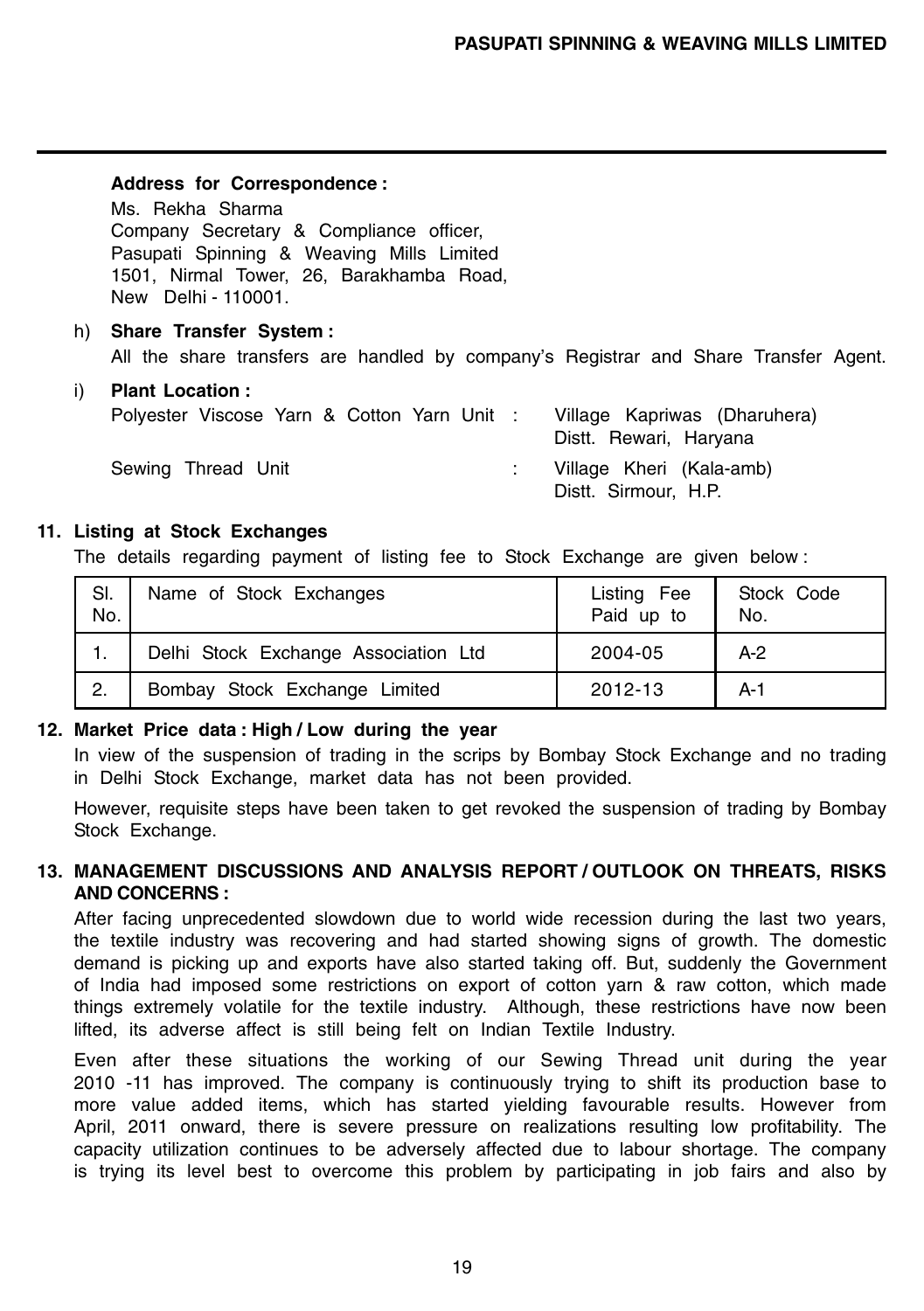

recruiting apprentice / trainees. As already informed that company's sewing thread has been approved by various reputed international brands such as ADIDAS INDIA, BENETTON, DEBENHAMS (IMPULSE), ESPRIT (IMPULSE), GAP, GEORGE (WAL MART / IMPULSE), J. C. PENNEY, LI & FUNG (LR-1, LF-7) & other brands, LACOSTE, MEXX / LIZ CLAIBORNE (Li & Fung), MONDIAL (C&A), MOTHER CARE & NEXT (IMPULSE) NSL, NIKE. In order to produce more added value goods company has gone in vigorous drive of local marketing of our sewing thread, which has already started giving results and impact of which can be seen on the profitability of company in coming years.

The production activities at company's EOU unit at Dharuhera remained suspended during the year. However, knitting and garments unit at Dharuhera is working smoothly and improving every month. We are now supplying garments for various reputed brands like Big Bazaar, Pantaloon, Reliance Retail, Lee Coopers, Reebok and 'Wall mart' etc.

#### **14. Segment-wise performance :**

Company is only manufacturing textile and textile articles and therefore, segment reporting is not applicable to the Company.

#### **15. Internal Control Systems and Adequacy :**

In order to strengthen internal control systems, M/s. M.C. Jain & Co., Chartered Accountants was appointed as Internal Auditors of the Company for the year 2011-12.

#### **16. Financial performance :**

The financial performance of the company has been given separately in the Directors' Report.

## **17. Human Resources :**

The key resource for your Company has been its people. Your Company has been able to create a favorable work environment that motivates performance, customer focus and innovation while adhering to the highest degree of integrity.

## **18. CEO / CFO Certificate**

The requisite certificate has been obtained from the CEO / CFO of the Company.

For and on behalf of The Board of Directors

Place : New Delhi **RAMESH KUMAR JAIN**

Dated : 30th May, 2012 CHAIRMAN & MANAGING DIRECTOR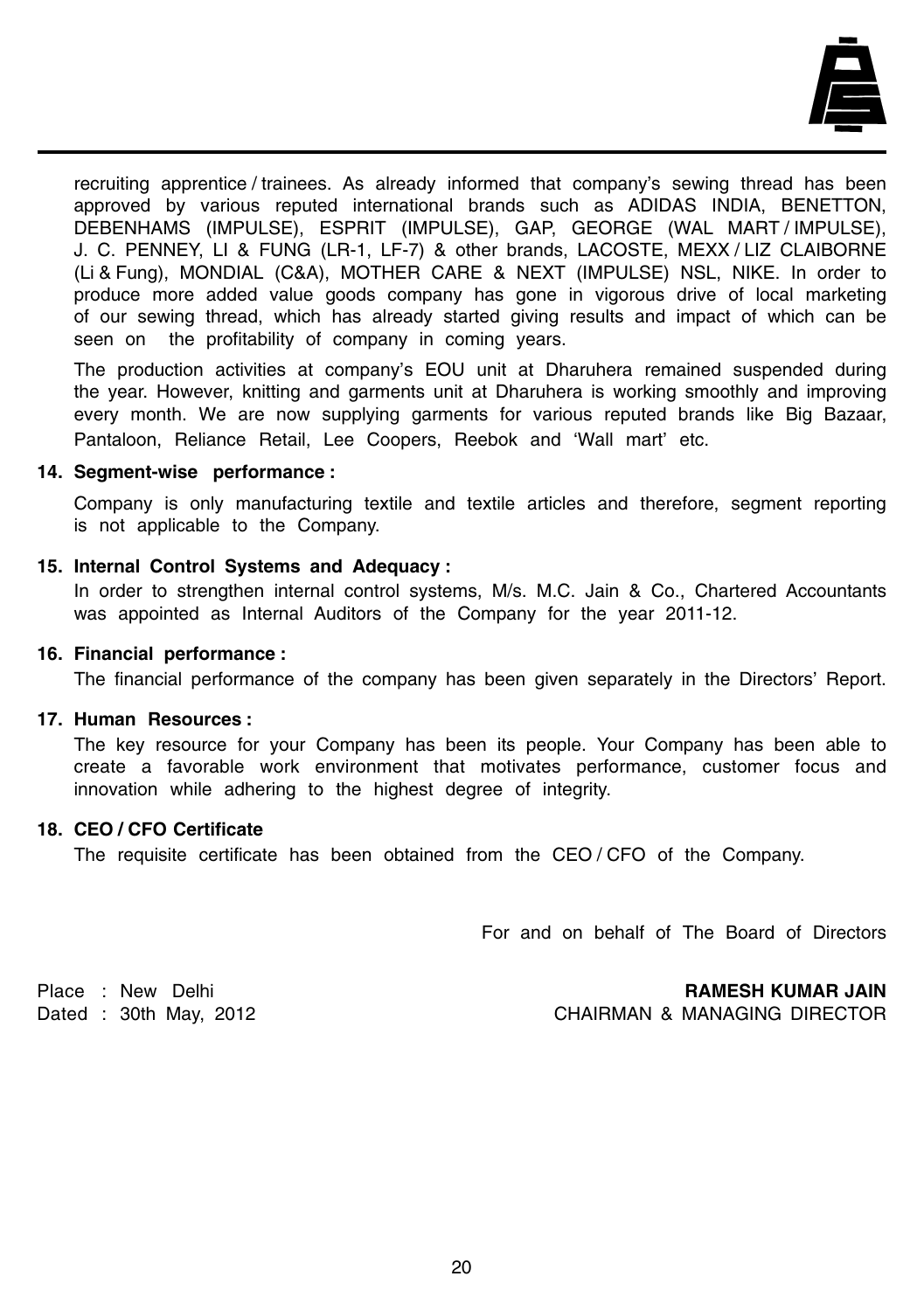## **Declaration Regarding Compliance by Board Members and Senior Management Personnel with the Code of Conduct**

This is to confirm that the Company has adopted Pasupati Spinning & Weaving Mills Ltd Code of Conduct for its Senior Management and Board members and the same has been posted on the Company's website.

I confirm that the Company has in respect of the financial year ended 31st March, 2012, received from the senior management team of the Company and the Members of the Board a declaration of compliance with the Code of Conduct as applicable to them.

For the purpose of this declaration, Senior Management Senior means personnel of the Company who are members of its core management team excluding Board of Directors. Normally, this would comprise all members of management i.e. Executive Directors and all functional heads.

New Delhi **RAMESH KUMAR JAIN** 30th May, 2012 CHAIRMAN & MANAGING DIRECTOR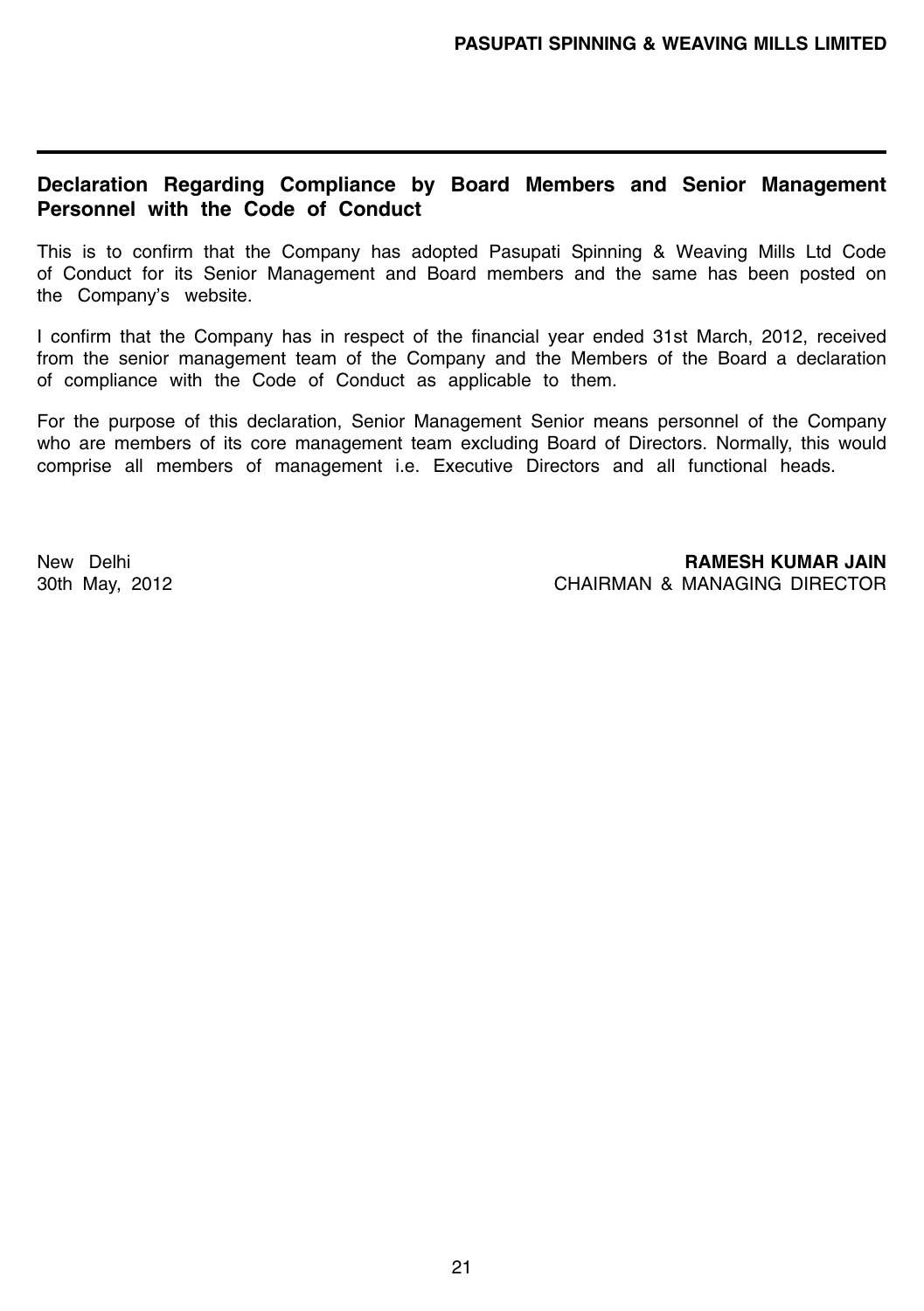

## **CERTIFICATION BY CEO & CFO**

In terms of Clause 49 of the Standard Listing Agreement, We, Ramesh Kumar Jain, Chairman & Managing Director and A. K. Monga, President (Finance) of the company, certify that :

- a. We have reviewed financial statements, cash flow statement and the directors' report for the year ended 31st March, 2012;
- b. Based on our knowledge and information, these statements do not contain any untrue statement of a material fact or omit to state a material fact necessary to make the statements made, in light of the circumstances under which such statements were made, not misleading with respect to the statements made;
- c. Based on our knowledge and information, the financial statements, and other financial information included in this report, present in all material respects, a true and fair view of the Company's affairs, the financial condition, results of operations and cash flows of the Company as of, and for, the periods presented in this report, and are in compliance with the existing accounting standards and / or applicable laws and regulations;
- d. To the best of our knowledge and belief, no transactions entered into by the Company during the year are fraudulent, illegal or violative of the Company's code of conduct;
- e. We accept the responsibility for establishing and maintaining internal controls for financial reporting evaluate the effectiveness, disclosing the deficiencies in the design or operation of internal controls, if any, to the Auditors and Audit Committee and take steps or purpose to take steps to rectify these deficiencies.
- f. We have indicated, wherever applicable, to the Auditors and the Audit Committee :
	- i. Significant changes in Internal Control over financial reporting during the period; and
	- ii. Significant changes in Accounting Policies, the same have been disclosed in the notes to the financial statement.

## For **PASUPATI SPINNING & WEAVING MILLS LTD.,**

Place : New Delhi **RAMESH KUMAR JAIN (A.K. MONGA)** Date : May 30, 2012 Chairman & Managing Director President (Finance)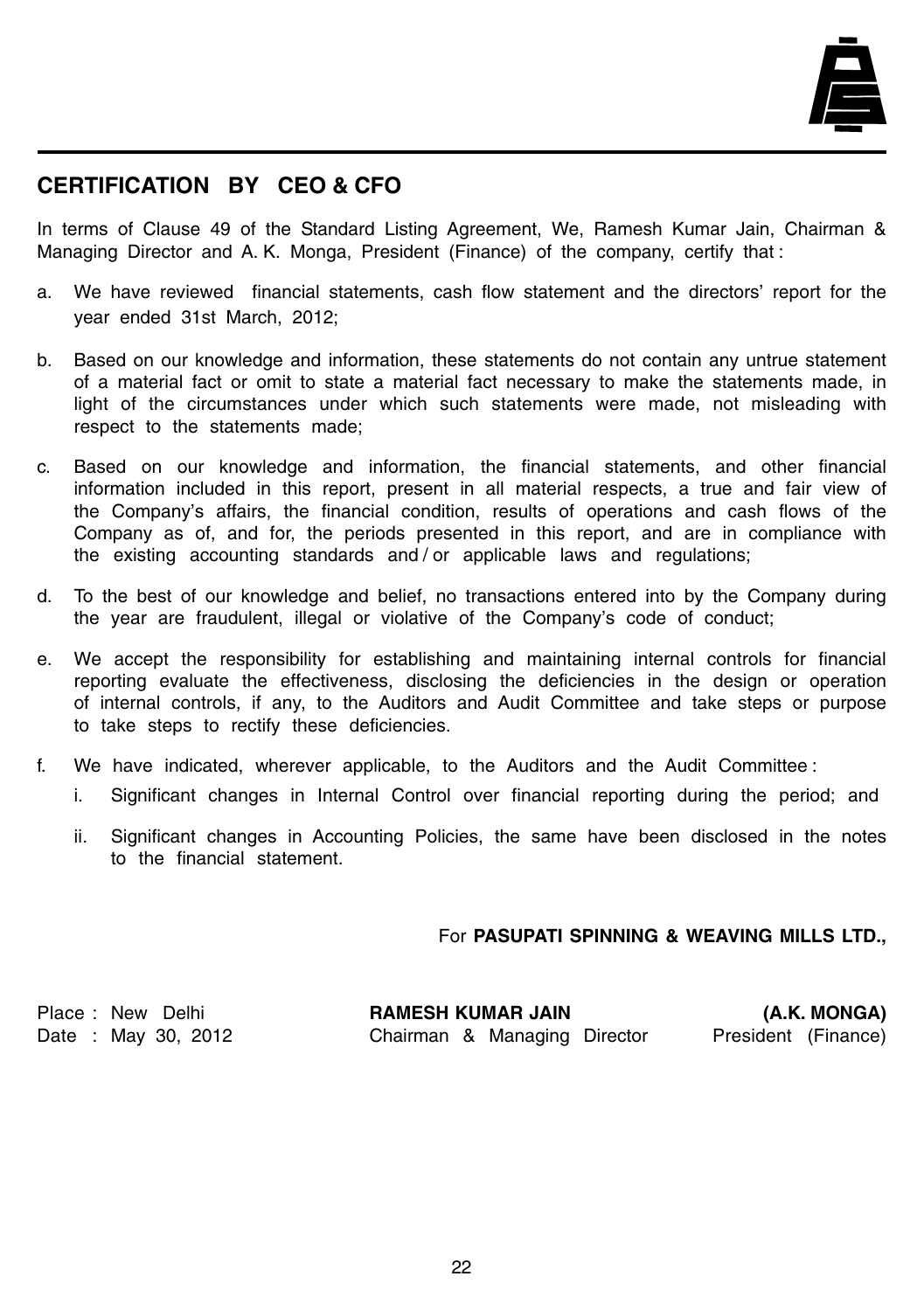## **AUDITORS' CERTIFICATE**

We have examined the compliance of conditions of corporate governance by PASUPATI SPINNING & WEAVING MILLS LIMITED for the year ended on 31st March, 2012, as stipulated in clause 49 of the listing agreement of the said company with stock exchange(s).

The compliance of conditions of corporate governance is the responsibility of the management. Our examination was limited to procedures and implementation thereof, adopted by the company for ensuring the compliance of the conditions of corporate governance. It is neither an audit nor an expression of opinion on the financial statement of the company.

In our opinion and to the best of our information and according to the explanations given to us, subject to the following :

- i) Listing agreement requires that the board should comprise of not less than fifty percent nonexecutive directors. However, during the year number of non-executive directors on the board were less than fifty percent during the period 01.04.2011 to 24.02.2012.
- ii) Listing agreement requires that in case of an executive chairman, at least half of the board should comprise of independent directors. However, during the year the number of independent directors on the board were half only during the period from 01.04.2011 to 24.02.2012.
- iii) Listing agreement requires that two-thirds of the members of audit committee should be independent directors. However, during the year two- third of the members of audit committees were not independent directors for the period from 01.04.2011 to 21.07.2011.
- iv) Listing agreement requires that the quorum of the audit committee meeting shall be minimum of two independent directors. However, two independent directors were not present in meetings of audit committee held on 29.04.2011 and 19.07.2011.
- v) Listing agreement requires that a shareholders / investors grievance committee be formed under the chairmanship of a non-executive director. However the chairman of share / debenture transfer cum shareholders / investor's grievance committee of the company is not a nonexecutive director.
- vi) Annual listing fees payable to Delhi Stock Exchange Association Limited has not been paid for the financial year 2005-06 to 2011-12.
- vii) Quarterly results of the company have not been published in newspaper within 45 days of the end of the quarter.

We certify that the company has complied with the conditions of corporate governance as stipulated in the above mentioned listing agreement.

We state that such compliance is neither an assurance as to the future viability of the company nor the efficiency or effectiveness with which the management has conducted the affairs of the company.

For **B.K. SHROFF & CO.**

Chartered Accountants Firm Registration No.302166E

**O P. Shroff**

Date : 30th May, 2012 **Membership No. : 6329** 

Place : New Delhi **Partner** Partner Partner **Partner** Partner **Partner**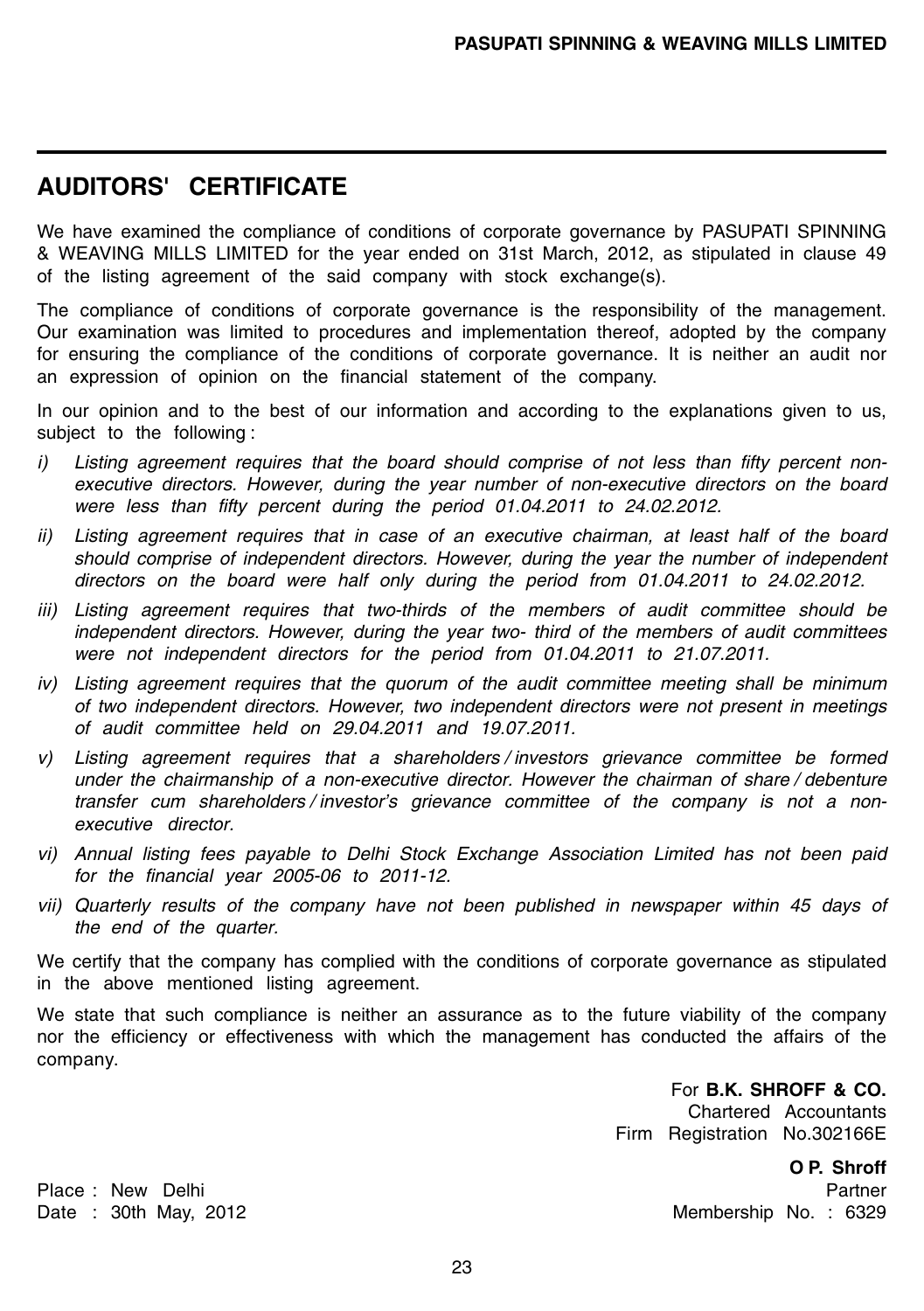

#### **To the Members,**

- 1. We have audited the attached Balance Sheet of M/s. PASUPATI SPINNING & WEAVING MILLS LIMITED as at 31st March, 2012 and also the Profit and Loss Account and the cash flow statement for the year ended on that date annexed thereto. These financial statements are the responsibility of the Company's management. Our responsibility is to express an opinion on these financial statements based on our audit.
- 2. We conducted our audit in accordance with auditing standards generally accepted in India. Those Standards require that we plan and perform the audit to obtain reasonable assurance about whether the financial statements are free of material misstatement. An audit includes examining, on a test basis, evidence supporting the amounts and disclosures in the financial statements. An audit also includes assessing the accounting principles used and significant estimates made by management, as well as evaluating the overall financial statement presentation. We believe that our audit provides a reasonable basis for our opinion.
- 3. As required by the Companies (Auditors' Report) Order, 2003 as amended by the Companies (Auditors' Report) (Amendment) order, 2004, issued by the Central Government of India in terms of sub-section (4A) of Section 227 of the Companies Act, 1956 we enclose in the Annexure a statement on the matters specified in paragraphs 4 and 5 of the said order.
- 4. Further to our comments in the annexure referred to above, we report that :
	- i. We have obtained all the information and explanations which to the best of our knowledge and belief were necessary for the purpose of our audit.
	- ii. In our opinion, proper books of account, as required by law have been kept by the Company, so far as appears from our examination of the said books.
	- iii. The Balance Sheet, Profit and Loss Account and cash flow statement dealt with by this report are in agreement with the books of account.
	- iv. In our opinion the Balance Sheet, Profit & Loss Account and cash flow statement dealt with by this report comply with the Accounting Standards referred to in sub-section (3C) of Section 211 of the Companies Act, 1956, subject to our observations in paragraph (vi) below.
	- v. As per information and explanations given to us, we report that as on 31.3.2012 none of the directors of the company are disqualified from being appointed as a director of the company under Section  $274(1)(g)$  of the Companies Act, 1956. As the company had not redeemed its debentures on due dates and as the default continued for more than a year, directors of the company were not qualified for being appointed as directors of any other public company in terms of provision of Section  $274(1)(q)$  of the Companies Act, 1956 as amended by the Companies Amendment Act, 2000. Board for Industrial and Financial Reconstruction has sanctioned rehabilitation scheme for the company vide its order dated 17.2.2012. The said scheme has approved payments of the settled amount to debenture holders in instalments. The payment as approved by BIFR is being made and there is no default in such payment. Besides, one of the directors has been appointed after the scheme has been sanctioned. He has certified that he is not disqualified from being appointed as a director in any other company.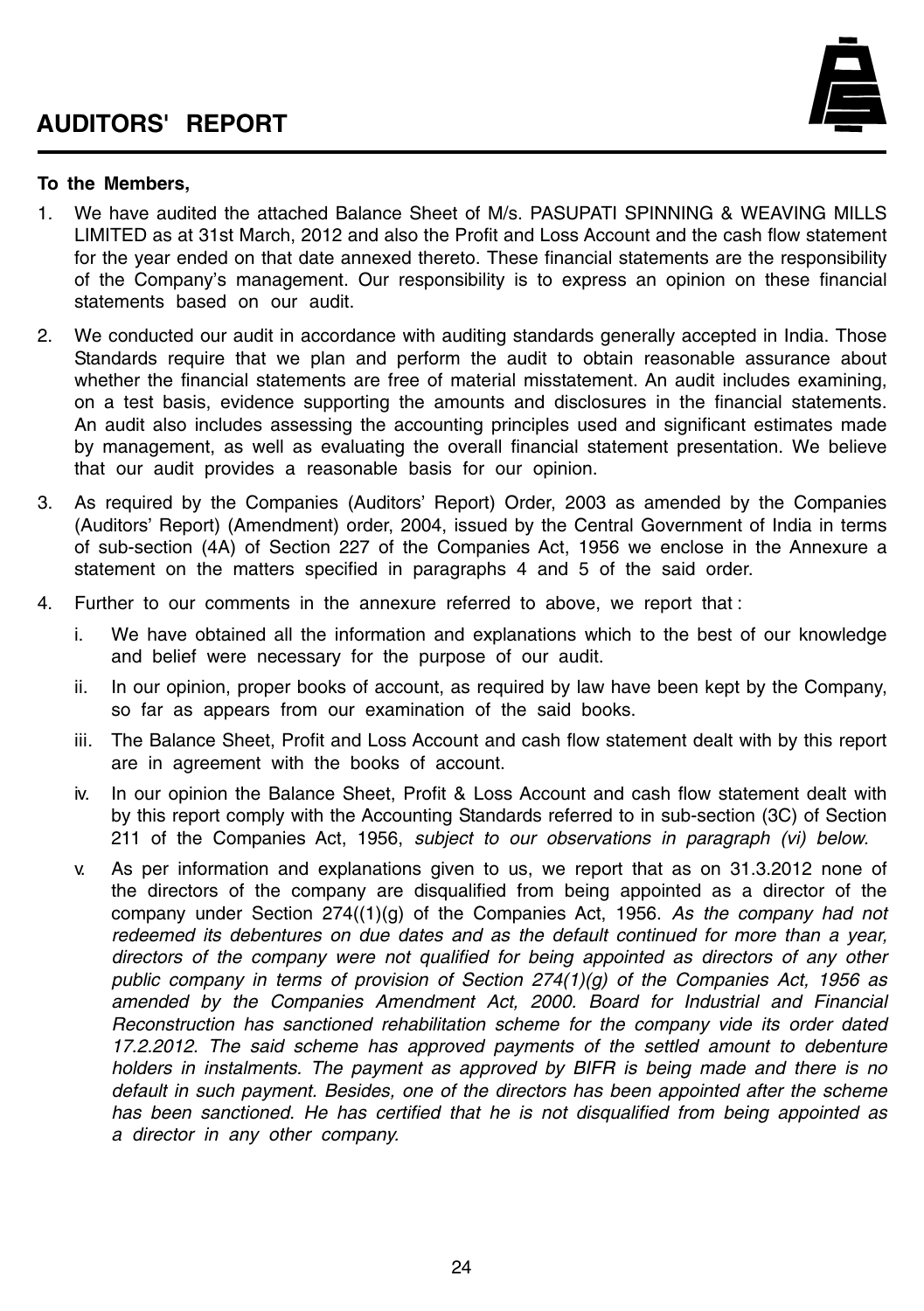- vi. Reference is drawn to :
	- (a) Note No. 32 of accompanying notes to the financial statements relating to accounts of the company for the year-ended 31.03.2012 having been prepared on the basis that the company is a going concern.
	- (b) Note No  $4(v)(b)$  of accompanying notes to the financial statements relating to nonprovision of interest amounting to Rs. 59109302 (including Rs. 26614936 for earlier years) on loan of Rs.10 Crores of JMFARC which is proposed to be converted into Equity / Optionally Cumulative Convertible Debentures as per the rehabilitation scheme sanctioned by BIFR resulting in the profit for the year to be higher and other current liabilities to be lower by the said amount.
	- $(c)$  Note No.  $4(v)(c)$  of accompanying notes to the financial statements relating to waiver of loan of Rs. 6.45 Crores of JMFARC not being written back pending full implementation of rehabilitation scheme sanctioned by BIFR, resulting in the profit for the year to be lower and long term borrowings to be higher by the said amount.
	- (d) Note No.  $4(vii)(g)$  of accompanying notes to the financial statements relating to nonprovision of interest on 14% and 15% redeemable partly convertible debentures amounting to Rs. 23939987(including Rs. 21944988 for earlier years) resulting in the profit for the year to be higher and other current liabilities to be lower by the said amount.
	- $(e)$  Note No. 3 of accompanying notes to the financial statements relating to non provision of Debenture Redemption Reserve amounting to Rs. 18761301 which has no effect on the profit for the year.
	- (f) Note No. 30(b) of accompanying notes to financial statements relating to payment of remuneration of Rs.1187496(including Rs. 579606 for previous year) to a director for which approval of Central Government is to be obtained resulting in the profit for the year and cash & cash equivalents to be understated by the said amount.
	- (g) Note No. 11 of the accompanying notes to the financial statements relating to non provision of additional compensation on acquisition of part of factory land amounting to Rs. 24276787, demanded by the company, resulting in the profit for the year and other current assets to be lower by the said amount.
	- (h) We further report that had the observations made by us in paragraph  $vi(b)$ ,  $vi(c)$ ,  $vi(d)$ ,  $vi(f)$  and  $vi(g)$  above been considered, the profit for the year would have been  $\overline{Rs}$ . 18987624 (as against the reported figure of Rs. 12072180), long term borrowings would have been Rs. 47910478 (as against the reported figure of Rs. 112410478), cash & cash equivalents would have been Rs.30687858 (as against the reported figure of Rs. 29499912), other current liabilities would have been Rs. 429178322 (against the reported figure of Rs. 346129033) and other current assets would have been Rs. 34731633 (against the reported figure of Rs. 10454846).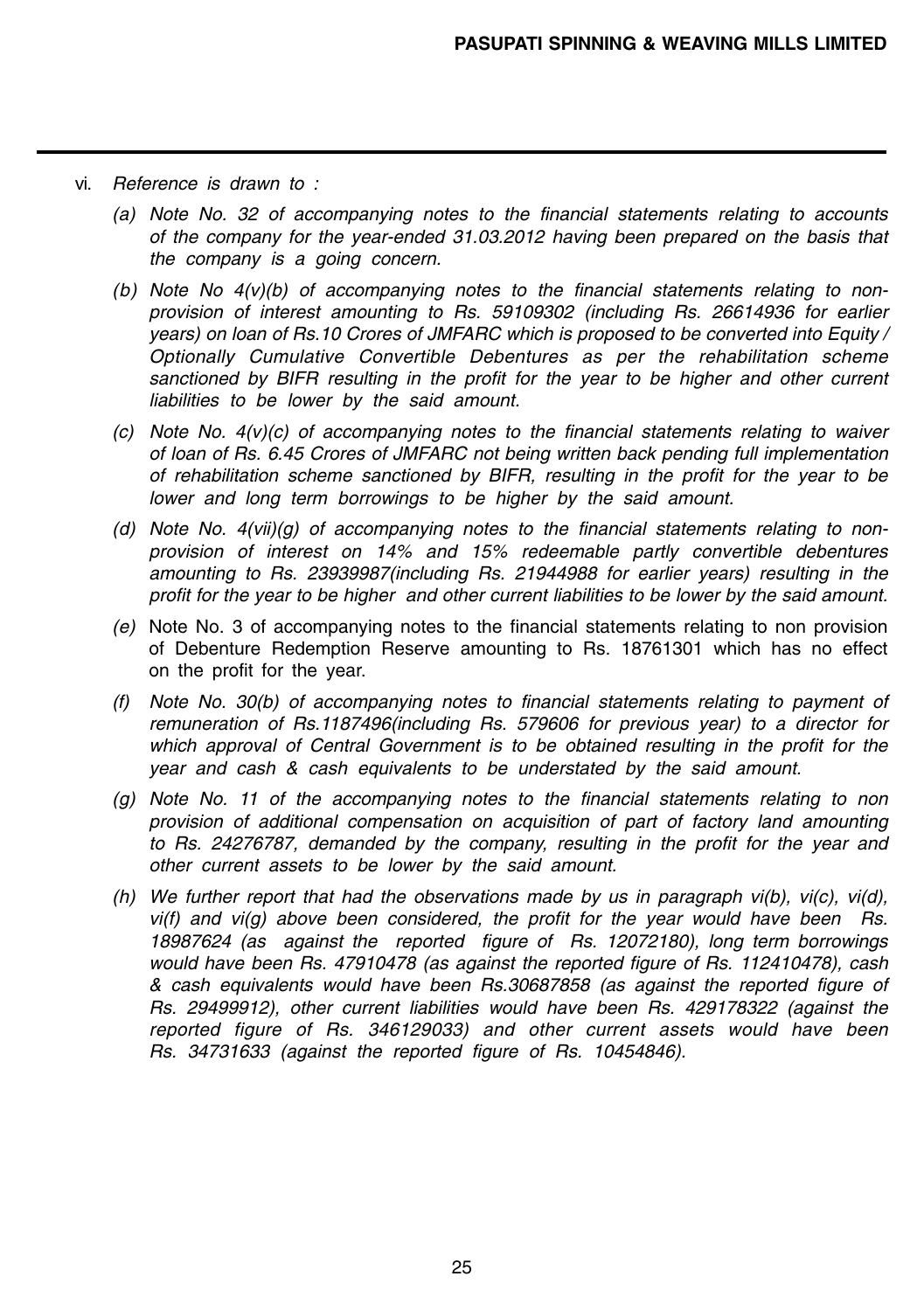

Subject to the above, in our opinion and to the best of our information and according to the explanations given to us, the said accounts read together with the accompanying notes give the information required by the Companies Act, 1956, in the manner so required and give a true and fair view in conformity with the accounting principles generally accepted in India :

- i) in the case of the Balance Sheet, of the state of affairs of the Company as at 31st March, 2012 and
- ii) in the case of the Profit and Loss Account, of the profit for the year ended on that date and
- iii) in the case of cash flow statement, of the cash flow for the year ended on that date.

for B.K. SHROFF & CO., Chartered Accountants Firm Registration No. 302166E

3/7-B, Asaf Ali Road, New Delhi-110 002. O.P. SHORFF

Dated : 30th May, 2012 **Partner** Partner Partner Partner Partner Partner Membership No. 06329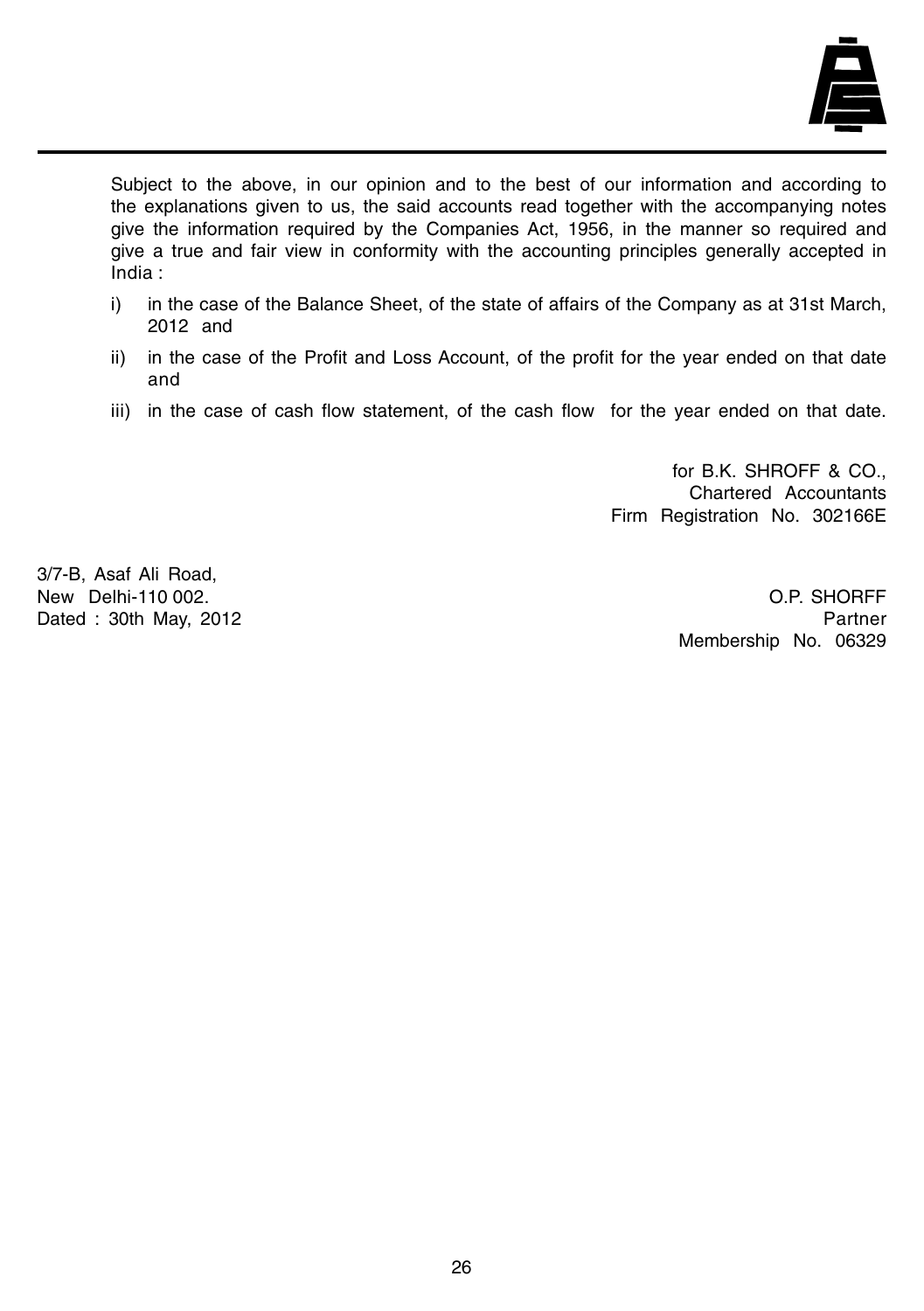## **ANNEXURE REFERRED TO IN PARAGRAPH 3 OF OUR REPORT OF EVEN DATE**

- (i) (a) The company has maintained proper records showing full particulars including quantitative details and situation of fixed assets.
	- (b) As explained to us, all the fixed assets have been physically verified by the management according to a regular program which in our opinion is reasonable having regard to the size of the company and the nature of its assets. No material discrepancies with respect to book records were noticed on such verification.
	- (c) In our opinion and according to explanations given to us, fixed assets disposed off during the year were not substantial and as such the disposal has not affected the going concern concept of the company.
- (ii) (a) As explained to us, physical verification of inventory (except material in transit and lying with third parties) has been conducted by the management at reasonable intervals. In our opinion, the frequency of verification is reasonable.
	- (b) In our opinion, the procedures of physical verification of inventories followed by the management are reasonable and adequate in relation to the size of the company and nature of its business.
	- (c) On the basis of our examination of the records of inventory, we are of the opinion that the company is maintaining proper records of inventory. Discrepancies noticed on verification of inventory as compared to book records were not material and these have been properly dealt with in the books of accounts.
- (iii) The company has neither granted nor taken any loans, secured or unsecured, to / from companies, firms or other parties covered in the register maintained under Section 301 of the Companies Act, 1956 and hence paragraph (iii)(a) to (iii)(g) of the aforesaid order are not applicable to the company.
- (iv) In our opinion and according to the information and explanations given to us, there are adequate internal control procedures commensurate with the size of the company and the nature of its business with regard to purchase of inventory and fixed assets and for the sale of goods and services. No major weakness in the internal control system was observed during the course of audit.
- (v) According to the information and explanations given to us, during the year there were no transactions that need to be entered into the register maintained under Section 301 of the Companies Act, 1956. Accordingly, paragraphs v (a) and (b) of the aforesaid order are not applicable.
- (vi) In our opinion and according to the information and explanations given to us, the company has not accepted any deposits from public as per provisions of Sections 58A, 58AA or any other relevant provisions of the Companies Act, 1956 and the Companies (Acceptance of Deposit) Rules, 1975. No order has been passed by the Company Law Board or National Company law Tribunal or Reserve Bank of India or any court or any other Tribunal.
- (vii) In our opinion, the company has an internal audit system commensurate with the size and nature of its business.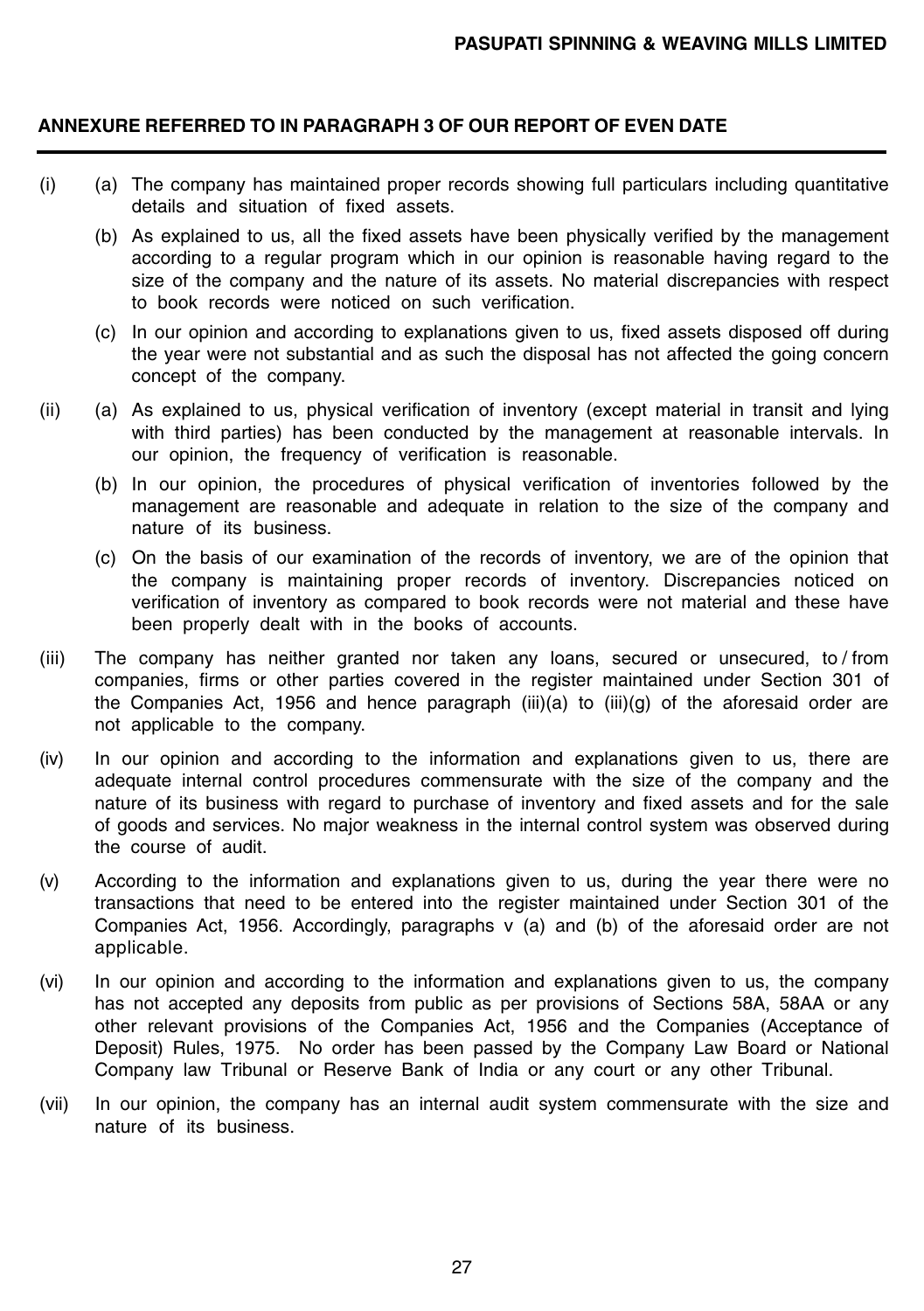

- (viii) We have broadly reviewed the books of account maintained by the company pursuant to the order made by the Central Government for the maintenance of cost records under Section 209 (1) (d) of the Companies Act, 1956 and we are of the opinion that prima facie the prescribed accounts and records have been made and maintained. However, we have not made a detailed examination of such accounts and records.
- (ix) (a) According to the records of the company, the company is not regular in depositing with the appropriate authorities undisputed statutory dues including Provident Fund, Investor Education and Protection Fund, Employees State Insurance, Income Tax, Wealth Tax, Service Tax, Custom Duty, Excise Duty, Cess and other statutory dues applicable to it. According to information and explanations given to us the undisputed amounts outstanding as at 31st March, 2012 for a period of more than six months from the date they became payable are as under :

| Name of the Statue | Nature of dues | Amount<br>Rs. | Period to which<br>amount relates |
|--------------------|----------------|---------------|-----------------------------------|
| Sales Tax Haryana  | Demand         | 339148        | 2006-07                           |
| Central Excise Act | Excise Duty    | 27555087      | April' 84 to Oct.' 93             |
| Service Tax Act    | Service Tax    | 380586        | 2009-10                           |

(b) According to the records of the company, dues in respect of Sales Tax / Income Tax / Customs Duty / Wealth Tax / Service Tax / Excise Duty / Cess which have not been deposited on account of any dispute are as under :

| Name of<br>the Statue          | Nature of dues | Amount<br>Rs. | Forum where pending                     |
|--------------------------------|----------------|---------------|-----------------------------------------|
| Haryana Value<br>Added Tax Act | VAT.           | 4407602       | Joint Excise & Taxation<br>Commissioner |
| Uttar Pradesh<br>VAT Act. 2007 | VAT.           | 106000        | Joint<br>Commissioner (Appeals)         |
| Income Tax<br>Act. 1961        | Income Tax     | 16364611      | Assessing Authority                     |

 $(x)$  As at 31.03.2012 the accumulated losses of the company are more than fifty percent of its net worth. The company has not incurred cash losses during the financial year covered by our audit or in the immediately preceding financial year.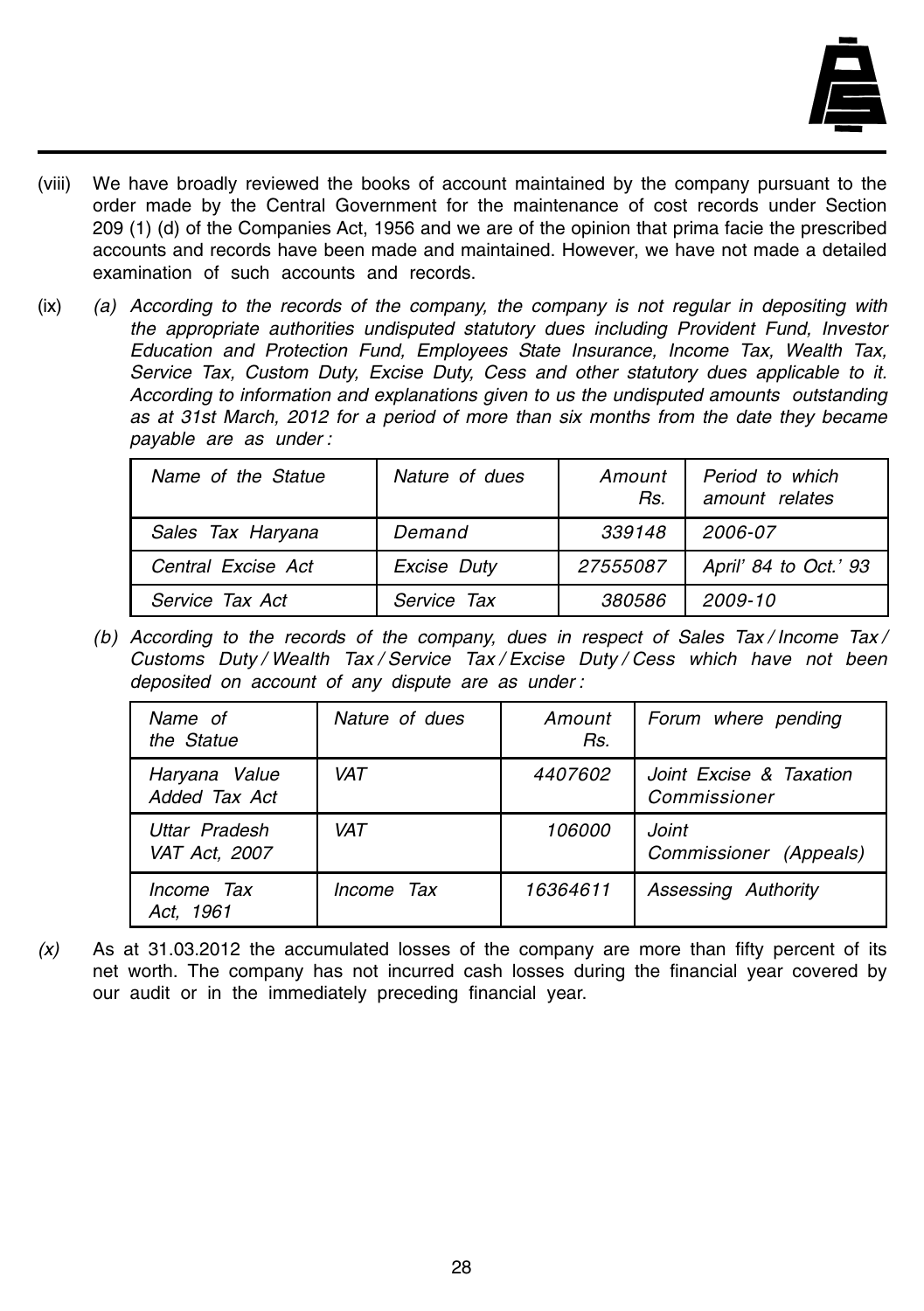(xi) The company has defaulted in payment of dues to financial institutions, banks and debenture holders. Details as per company's books of accounts are as under :

The limits with banks were overdrawn for most of the year and were within limits for the remaining part of the year. The overdrawn limits as on 31.03.2012 are as under :

| Nature of Limit | Name of the Bank                                                                   | Limit<br>(Rs. in Lacs)            | Balance as<br>per Banks<br>(Rs. in Lacs) | Excess<br>(Rs. in Lacs)      | Remarks                                    |
|-----------------|------------------------------------------------------------------------------------|-----------------------------------|------------------------------------------|------------------------------|--------------------------------------------|
| Demand Loan     | Nainital Bank Limited<br>State Bank of Travancore<br>Canara Bank<br>Bank of Baroda | 27.40<br>82.20<br>98.00<br>136.00 | 27.75<br>82.60<br>99.40<br>137.88        | 0.35<br>0.40<br>1.40<br>1.88 | <b>Borrowings</b><br>in excess<br>of limit |
| Packing Credit  | State Bank of Patiala<br>ING Vysya Bank Ltd.<br>Bank of Baroda                     | 315.50<br>114.50<br>350.00        | 317.83<br>115.61<br>368.25               | 2.33<br>1.11<br>18.25        |                                            |
| Cash Credit     | State Bank of Patiala<br>Canara Bank<br>State Bank of Travancore                   | 105.50<br>225.00<br>375.80        | 105.94<br>230.05<br>378.28               | 0.44<br>5.05<br>2.48         |                                            |

| Nature of Limit                | Name of the Bank | Amount<br>Overdue<br>(Rs.) | Due<br>Date              | Remarks                     |
|--------------------------------|------------------|----------------------------|--------------------------|-----------------------------|
| Bill Discounted /<br>Purchased | Bank of Baroda   | 290377<br>421413           | 11.03.2012<br>11.03.2012 | Payment pending on due date |

Does not include amount for which one time settlement (OTS) has been negotiated with the lenders and repayment of dues has been rescheduled or the dues have been settled/ rescheduled by BIFR vide its order dated 17.02.2012 and payments are being made accordingly.

- (xii) Based on our examination of documents and records maintained by the company, we are of the opinion that since the company has not granted any loan and advance on the basis of security by way of pledge of shares, debenture and other securities, it is not required to maintain records in respect thereof.
- (xiii) In our opinion the company is neither a chit fund nor nidhi / mutual benefit fund / society and hence paragraph 4 (xiii) of the aforesaid order is not applicable.
- (xiv) In our opinion the company is not dealing in or trading in shares, securities, debentures and other investments and accordingly the provisions of paragraph 4 (xiv) of the aforesaid order is not applicable.
- (xv) Based on our examination of the records we are of the opinion that the company has not given any guarantee for loans taken by others from banks or financial institutions.
- (xvi) In our opinion, term loans received during the year have been applied for the purpose for which they were obtained.
- (xvii) According to the information and explanations given to us and on an overall examination of the balance sheet of the company, we report that funds raised on short term basis have not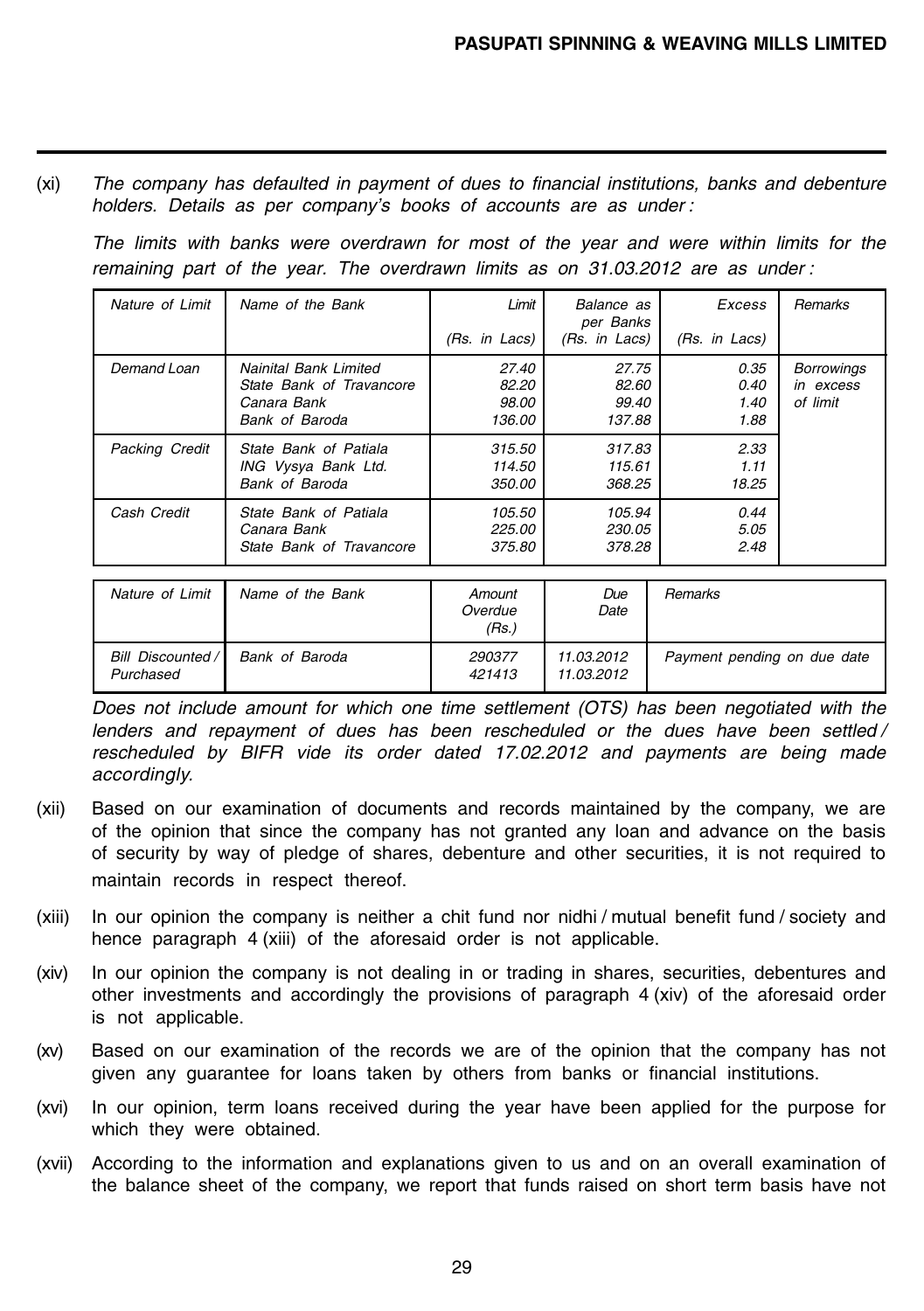

been used for long term investments.

- (xviii) During the year the company has not made any preferential allotment of shares to parties and companies covered in the register maintained under Section 301 of Companies Act, 1956.
- (xix) During the year the company had not issued any debentures. The company has created security or charge in respect of debentures issued in earlier years.
- (xx) During the year under review no money was raised by public issue.
- (xxi) During the course of our examination of the books and records of the company, carried out in accordance with auditing standards generally accepted in India, we have not come across any instance of fraud by the company or on the company, noticed or reported during the year. We have also not been informed of any such case by the management.

for B.K. SHROFF & CO., Chartered Accountants Firm Registration No. 302166E

3/7-B, Asaf Ali Road, New Delhi-110 002. O.P. SHORFF Dated : 30th May, 2012 **Partner** Partner Partner Partner Partner Partner Partner Partner

Membership No. 06329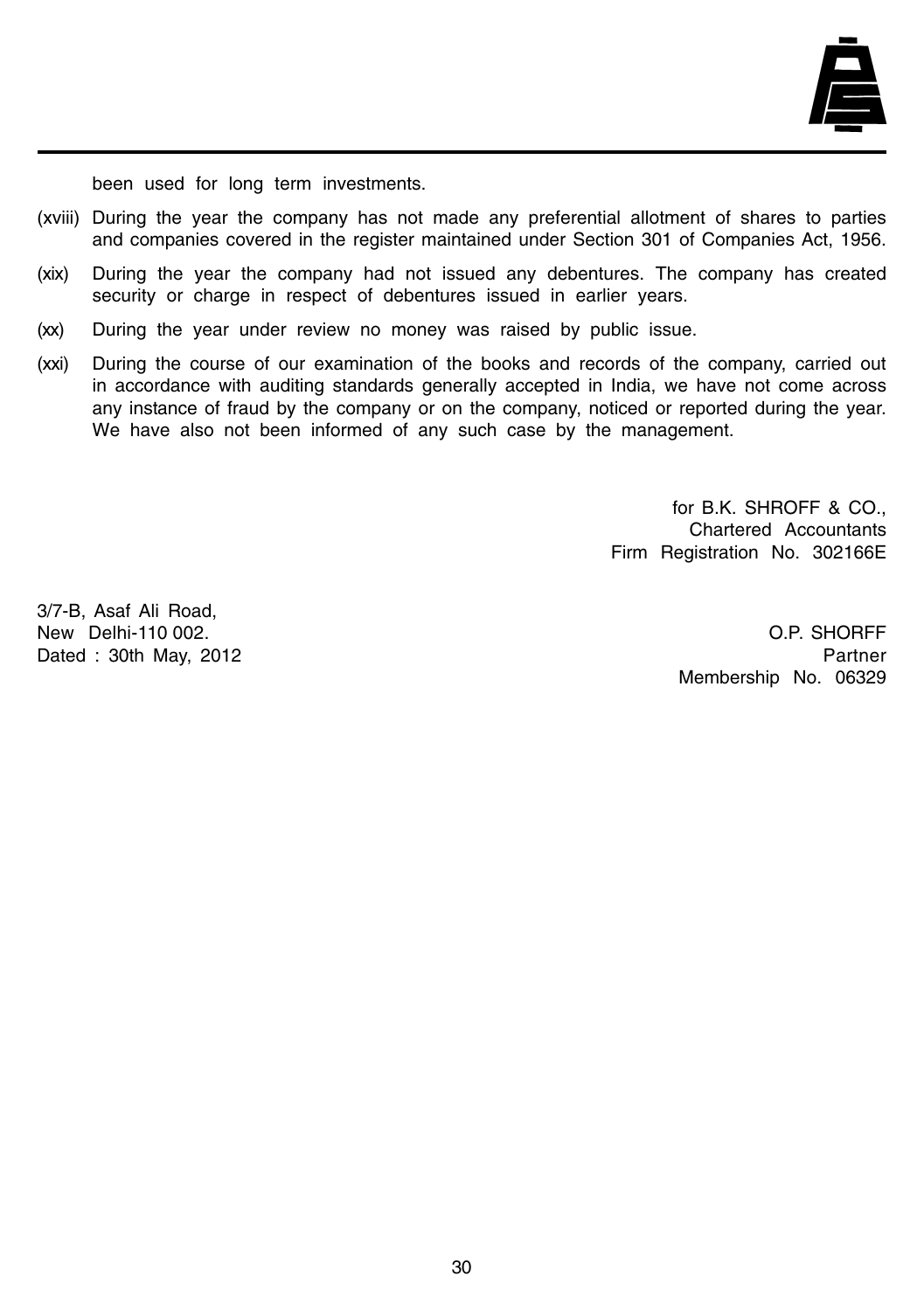## **BALANCE SHEET As at 31st March, 2012**

| Particulars                      | Note No. |                | As at<br>31.03.2012<br>Rs. |               | As at<br>31.03.2011<br>Rs. |
|----------------------------------|----------|----------------|----------------------------|---------------|----------------------------|
| <b>EQUITY AND LIABILITIES</b>    |          |                |                            |               |                            |
| <b>SHAREHOLDERS' FUNDS</b>       |          |                |                            |               |                            |
| Share Capital                    | 2        | 23,726,020     |                            | 57,065,060    |                            |
| Reserves & Surplus               | 3        | (38, 729, 295) | (15,003,275)               | (85,040,515)  | (27, 975, 455)             |
| NON-CURRENT LIABILITIES          |          |                |                            |               |                            |
| Long-Term Borrowings             | 4        | 112,410,478    |                            | 159,528,212   |                            |
| Other Long Term Liabilities      | 5        | 4,700          |                            | 4,700         |                            |
| Long Term Provisions             | 6        | 7,827,599      | 120,242,777                | 8,069,798     | 167,602,710                |
| <b>CURRENT LIABILITIES</b>       |          |                |                            |               |                            |
| Short-Term Borrowings            | 7        | 359,751,328    |                            | 398,736,900   |                            |
| Trade Payables                   | 8        | 135,016,909    |                            | 167, 162, 088 |                            |
| <b>Other Current Liabilities</b> | 9        | 346,129,033    |                            | 300,062,562   |                            |
| Short Term Provisions            | 10       | 946,299        | 841,843,569                | 868,860       | 866,830,410                |
|                                  |          |                | 947,083,071                |               | 1,006,457,665              |
| <b>ASSETS</b>                    |          |                |                            |               |                            |
| NON CURRENT ASSETS               |          |                |                            |               |                            |
| Fixed Assets                     |          |                |                            |               |                            |
| Tangible Assets                  | 11       |                | 443,003,973                |               | 473,427,650                |
| Non-Current Investments          | 12       | 1,052,792      |                            | 1,052,792     |                            |
| Long-Term Loans & Advances       | 13       | 10,239,563     | 11,292,355                 | 10,059,312    | 11,112,104                 |
| <b>CURRENT ASSETS</b>            |          |                |                            |               |                            |
| Current Investments              | 14       |                |                            |               |                            |
| Inventories                      | 15       | 223,027,826    |                            | 219,164,993   |                            |
| Trade Receivables                | 16       | 205,012,890    |                            | 222,399,087   |                            |
| Cash & Cash Equivalents          | 17       | 29,499,912     |                            | 27,552,189    |                            |
| Short Term Loans & Advances      | 18       | 24,791,269     |                            | 41,029,951    |                            |
| Other Current Assets             | 19       | 10,454,846     | 492,786,743                | 11,771,691    | 521,917,911                |
|                                  |          |                | 947,083,071                |               | 1,006,457,665              |

See accompanying notes to the financial statements

|                                             |  |  | As per our report of even date annexed<br>For B.K. SHROFF & CO<br>Chartered Accountants | RAMESH KUMAR JAIN<br>Chairman & Managing Director<br>DIN No. 00575142 | VIDIT JAIN<br>Executive Director<br>DIN No. 01347588    |
|---------------------------------------------|--|--|-----------------------------------------------------------------------------------------|-----------------------------------------------------------------------|---------------------------------------------------------|
| Place : New Delhi<br>Dated : 30th May, 2012 |  |  | O.P. SHROFF<br>Partner                                                                  | REKHA SHARMA<br>Company Secretary                                     | S.K. CHHAJER<br>Whole-time Director<br>DIN No. 00575234 |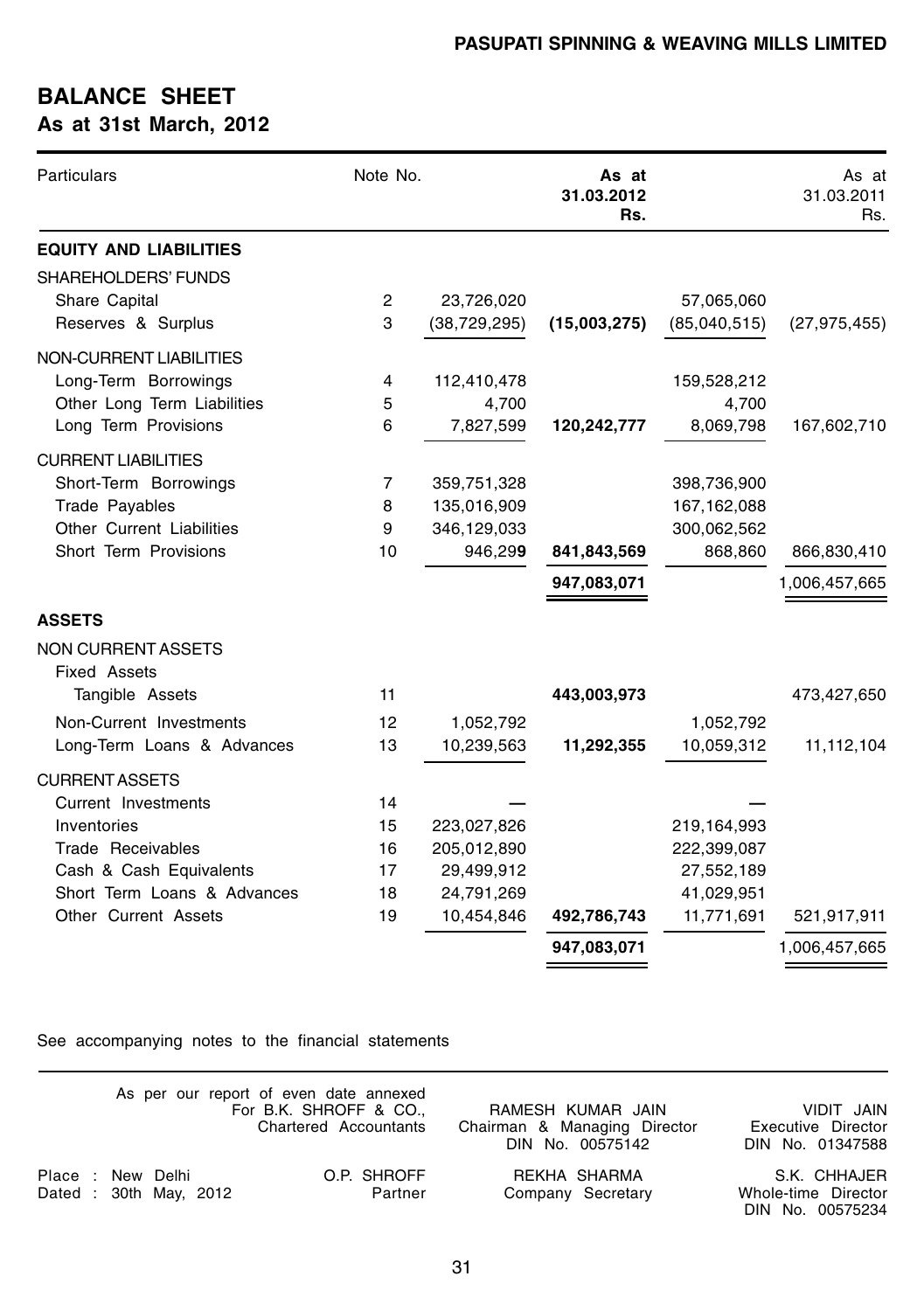## **PROFIT AND LOSS STATEMENT For the year ended 31st March, 2012**



| Particulars                                                              | Note No. | Year ended<br>31.03.2012<br>Rs. | Year ended<br>31.03.2011<br>Rs. |
|--------------------------------------------------------------------------|----------|---------------------------------|---------------------------------|
| Revenue from Operations                                                  | 22       | 1,122,994,247                   | 1,089,453,619                   |
| Other Income                                                             | 24       | 20,152,987                      | 18,115,928                      |
| <b>Total Revenue</b>                                                     |          | 1,143,147,234                   | 1,107,569,547                   |
| <b>Expenses</b>                                                          |          |                                 |                                 |
| Cost of Materials Consumed                                               | 40       | 535,598,348                     | 510,785,463                     |
| Purchases of Stock in Trade<br>Changes in Inventories of Finished Goods, | 41       | 6,180                           | 38,661                          |
| Work in Progress and Stock in Trade                                      |          | (6,833,682)                     | (23,790,177)                    |
| Employee Benefits Expense                                                | 25       | 97,896,858                      | 100,717,440                     |
| Finance Costs                                                            | 23       | 84,028,087                      | 87,023,353                      |
| Depreciation and Amortisation Expense                                    | 26       | 31,199,093                      | 30,666,507                      |
| Other Expenses                                                           | 27       | 389,180,951                     | 371,369,209                     |
| <b>Total Expenses</b>                                                    |          | 1,131,075,835                   | 1,076,810,456                   |
| Profit before extraordinary items and tax                                |          | 12,071,399                      | 30,759,091                      |
| Extra ordinary Items                                                     |          | 10,959                          | 4,375                           |
| Profit before tax<br>Tax Expense                                         |          | 12,082,358                      | 30,763,466                      |
| Wealth Tax                                                               |          | 4,000                           | 4,500                           |
| Earlier Year's Tax                                                       |          | 6,178                           | (4, 193)                        |
| Profit for the year                                                      |          | 12,072,180                      | 30,763,159                      |
| Earnings per Equity Share                                                | 32       |                                 |                                 |
| Before extraordinary items                                               |          |                                 |                                 |
| Basic                                                                    |          | 5.08                            | 5.39                            |
| <b>Diluted</b>                                                           |          | 1.27                            | 3.07                            |
| After extraordinary items                                                |          |                                 |                                 |
| Basic                                                                    |          | 5.09                            | 5.39                            |
| <b>Diluted</b>                                                           |          | 1.28                            | 3.07                            |

See accompanying notes to the financial statements

|                                             |  |  | As per our report of even date annexed<br>For B.K. SHROFF & CO.,<br>Chartered Accountants | RAMESH KUMAR JAIN<br>Chairman & Managing Director<br>DIN No. 00575142 | VIDIT JAIN<br>Executive Director<br>DIN No. 01347588    |
|---------------------------------------------|--|--|-------------------------------------------------------------------------------------------|-----------------------------------------------------------------------|---------------------------------------------------------|
| Place : New Delhi<br>Dated : 30th May, 2012 |  |  | O.P. SHROFF<br>Partner                                                                    | REKHA SHARMA<br>Company Secretary                                     | S.K. CHHAJER<br>Whole-time Director<br>DIN No. 00575234 |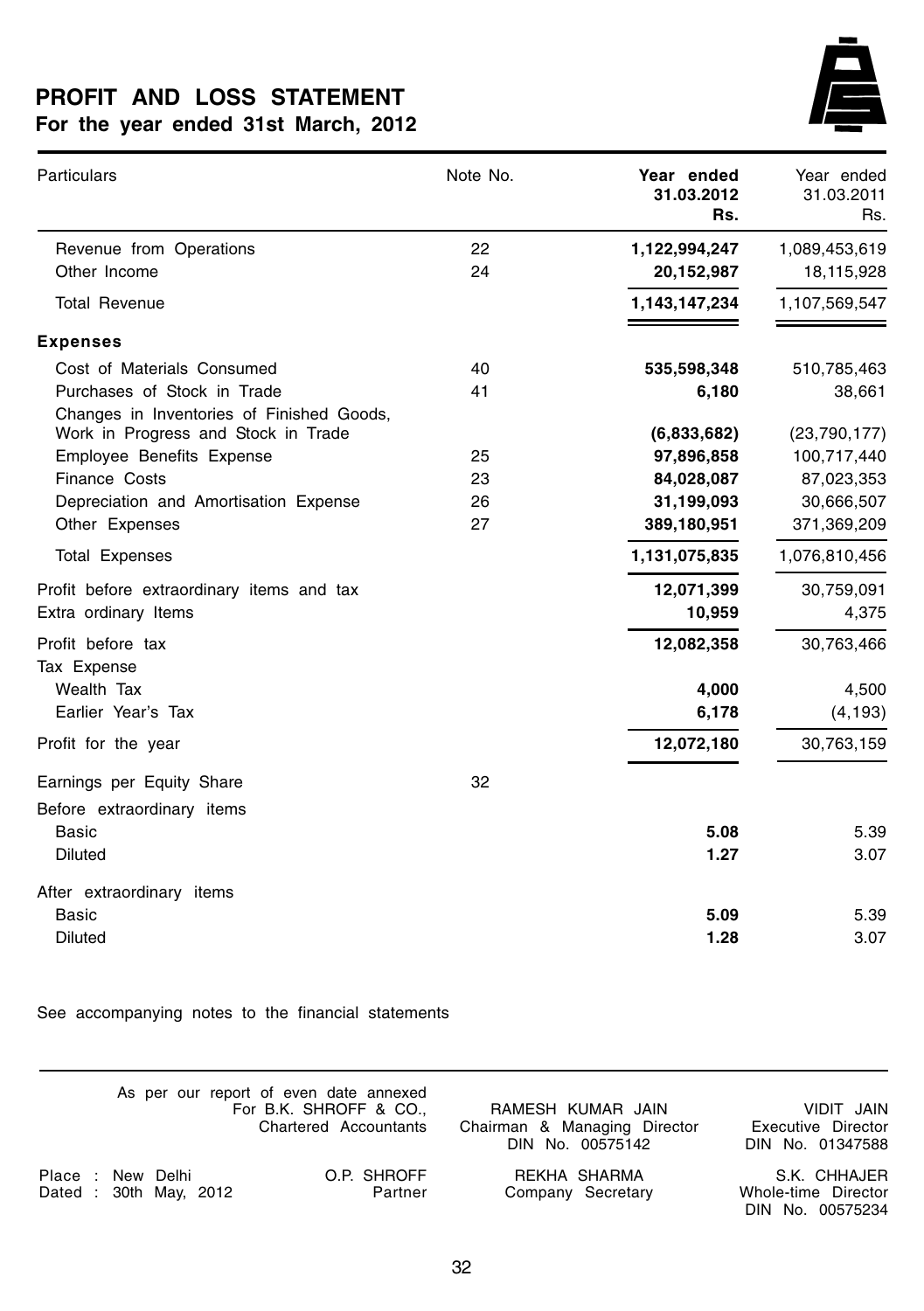## **CASH FLOW STATEMENT FOR THE YEAR ENDED 31ST MARCH, 2012**

|    | Note No.                                                                                                                                             | Year ended<br>31.03.2012<br>Rs.             | Year ended<br>31.03.2011<br>Rs.            |
|----|------------------------------------------------------------------------------------------------------------------------------------------------------|---------------------------------------------|--------------------------------------------|
| А. | Cash Flow from Operating Activities                                                                                                                  |                                             |                                            |
|    | Net Profit/(Loss) before Tax and extraordinary item<br>Adjustments for:                                                                              | 12,071,399                                  | 30,759,091                                 |
|    | Depreciation<br>Interest Income                                                                                                                      | 31,199,093<br>(1,505,074)                   | 30,666,507<br>(1,589,854)                  |
|    | Profit / (Loss) on Fixed Assets sold / discarded                                                                                                     | (1,330,593)                                 | 101,051                                    |
|    | Dividend Income<br>Interest Charged<br>Investments Written Off                                                                                       | (600)<br>73,904,581                         | (400)<br>77,563,065                        |
|    | Operating Profit before Working Capital Charges<br>Adjustments for:                                                                                  | 114,338,806                                 | 137,499,460                                |
|    | Trade & Other Receivables<br>Inventories<br>Trade Payables & Other Liabilities                                                                       | 34,751,866<br>(3,862,833)<br>(35, 160, 412) | (23,695,772)<br>(35,983,606)<br>15,918,632 |
|    | Cash Generated from Operations<br>Interest Paid<br><b>Taxes Paid</b>                                                                                 | 110,067,427<br>(59,311,648)<br>102,011      | 93,738,714<br>(65, 862, 164)<br>(395, 228) |
|    | Net Cash from Operating Activities                                                                                                                   | 50,857,790                                  | 27,481,322                                 |
| В. | Cash Flow from Investing Activities<br>Purchase of Fixed Assets<br>Sale of Fixed Assets<br>Interest Received<br>Purchase of Investment               | (793, 036)<br>1,348,213<br>1,401,992        | (22, 811, 711)<br>580,420<br>2,766,306     |
|    | Dividend Received                                                                                                                                    | 600                                         | 400                                        |
|    | Net Cash used in Investing Activities                                                                                                                | 1,957,769                                   | (19, 464, 585)                             |
| C. | Cash Flow from Financing Activities<br>Proceeds from Borrowings<br>Promoters' Contribution<br>Increase in Share Capital                              | (88,026,312)<br>36,258,476<br>900,000       | (12,809,721)<br>3,255,145                  |
|    | Net Cash used in Financing Activities                                                                                                                | (50, 867, 836)                              | (9,554,576)                                |
|    | Net (Decrease) / Increase in Cash & Cash equivalents<br>Cash & Cash equivalents at start of the year<br>Cash & Cash equivalents at close of the year | 1,947,723<br>27,552,189<br>29,499,912       | (1,537,839)<br>29,090,028<br>27,552,189    |
|    | Note: Brackets represent cash outflows                                                                                                               |                                             |                                            |
|    | See accompanying notes to the financial statements                                                                                                   |                                             |                                            |

|                                            |  |  | As per our report of even date annexed<br>For B.K. SHROFF & CO<br>Chartered Accountants | RAMESH KUMAR JAIN<br>Chairman & Managing Director<br>DIN No. 00575142 | VIDIT JAIN<br>Executive Director<br>DIN No. 01347588    |
|--------------------------------------------|--|--|-----------------------------------------------------------------------------------------|-----------------------------------------------------------------------|---------------------------------------------------------|
| Place: New Delhi<br>Dated : 30th May, 2012 |  |  | O.P. SHROFF<br>Partner                                                                  | REKHA SHARMA<br>Company Secretary                                     | S.K. CHHAJER<br>Whole-time Director<br>DIN No. 00575234 |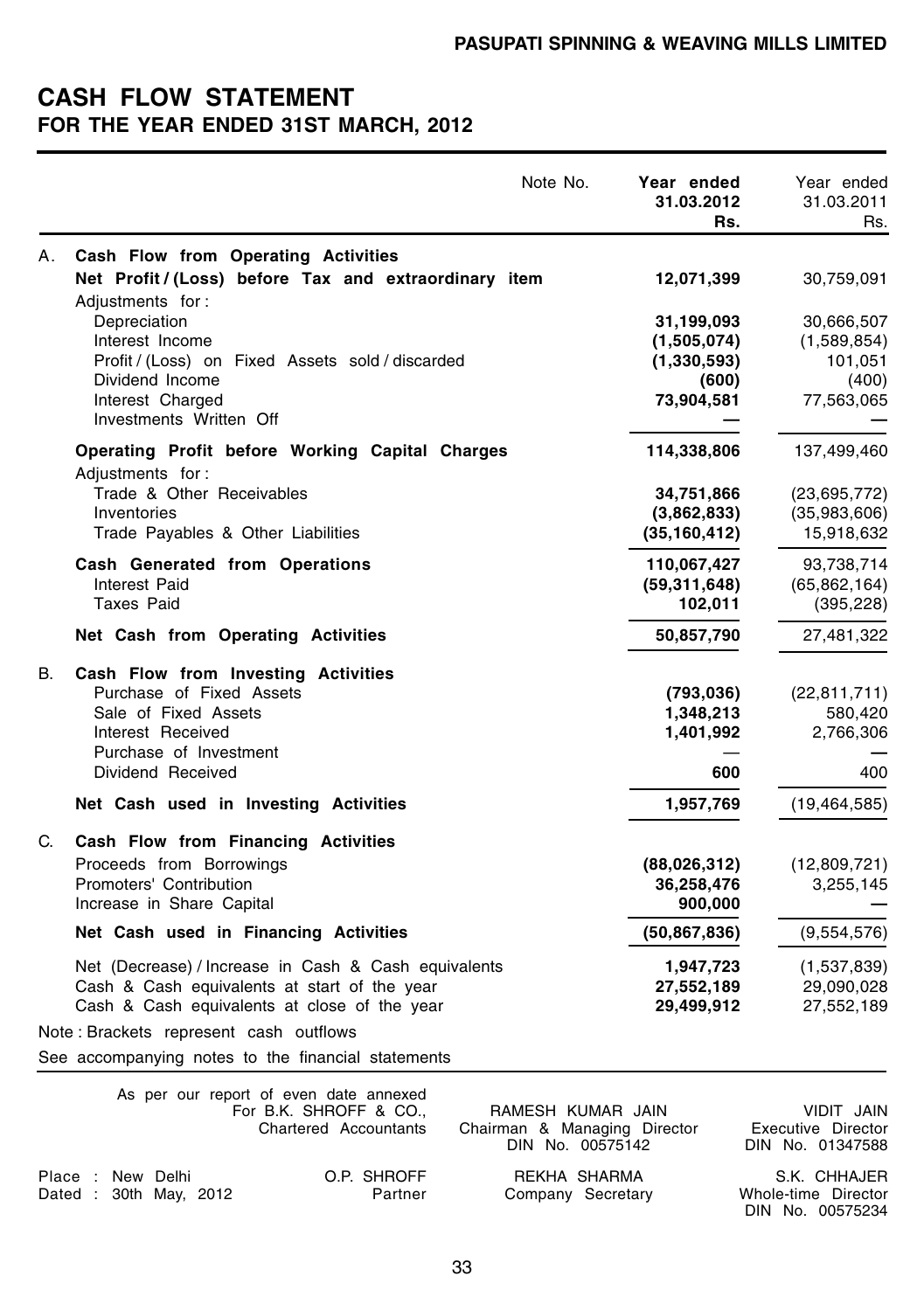

## **ACCOMPANYING NOTES TO THE FINANCIAL STATEMENTS**

## **1. SIGNIFICANT ACCOUNTING POLICIES**

## **A. Basis of Preparation of Financial Statements**

- a) The financial statements have been prepared under the historical cost convention in accordance with the generally accepted accounting principles and the provisions of the Companies Act, 1956, subject to what is stated herein below, as adopted consistently by the company.
- b) The company generally follows mercantile system of accounting and recognizes significant items of income and expenditure on accrual basis.

## **B. Fixed Assets**

Fixed assets are stated at cost of acquisition inclusive of inward freight, duties & taxes and incidental expenses relating to acquisition and are net of modvat credit. In respect of major projects, related pre-operational expenses form part of the value of assets capitalized.

## **C. Depreciation**

Depreciation is calculated on fixed assets on 'Straight Line Method' in accordance with Schedule XIV of the Companies Act, 1956 as under :

- a) In respect of Plant & Machinery by applying the revised rates in force in terms of the notification dated 16.12.1993. Based upon legal opinion depreciation has been provided at the rate prescribed for continuous process plant.
- b) In respect of other assets at the rates in force prior to the above mentioned notification and at the revised rates on assets acquired thereafter.

#### **D. Foreign Currency Transactions, Derivatives Instruments and hedge Accounting**

- a) Transactions denominated in foreign currencies are normally recorded at the exchange rate prevailing at the time of the transaction.
- b) Items denominated in foreign currencies at the year end and not covered by forward exchange contracts are translated at year end rates and those covered by forward exchange contracts are translated at the rate ruling at the date of transaction as increased or decreased by the proportionate difference between the forward rate and exchange rate on the date of transaction, such difference having been recognized over the life of the contract.
- c) Any income or expense on account of exchange difference either on settlement or on translation is recognized in the profit or loss account.
- d) The company uses foreign currency forward contracts and currency options to hedge its risks associated with foreign currency fluctuations relating to certain firm commitments and forecasted transactions. Derivative instruments are initially measured at fair value and are re-measured at subsequent reporting dates. Mark to market losses on such measurement are recognized in the profit & loss account.

## **E. Investments**

- a) Long term investments are stated at cost. Provision for diminution in the value of long term investments is made only if such a decline is other than temporary in the opinion of the management.
- b) Current investments are valued at cost or market value whichever is lower. The decline in the value of current investments is provided in the accounts each year.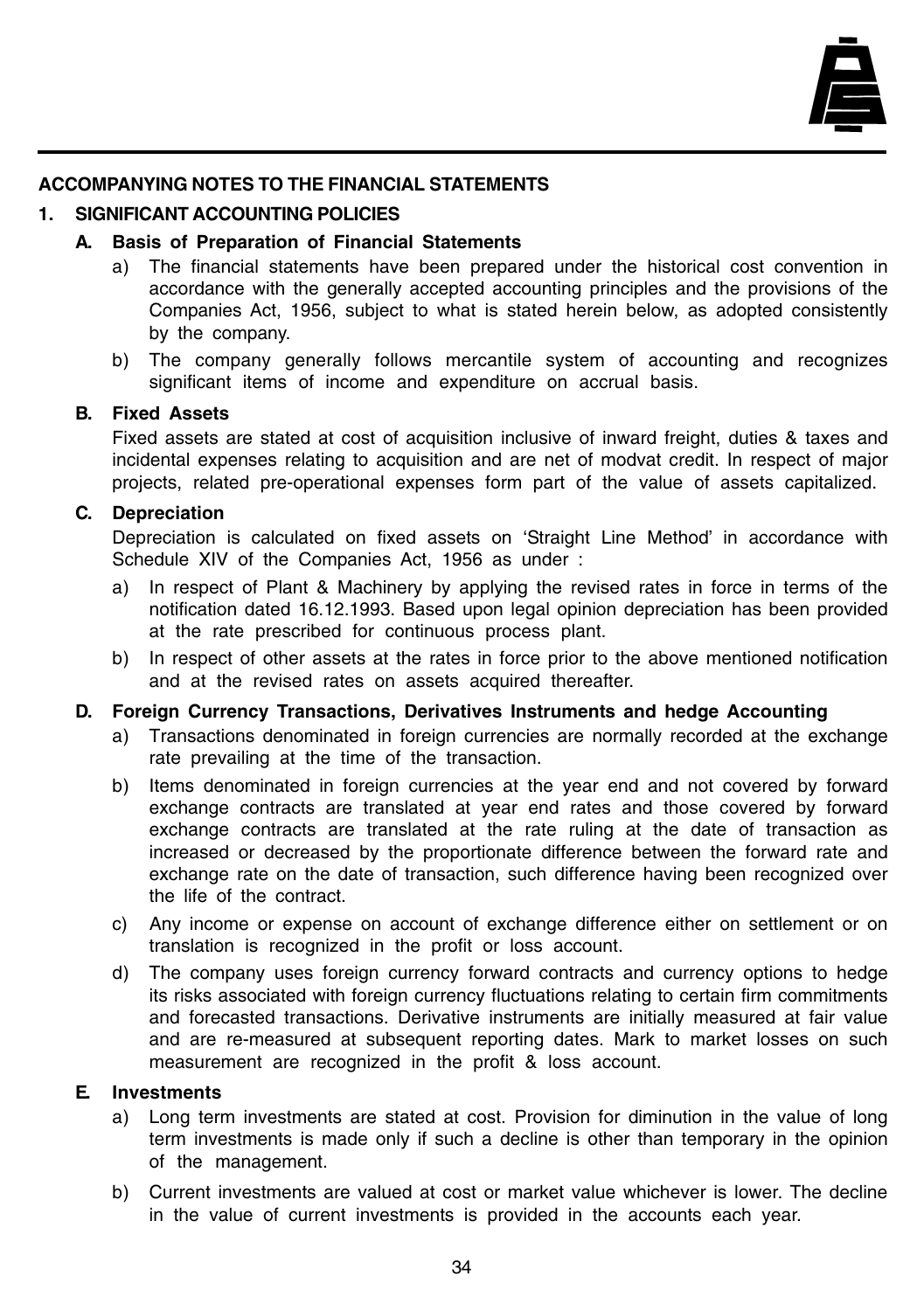### **F. Inventories**

Inventories are valued at lower of cost or market price except for waste. Waste is valued at realizable value. The cost comprises of cost of purchase, cost of conversion and other cost including appropriate production overheads incurred in bringing such inventories to their present location. In case of raw materials and stores & spares the cost is determined using FIFO method.

#### **G. Sales**

Sales are inclusive of recovery of excise duty and packing charges and net of returns and sales tax.

## **H. Taxes, Duties etc.**

Excise duty has been accounted on the basis of both payments made in respect of goods cleared as also provision made for goods lying in bonded warehouses. Provision is made for goods meant for sale in domestic tariff area only.

#### **I. Employee Retirement Benefits**

Company's contribution to state plans are charged to revenue every year. Liability to defined benefit plans is determined on the basis of an actuarial valuation at the end of the year. The actuarial valuation is recognized as an expenses. Actuarial gains and losses comprises experience adjustments and the effect of changes in actuarial assumptions and are recognized immediately in the profit and loss account as income or expense.

#### **J. Borrowing Cost**

Interest and other costs in connection with the borrowing of the funds to the extent related / attributed to the acquisition / consumption of qualifying fixed assets are capitalized upto the date when such assets are ready for its intended use and other borrowing cost are charged to profit & loss account.

## **K. Earning per Share**

Basic earning per share is calculated by dividing the net profit for the year attributable to equity shareholders by the weighted average number of equity shares outstanding during the year.

Diluted earning per share is calculated by dividing the net profit attributable to equity shareholders by the weighted average number of equity shares outstanding during the year (adjusted for the effects of dilutive options).

## **L. Deferred Taxation**

Deferred taxation is provided using the liability method in respect of the taxation effect arising from all material timing differences between the accounting and tax treatment of income and expenditure which are expected with reasonable probability to crystallize in the foreseeable future.

Deferred tax benefits are recognized in the financial statements only to the extent of any deferred tax liability or when such benefits are reasonably expected to be realizable in the near future.

## **M. Impairment of Assets**

Impairment loss is provided to the extent the carrying amount of assets exceeds their recoverable amount. Recoverable amount is the higher of an asset's net selling price and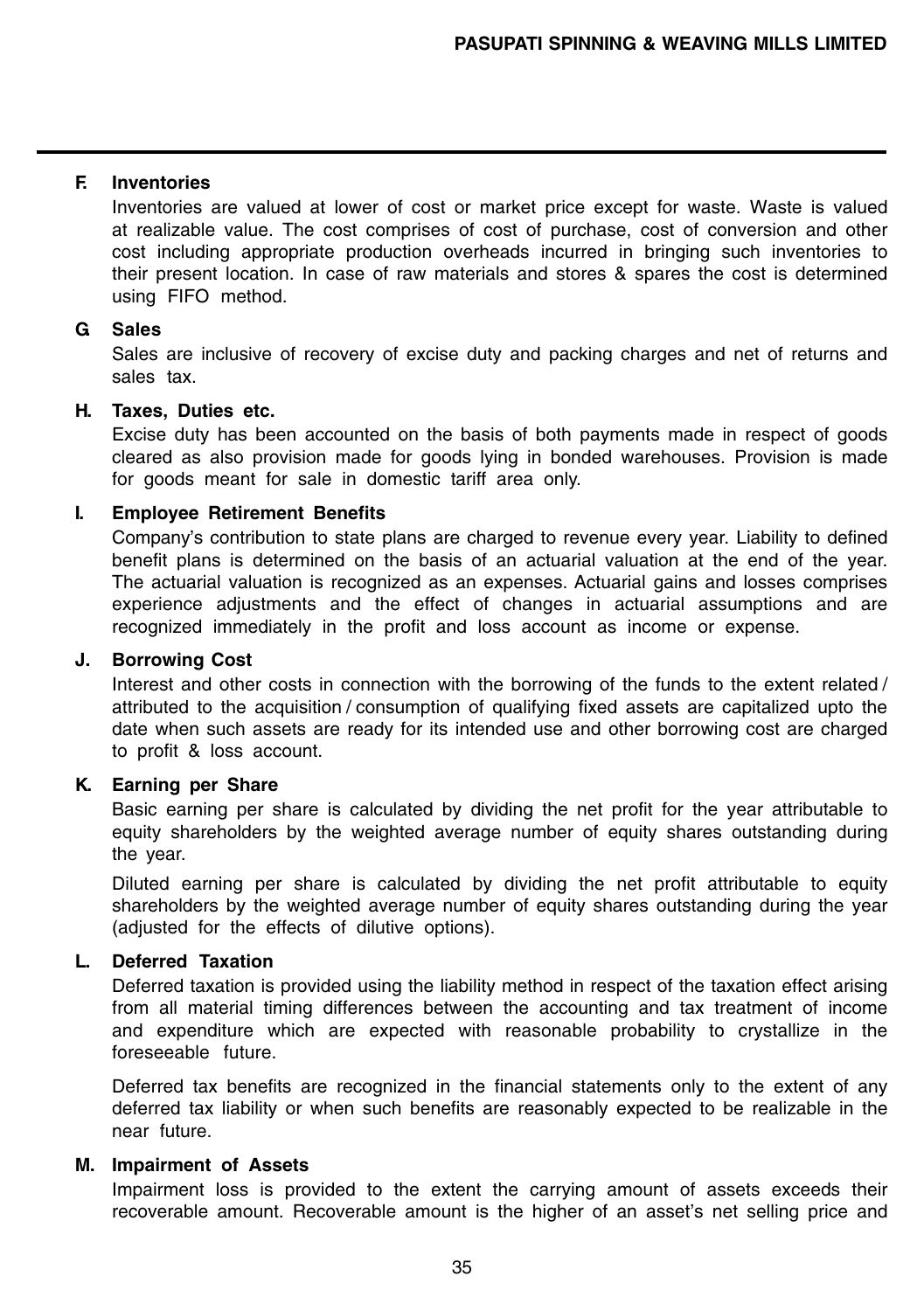

its value in use. Value in use is the present value of estimated future cash flows expected to arise from the continuing use of an asset and from its disposal at the end of its useful life.

### **N. Operating Lease**

Operating lease receipts and payments are recognized as income or expenses in the profit and loss account on a straight line basis over the lease term.

### **O. Contingent Liabilities**

Contingent liabilities not provided for in the accounts are separately shown in the Annual Statement of Accounts.

#### **P. Events occurring after Balance Sheet date**

Events occurring after the Balance Sheet date have been considered in the preparation of financial statements.

### **2. SHARE CAPITAL**

a) Authorised

| Particulars                     | No. of Shares       |                     | Amount (Rs.)        |                     |
|---------------------------------|---------------------|---------------------|---------------------|---------------------|
|                                 | As at<br>31.03.2012 | As at<br>31.03.2011 | As at<br>31.03.2012 | As at<br>31.03.2011 |
| Equity Shares of Rs. 10 each    |                     |                     |                     |                     |
| At the beginning of the year    | 12,100,000          | 12,100,000          | 121,000,000         | 121,000,000         |
| Add: Additions during the year  |                     |                     |                     |                     |
| Less: Reduction during the year |                     |                     |                     |                     |
| At the end of the year          | 12,100,000          | 12,100,000          | 121,000,000         | 121,000,000         |
| Total                           |                     |                     | 121,000,000         | 121,000,000         |

b) Issued, Subscribed and Paid up

| Particulars                                               |                     | No. of Shares       | Amount (Rs.)        |                     |
|-----------------------------------------------------------|---------------------|---------------------|---------------------|---------------------|
|                                                           | As at<br>31.03.2012 | As at<br>31.03.2011 | As at<br>31.03.2012 | As at<br>31.03.2011 |
| Equity Shares of Rs. 10 each<br>fully paid up             |                     |                     |                     |                     |
| At the beginning of the year                              | 5,556,506           | 5,556,506           | 55,565,060          | 55,565,060          |
| Add: Additions during the year                            | 150,000             |                     | 1,500,000           |                     |
| Less: Reduction during the year                           | 3,333,904           |                     | 33,339,040          |                     |
| At the end of the year                                    | 2,372,602           | 5,556,506           | 23,726,020          | 55,565,060          |
| Equity Shares of Rs. 10 each,<br>Re. 1 called and paid up |                     |                     |                     |                     |
| At the beginning of the year                              | 1,500,000           | 1,500,000           | 1,500,000           | 1,500,000           |
| Add: Additions during the year                            |                     |                     |                     |                     |
| Less: Reduction during the year                           | 1,500,000           |                     | 1,500,000           |                     |
| At the end of the year                                    |                     | 1,500,000           |                     | 1,500,000           |
| Total                                                     |                     |                     | 23,726,020          | 57,065,060          |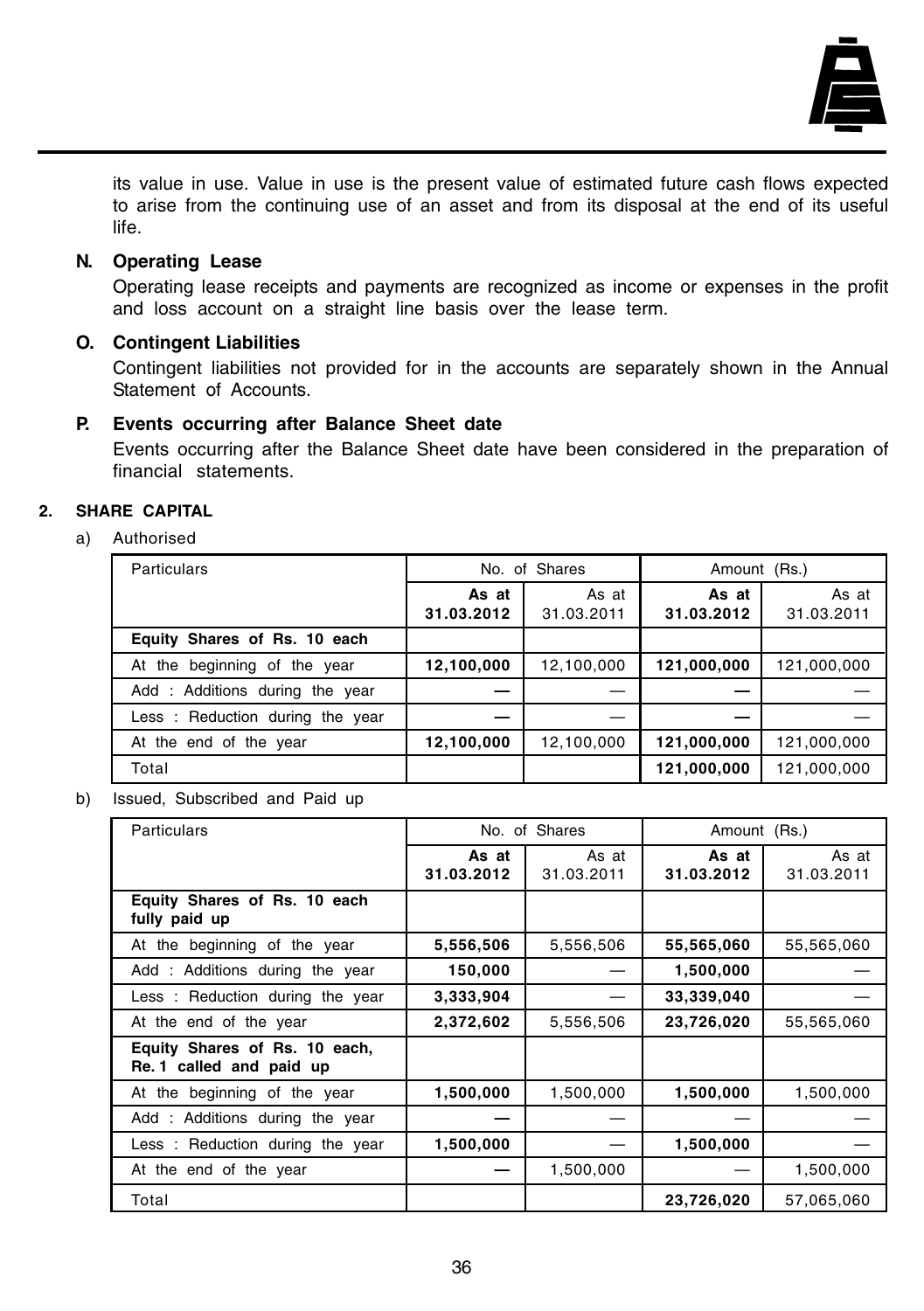During the year Board for Industrial and Financial Reconstruction (BIFR) has sanctioned a rehabilitation scheme for the company vide its order dated 17.2.2012. In the said scheme BIFR has approved derating and consolidation of equity shares of the company. Consequently 5556506 equity shares of Rs.10 each fully paid up has been derated by 60% into 5556506 equity shares of Rs.10 each, Rs. 4 paid up and then consolidated into 2222602 equity shares of Rs. 10 each fully paid up. Similarly, 1500000 equity shares of Rs.10 each (Re 1 called & paid up) has been derated by 60% into 1500000 equity shares of Rs. 10 each, Re. 0.40 paid up and then consolidated into 150000 equity shares of Rs.10 each, Rs. 4 paid up. The gain of Rs. 34239040 on such derating and consolidation has been included in Capital Reserve. The balance amount of Rs.6 due on 150000 equity shares has been called and paid.

Details of shares in the company held by each shareholder holding more than 5% of shares is as under :

| Name of the Shareholder                    | No. of Shares       |                     |
|--------------------------------------------|---------------------|---------------------|
|                                            | As at<br>31.03.2012 | As at<br>31.03.2011 |
| Equity Shares of Rs. 10 each fully paid up |                     |                     |
| Mrs. Vrinda Jain                           | 344,052             | 639,069             |
| Mr. Vidit Jain                             | 131,256             |                     |
| Mr. Tushar Jain                            | 131,606             |                     |
| Shailja Investment Limited                 | 168,454             | 1.546,135*          |
| Shivani Textiles Limited                   |                     | 681,175             |
| Sulabh Impex Limited                       | 169,854             | 424,635             |
| India Spintex Limited                      | 311,670             |                     |

\* Includes 1500000 equity shares of Rs. 10 each, Re. 1 called and paid up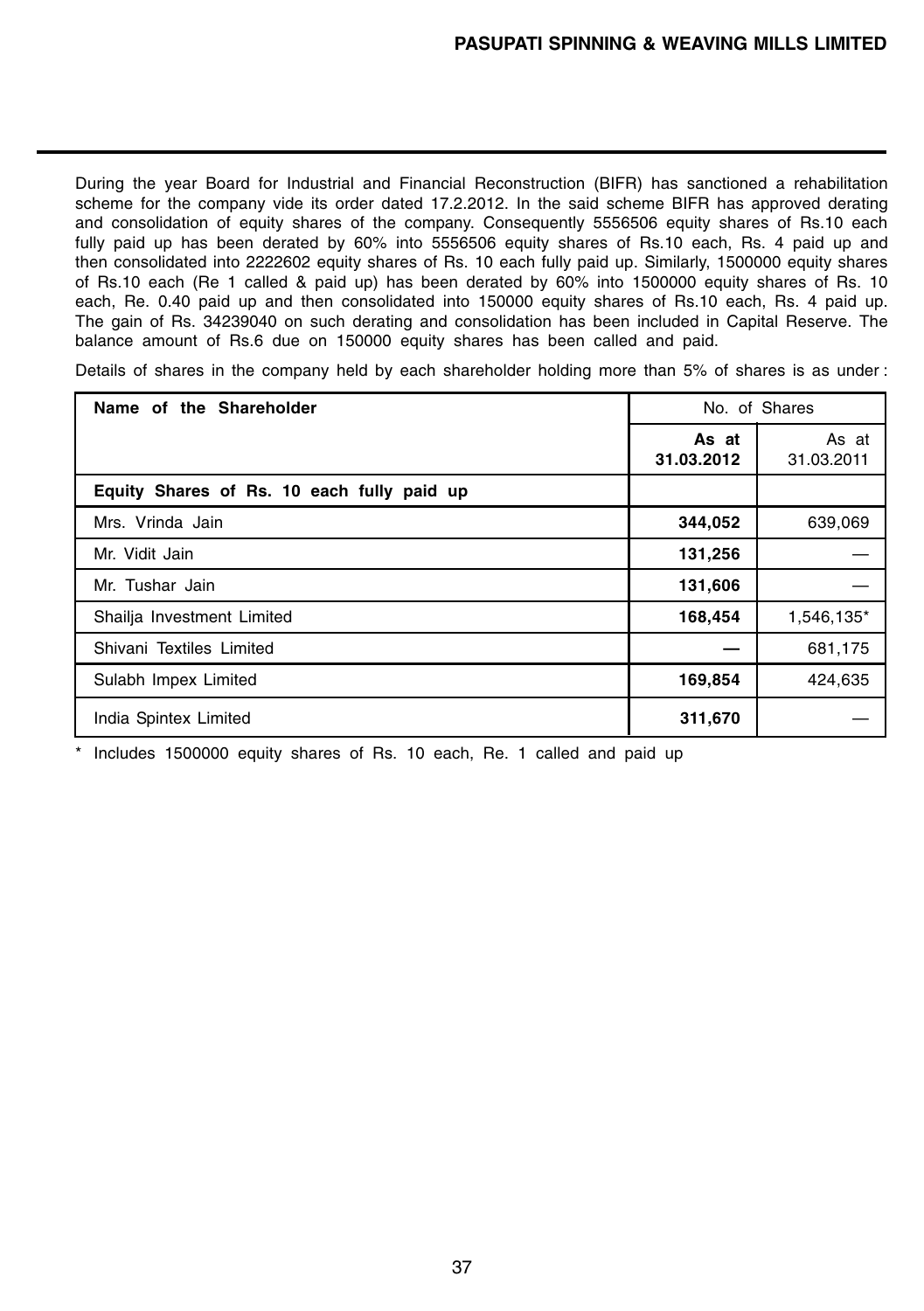

#### **3. RESERVES & SURPLUS**

| Particulars                     | Amount (Rs.)        |                     |
|---------------------------------|---------------------|---------------------|
|                                 | As at<br>31.03.2012 | As at<br>31.03.2011 |
| Capial Reserve                  |                     |                     |
| At the beginning of the year    | 6,113,000           | 6,113,000           |
| Add: Additions during the year* | 34,239,040          |                     |
| Less: Reduction during the year |                     |                     |
| At the end of the year          | 40,352,040          | 6,113,000           |
| Share Premium Account           |                     |                     |
| At the beginning of the year    | 56,610,090          | 56,610,090          |
| Add: Additions during the year  |                     |                     |
| Less: Reduction during the year |                     |                     |
| At the end of the year          | 56,610,090          | 56,610,090          |
| Debenture Redemption Reserve**  |                     |                     |
| At the beginning of the year    | 75,089,247          | 75,089,247          |
| Add: Additions during the year  |                     |                     |
| Less: Reduction during the year |                     |                     |
| At the end of the year          | 75,089,247          | 75,089,247          |
| Surplus                         |                     |                     |
| At the beginning of the year    | (222, 852, 852)     | (253, 616, 011)     |
| Add: Additions during the year  | 12,072,180          | 30,763,159          |
| Less: Reduction during the year |                     |                     |
| At the end of the year          | (210, 780, 672)     | (222, 852, 852)     |
| Total                           | (38, 729, 295)      | (85,040,515)        |

\* Represents gain on derating and consolidation of equity shares as explained in note no. 2 above.

\*\* In view of losses, Debenture Redemption Reserve of Rs. 18761301 (previous year Rs. 6333740) has not been created.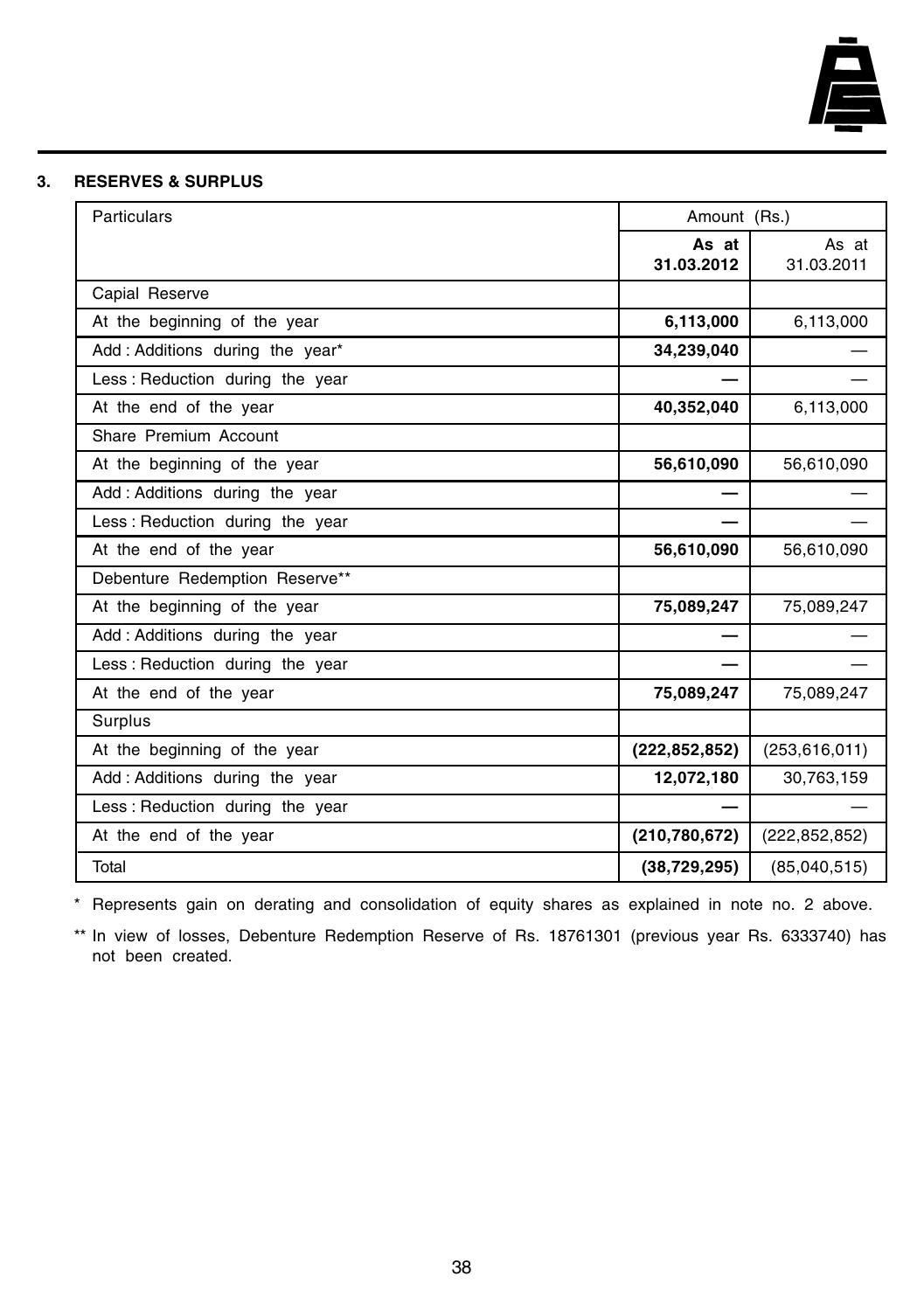#### **4. LONG TERM BORROWINGS**

| Particulars                                             | Amount (Rs.)        |                     |
|---------------------------------------------------------|---------------------|---------------------|
|                                                         | As at<br>31.03.2012 | As at<br>31.03.2011 |
| Secured                                                 |                     |                     |
| Term Loan - From a Company                              | 102,000,000         | 159,500,000         |
| Vehicle Loans                                           |                     | 28.212              |
| Debentures                                              |                     |                     |
| 500000 19% Redeemable Non-Convertible of Rs.100 each    | 2,968,750           |                     |
| 234030 14% Redeemable Partly Convertible of Rs.125 each | 2,564,032           |                     |
| 2353856 15% Redeemable Partly Convertible of Rs.25 each | 4,877,696           |                     |
| Total                                                   | 112,410,478         | 159,528,212         |

Notes :-

- i) On 31.3.2011, debentures were due for payment and hence the amount outstanding for payment on that date has been grouped in other current liabilities-current maturity of long term debts. During the year BIFR vide its order dated 17.2.2012 has approved payment of 75% of principal amount due to the debentureholders in 24 equal monthly instalments. Accordingly, amount payable after 31.3.2013 has been included under long term borrowings.
- ii) Term loan and debentures are secured on pari-passu basis by way of joint equitable mortgage of immovable properties both present and future and hypothecation of all movables subject to prior charge in favour of the company's bankers for working capital requirements alongwith personal guarantee of the chairman & managing director (CMD).

14% and 15% Debentures are also secured by exclusive first charge on the properties at Gujarat.

- iii) Vehicle loans are secured against hypothecation of vehicle financed out of the loan amount.
- iv) The above loans are repayable as follows :

| Particulars                                   | Amount (Rs.)             |                           |  |
|-----------------------------------------------|--------------------------|---------------------------|--|
|                                               | As at<br>31.03.2012      | As at<br>31.03.2011       |  |
| Payable after 1 year<br>Payable after 2 years | 108,253,888<br>4,156,590 | 57,528,212<br>102,000,000 |  |
| Total                                         | 112,410,478              | 159,528,212               |  |

- v) IDBI had assigned / transferred to Stressed Assets Stabilisation Fund (SASF) the financial assistance granted by it to the company. Subsequently, SASF has assigned its outstanding dues of Rs. 3145 Lacs in favour of J.M. Financial Assets Reconstruction Company Pvt. Ltd. (JMFARC) on 19th March, 2010. On request of the company, JMFARC has agreed for restructuring of outstanding dues of Rs. 3145 lacs on certain proposed terms and conditions which has now been approved by BIFR vide its order dated 17.2.2012. As the company is still in the process of implementing the terms and conditions as finalised in the rehabilitation scheme sanctioned by BIFR, these accounts have been prepared as follows :
	- a) Interest @ 23% p.a. payable monthly has been provided / paid on debt portion of Rs. 15 Crore of which Rs. 10 Crore has already been repaid. There is no default on the balance sheet date.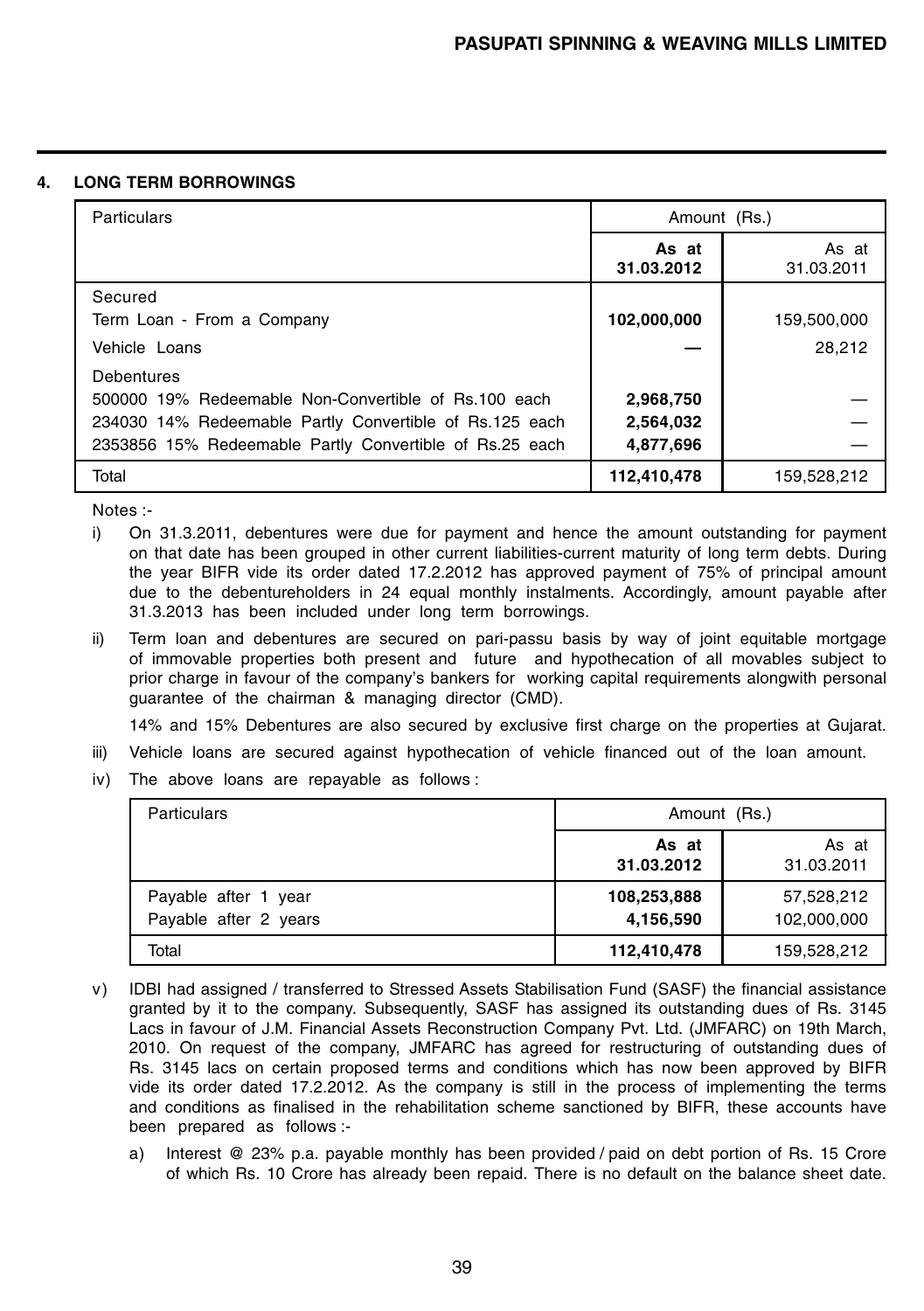

- b) Interest for the year amounting to Rs. 32494366 (previous year Rs. 25795758) has not been provided on an amount of Rs. 10 Crore which is proposed to be converted into Equity / Optionally Cumulative Convertible Debentures. Total unpaid / unprovided interest upto 31.03.2012 is Rs. 59109302 (previous year Rs. 26614936). Conversion as aforesaid is still pending.
- c) The balance amount of Rs. 6.45 Crore proposed to be waived off has not been written back as the terms and conditions finalised by BIFR has not been fully implemented.
- vi) There is no default in repayment of vehicle loans and interest thereon on balance sheet date.
- vii) (a) Part B of Rs. 125 each out of the 14% secured redeemable partly convertible debentures of Rs. 250 each were to be redeemed at par in three equal instalments on expiry of 7th, 8th and 9th year from the date of allotment of the debentures i.e. 21.12.1991.
	- (b) Part B of Rs. 25 each out of the 15% secured redeemable partly convertible debentures of Rs. 50 each were to be redeemed at par in three instalments of Rs. 8, Rs. 8 and Rs. 9 on expiry of 7th, 8th and 9th year respectively from the date of allotment of the debentures i.e. 09.12.1993.
	- (c) 19% secured redeemable non-convertible debentures of Rs. 100 each were to be redeemed at par in three equal instalments on expiry of 6th, 7th and 8th year from the date of allotment of debentures i.e. 03.01.1994.
	- (d) Majority of the debenture holders holding debentures detailed in (a), (b) & (c) above and Life Insurance Corporation of India (LIC) in respect of its unsecured loan of Rs. 10000000 has agreed to one time settlement (OTS) proposal of the company to settle their dues and payment of the settled amount in monthly instalments subject to following main terms and conditions :
		- i) In the event of any delay in payment of OTS instalments on due dates, the company shall pay interest at the agreed rate for the period of delay.
		- ii) If the company offers better proposal to any other creditor, the same shall be offered to these settlers also.
	- (e) During the year individual public debenture holders holding 14% debenture of face value of Rs. 125 each aggregating to Rs.20000 (outstanding amount Rs. 15834) and 15% debentures of face value of Rs. 25 each aggregating to Rs. 28000 (outstanding amount Rs.28000) have consented to settlement on similar terms and conditions as detailed in (d) above. Consequently, principal and interest amounting to Rs. 10959 has been written back in these accounts as extraordinary items.
	- f) The debenture holders which have not agreed to OTS as detailed in (d) above are :
		- i) New India Assurance Co. Ltd. holding 19% debentures of face value of Rs. 100 each aggregating to Rs. 5000000 (outstanding amount Rs. 5000000).
		- ii) ICICI holding 14% debentures of face value of Rs. 125 each aggregating to Rs. 65000 (outstanding amount Rs. 20068) and 15% debentures of face value of Rs. 25 each aggregating to Rs. 70000 (outstanding amount Rs. 70000).
		- iii) Individual public debenture holders holding 14% debentures of face value of Rs. 125 each aggregating to Rs. 5234250 (outstanding amount Rs. 4795509) and 15% debentures of face value of Rs. 25 each aggregating to Rs. 8831350 (outstanding amount 8735454). The rehabilitation scheme sanctioned by BIFR vide its order dated 17.2.2012 has approved settlement of the debentureholders which have not agreed to OTS on the terms and

conditions similar to the OTS. The compnay is in the process of repaying the debentureholders as per the terms and conditions finalised by BIFR. Any gain will be adjusted in the accounts only after the debentureholders are fully paid as per order of BIFR. As the payments are now being made as directed by BIFR, there is no default on the balance sheet date.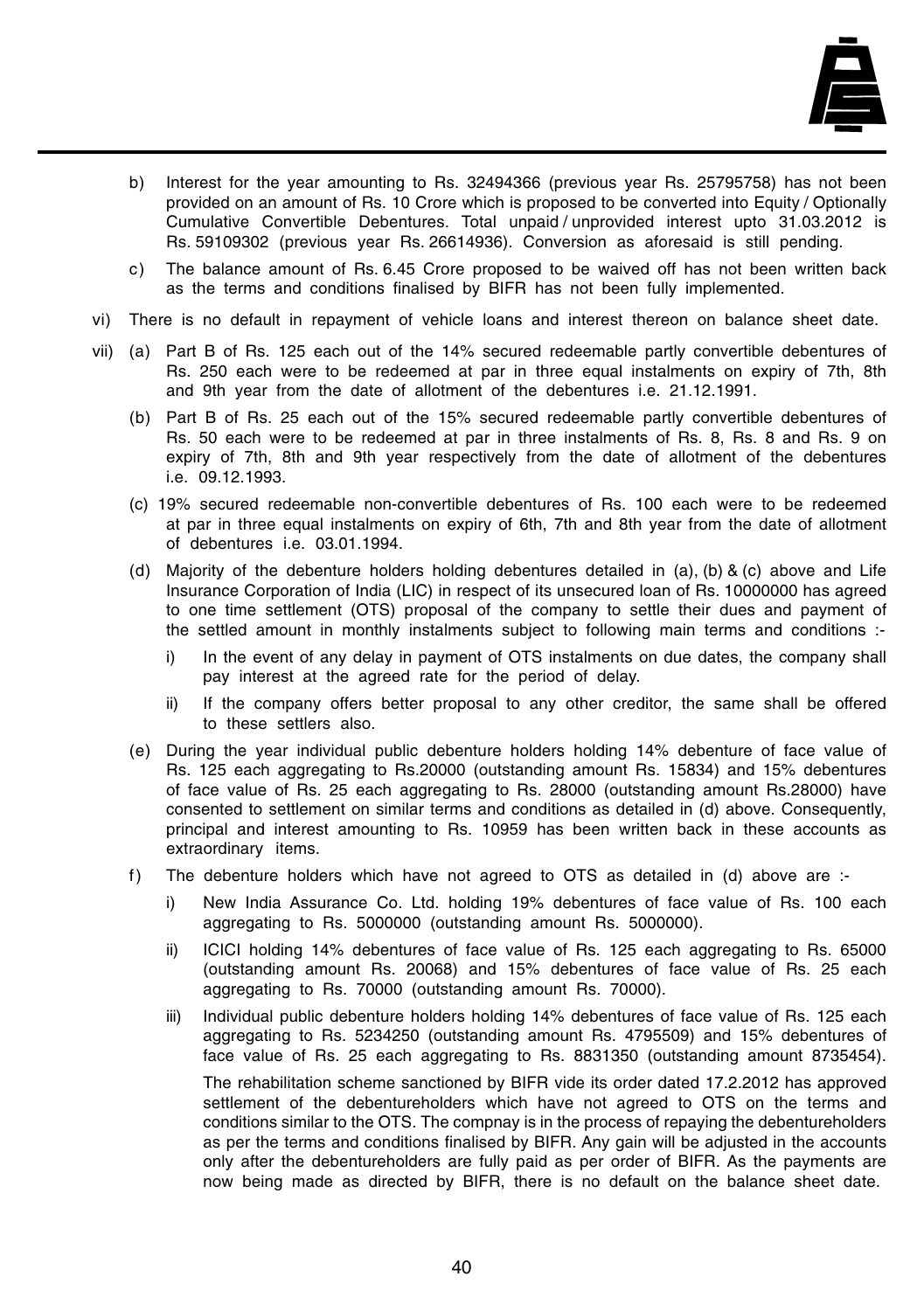g) The company has not provided and paid interest amounting to Rs. 23939987 (Rs. 21944988 upto 31.3.2011) on 14% and 15% Redeemable partly convertible debentures as the same will not be payable after the scheme sanctioned by BIFR vide its order dated 17.2.2012 is fully implemented.

#### **5. OTHER LONG TERM LIABILITIES**

| <b>Particulars</b>   | Amount (Rs.)        |                     |
|----------------------|---------------------|---------------------|
|                      | As at<br>31.03.2012 | As at<br>31.03.2011 |
| Security<br>Deposits | 4,700               | 4,700               |
| Total                | 4,700               | 4,700               |

#### **6. LONG TERM PROVISIONS**

| <b>Particulars</b>                | Amount (Rs.)        |                     |
|-----------------------------------|---------------------|---------------------|
|                                   | As at<br>31.03.2012 | As at<br>31.03.2011 |
| Provisions for employees benefits | 7,827,599           | 8,069,798           |
| Total                             | 7,827,599           | 8,069,798           |

#### **7. SHORT TERM BORROWINGS**

| Particulars                                                                                          | Amount (Rs.)              |                           |  |
|------------------------------------------------------------------------------------------------------|---------------------------|---------------------------|--|
|                                                                                                      | As at<br>31.03.2012       | As at<br>31.03.2011       |  |
| Secured Loans repayable on demand<br>From Banks<br>Working capital Loans*<br>Buyers' Credit          | 300,379,448<br>16,586,880 | 339,412,300<br>14,539,600 |  |
| Sub Total                                                                                            | 316,966,328               | 353,951,900               |  |
| Unsecured Loans repayable on demand<br><b>From Companies</b><br>Bearing interest<br>Free of Interest | 1,350,000<br>41,435,000   | 1,350,000<br>43,435,000   |  |
| Sub Total                                                                                            | 42,785,000                | 44,785,000                |  |
| Total                                                                                                | 359,751,328               | 398,736,900               |  |

Secured loans are secured against hypothecation of raw materials, finished goods, semi-finished goods, stores and spare parts, book debts, etc. together with second charge on all immovable / movable fixed assets of the company both present and future alongwith personal guarantee of CMD and two outsiders.

\* Includes borrowing of Rs. 33.69 lacs (previous year Rs.17.92 lacs) in excess of the limits.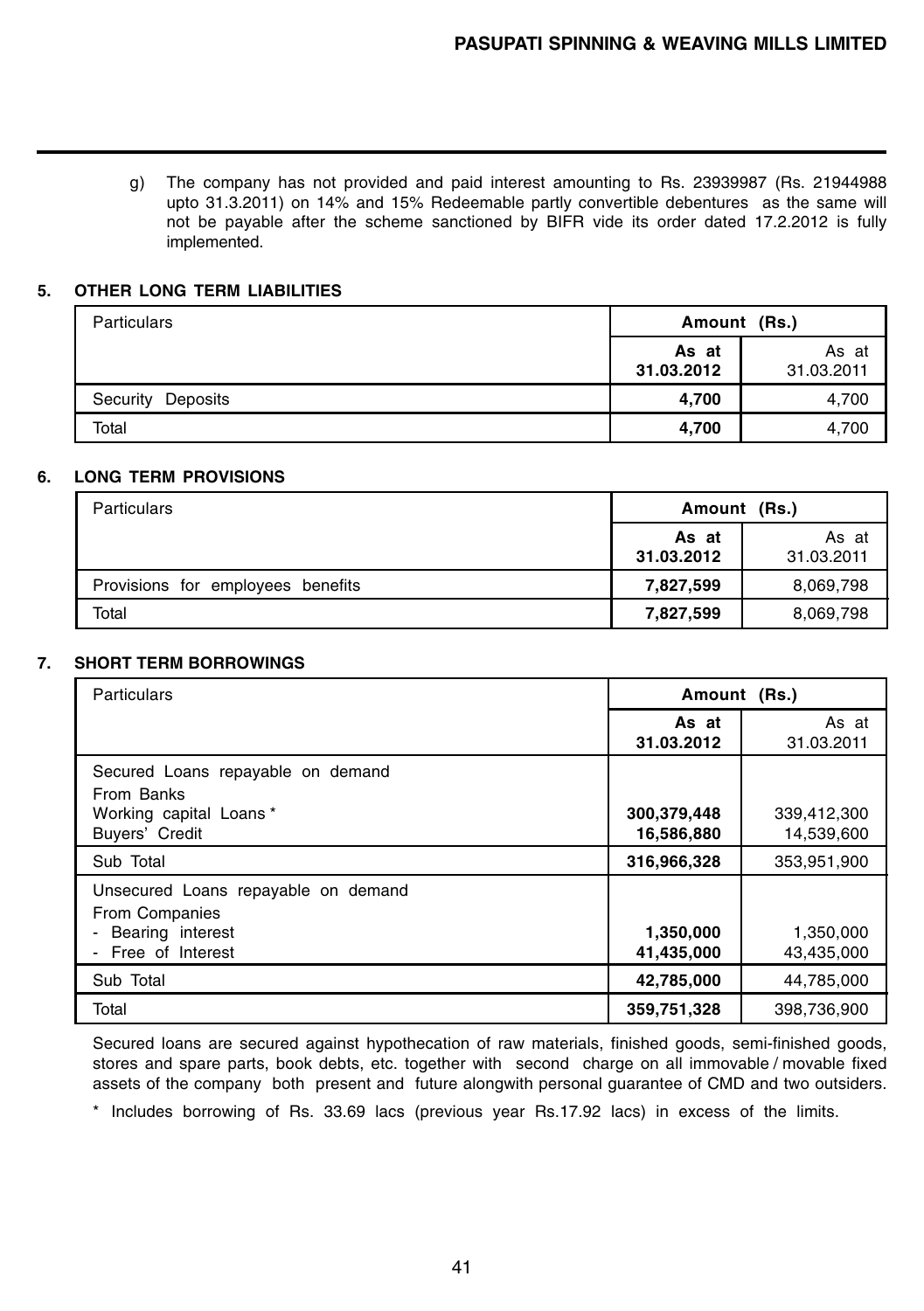

### **8. TRADE PAYABLES**

The company is in the process of identifying suppliers covered under the Micro, Small and Medium Enterprises Development Act, 2006. Hence, information thereto has not been provided.

#### **9. OTHER CURRENT LIABILITIES**

| <b>Particulars</b>                  | Amount (Rs.)        |                     |
|-------------------------------------|---------------------|---------------------|
|                                     | As at<br>31.03.2012 | As at<br>31.03.2011 |
| Current maturity of long term debts | 118,782,100         | 124,416,065         |
| Promoters' Contribution *           | 59,648,621          | 19,690,145          |
| Interest accrued on borrowings      | 77,811,870          | 63,218,937          |
| Advance from customers              | 9,253,642           | 14,468,775          |
| Other liabilities                   | 80,632,800          | 78,268,640          |
| Total                               | 346,129,033         | 300,062,562         |

\* Represents amount inducted by the promoters / associates as required in the rehabilitation scheme sanctioned by BIFR vide its order dated 17.2.2012.

Notes :

- a) No unclaimed amounts were outstanding to be credited to investor education & protection fund as on 31.03.2012.
- b) Current maturity of long term debts include amount overdue Nil (previous year Rs.19317813).
- c) Interest accrued on borrowings include amount overdue Rs. 77068239 (previoud year Rs. 62270411).

#### **10. SHORT TERM PROVISIONS**

| Particulars                                                  | Amount (Rs.)        |                     |
|--------------------------------------------------------------|---------------------|---------------------|
|                                                              | As at<br>31.03.2012 | As at<br>31.03.2011 |
| Provision for Wealth Tax<br>Provision for employees Benefits | 4,000<br>942,299    | 4,500<br>864,360    |
| Total                                                        | 946,299             | 868,860             |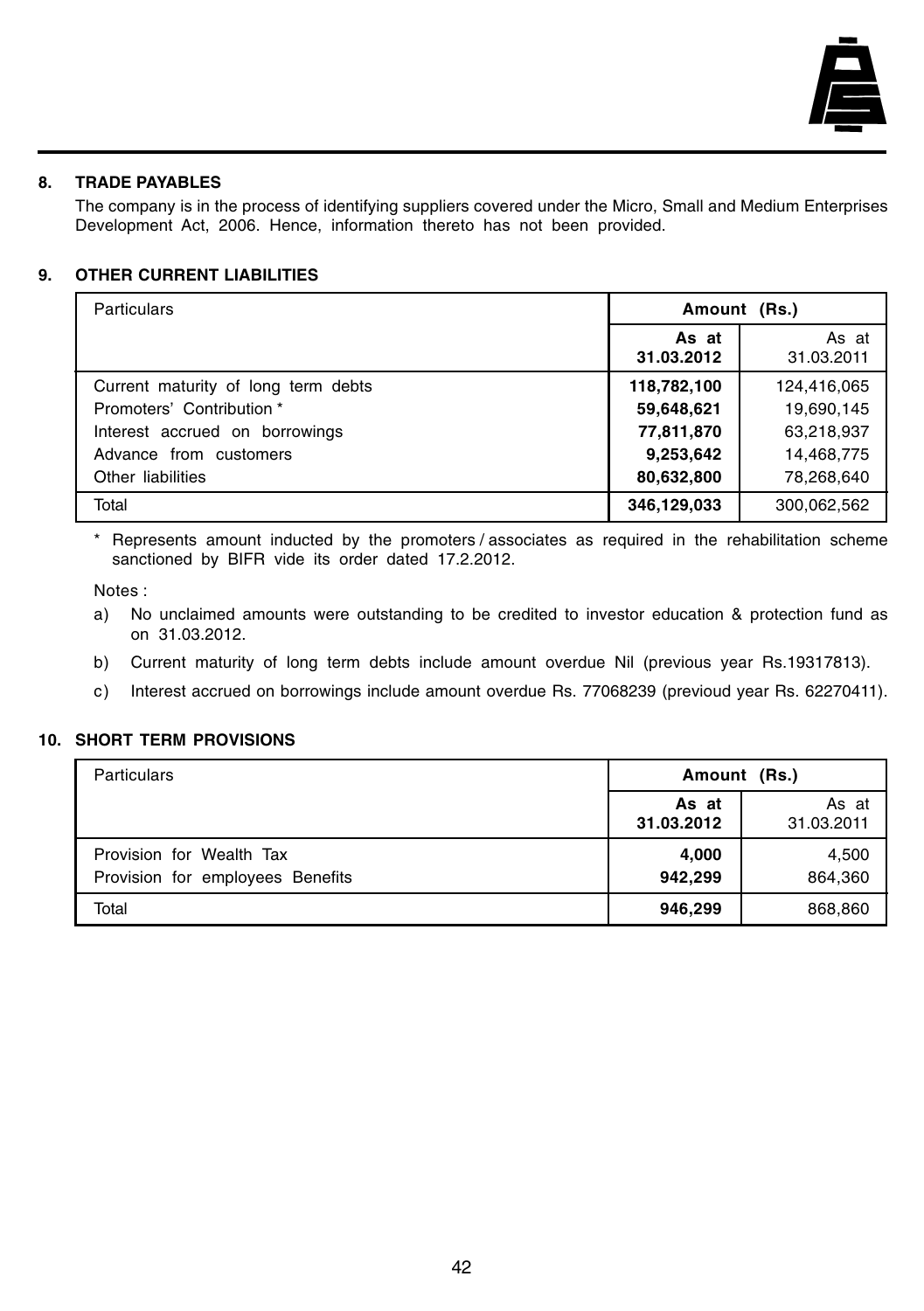#### **11. TANGIBLE FIXED ASSETS**

|                                   |                   | <b>GROSS BLOCK</b> |                            |               |                   | <b>DEPRECIATION</b> |                  |               | NET                | <b>BLOCK</b>       |
|-----------------------------------|-------------------|--------------------|----------------------------|---------------|-------------------|---------------------|------------------|---------------|--------------------|--------------------|
| <b>PARTICULARS</b>                | As at<br>1.4.2011 | <b>Additions</b>   | Sales/<br>Adjust-<br>ments | Total         | Upto<br>31.3.2011 | For the<br>Year*    | Adjust-<br>ments | Total         | As at<br>31.3.2012 | As at<br>31.3.2011 |
|                                   | Rs.               | Rs.                | Rs.                        | Rs.           | Rs.               | Rs.                 | Rs.              | Rs.           | Rs.                | Rs.                |
| Land - Freehold                   | 4,835,213         |                    | 17.620**                   | 4,817,593     |                   |                     |                  |               | 4,817,593          | 4,835,213          |
| <b>Buildings</b>                  | 254,996,092       |                    |                            | 254,996,092   | 142,045,708       | 4,324,765           |                  | 146.370.473   | 108,625,619        | 112,950,384        |
| Plant & Machinery                 | 1,697,482,887     | 229,066            | $\overline{\phantom{m}}$   | 1,697,711,953 | 1,347,126,956     | 25,929,584          | -                | 1,373,056,540 | 324,655,413        | 350,355,931        |
| Furniture & Fixtures              | 6,439,454         | 22,800             |                            | 6,462,254     | 5,729,238         | 88,804              |                  | 5,818,042     | 644,212            | 710,216            |
| Factory &<br>Equipments<br>Office | 14,772,041        | 541,170            |                            | 15,313,211    | 12,786,151        | 308,597             |                  | 13,094,748    | 2,218,463          | 1,985,890          |
| Vehicles                          | 9,432,259         |                    |                            | 9,432,259     | 6,842,243         | 547,343             |                  | 7,389,586     | 2,042,673          | 2,590,016          |
| Total                             | 1,987,957,946     | 793,036            | 17.620                     | 1,988,733,362 | 1,514,530,296     | 31,199,093          |                  | 1,545,729,389 | 443,003,973        | 473,427,650        |
| Previous Year                     | 1,966,811,769     | 22,811,711         | 1,665,534                  | 1,987,957,946 | 1,484,847,852     | 30,666,507          | 984,063          | 1,514,530,296 | 473,427,650        |                    |

\* Net of excess depreciation written back Nil (previous year Rs. 99789)

\*\* The company has received compensation of Rs. 1348213 on acquisition of part of its factory land at Dharuhera. Representation has been made before Sub Divisional Magistrate, Gurgaon cum competent authority(LA) of National Highway Authority of India for payment of compensation at a higher rate. Additional compensation of Rs. 24276787 demanded in the representation will be accounted for as and when received.

#### **12. NON CURRENT INVESTMENTS (AT COST)**

| <b>Particulars</b>                                                                                                                                                                      |                                  | No. of Shares                    |                                               | Amount (Rs.)                                  |
|-----------------------------------------------------------------------------------------------------------------------------------------------------------------------------------------|----------------------------------|----------------------------------|-----------------------------------------------|-----------------------------------------------|
|                                                                                                                                                                                         | As at<br>31.03.2012              | As at<br>31.03.2011              | As at<br>31.03.2012                           | As at<br>31.03.2011                           |
| Equity Shares of Rs. 10 each                                                                                                                                                            |                                  |                                  |                                               |                                               |
| Quoted - Trade<br>Amit Spinning Industries Limited<br>Global Syntex (Bhilwara) Limited<br>G.T.N. Industries Limited<br>Malwa Cotton Spinning Mills Limited<br>Sanghi Polyesters Limited | 100<br>9,900<br>100<br>50<br>200 | 100<br>9.900<br>100<br>50<br>200 | 2,329<br>108,900<br>17,597<br>16,325<br>7,141 | 2,329<br>108,900<br>17,597<br>16,325<br>7,141 |
| Quoted - Non-Trade<br>Pasupati Fincap Limited                                                                                                                                           | 70,000                           | 70,000                           | 700,000                                       | 700,000                                       |
| Unquoted - Non-Trade<br>India Comm Directories Limited<br>Shivalik Solid Waste Management Limited                                                                                       | 50<br>20,000                     | 50<br>20,000                     | 500<br>200,000                                | 500<br>200,000                                |
| Total                                                                                                                                                                                   |                                  |                                  | 1,052,792                                     | 1,052,792                                     |
| Aggregate value of quoted investments<br>Aggregate value of unguoted investments                                                                                                        |                                  |                                  | 852,292<br>200,500                            | 852,292<br>200,500                            |
| Total                                                                                                                                                                                   |                                  |                                  | 1,052,792                                     | 1,052,792                                     |
| Market value of quoted investments                                                                                                                                                      |                                  |                                  | 2,768,404                                     | 1,108,350                                     |

In the opinion of the management the diminution in the value of long term investments is temporary in nature and hence provision for the same is not required.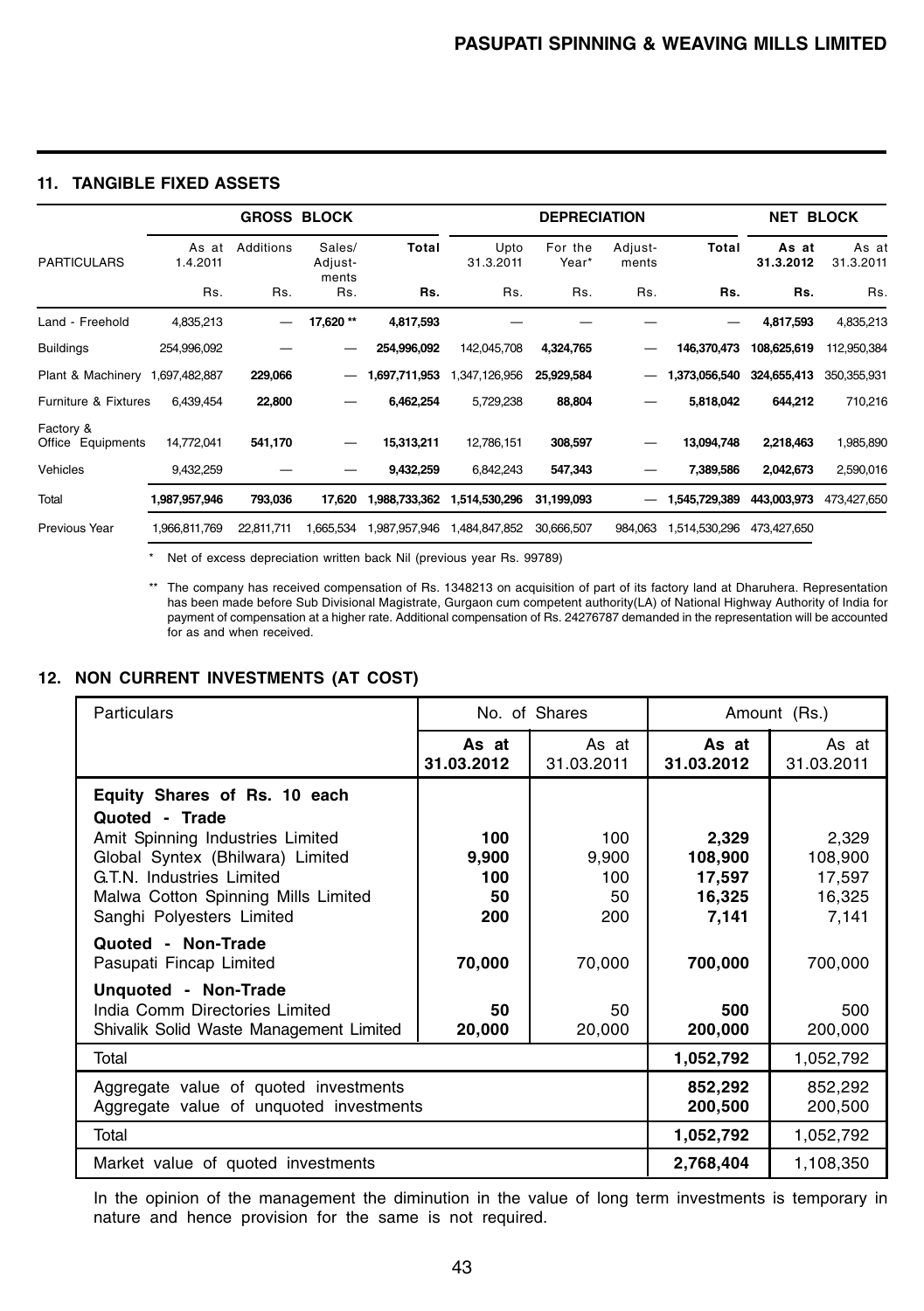

#### **13. LONG TERM LOANS & ADVANCES**

(Unsecured - considered good)

| <b>Particulars</b>   | Amount (Rs.)        |                     |
|----------------------|---------------------|---------------------|
|                      | As at<br>31.03.2012 | As at<br>31.03.2011 |
| Security<br>Deposits | 10,239,563          | 10,059,312          |
| Total                | 10,239,563          | 10,059,312          |

## **14. CURRENT INVESTMENTS (At Cost)**

| Particulars                                                                       | No. of Shares       |                     | Amount (Rs.)        |                     |
|-----------------------------------------------------------------------------------|---------------------|---------------------|---------------------|---------------------|
|                                                                                   | As at<br>31.03.2012 | As at<br>31.03.2011 | As at<br>31.03.2012 | As at<br>31.03.2011 |
| Equity Shares of Rs. 10 each<br>Quoted - Not-Trade<br>Srishti Video Corp. Limited | 240,000             | 240,000             | 2,008,050           | 2,008,050           |
| Less: Provision for diminution in value of investments                            | 2,008,050           | 2,008,050           |                     |                     |
| Total                                                                             |                     |                     |                     |                     |
| Market value of quoted investments                                                |                     |                     |                     |                     |

### **15. INVENTORIES**

(As taken, valued and certified by the management)

| Particulars                                                                                                         | Amount (Rs.)                                                                |                                                                               |
|---------------------------------------------------------------------------------------------------------------------|-----------------------------------------------------------------------------|-------------------------------------------------------------------------------|
|                                                                                                                     | As at<br>31.03.2012                                                         | As at<br>31.03.2011                                                           |
| Stores & Spares<br>Raw Materials<br>Finished goods<br>Own Manufactured *<br>Trading<br>Semi-finished goods<br>Waste | 13,257,561<br>12,779,200<br>144,797,301<br>793,985<br>50,654,647<br>745,132 | 10,639,892<br>18,367,718<br>148,261,042<br>1,053,660<br>40,633,439<br>209,242 |
| Total                                                                                                               | 223,027,826                                                                 | 219,164,993                                                                   |

\* including in transit Rs.13454567(previous year Rs. 17969528)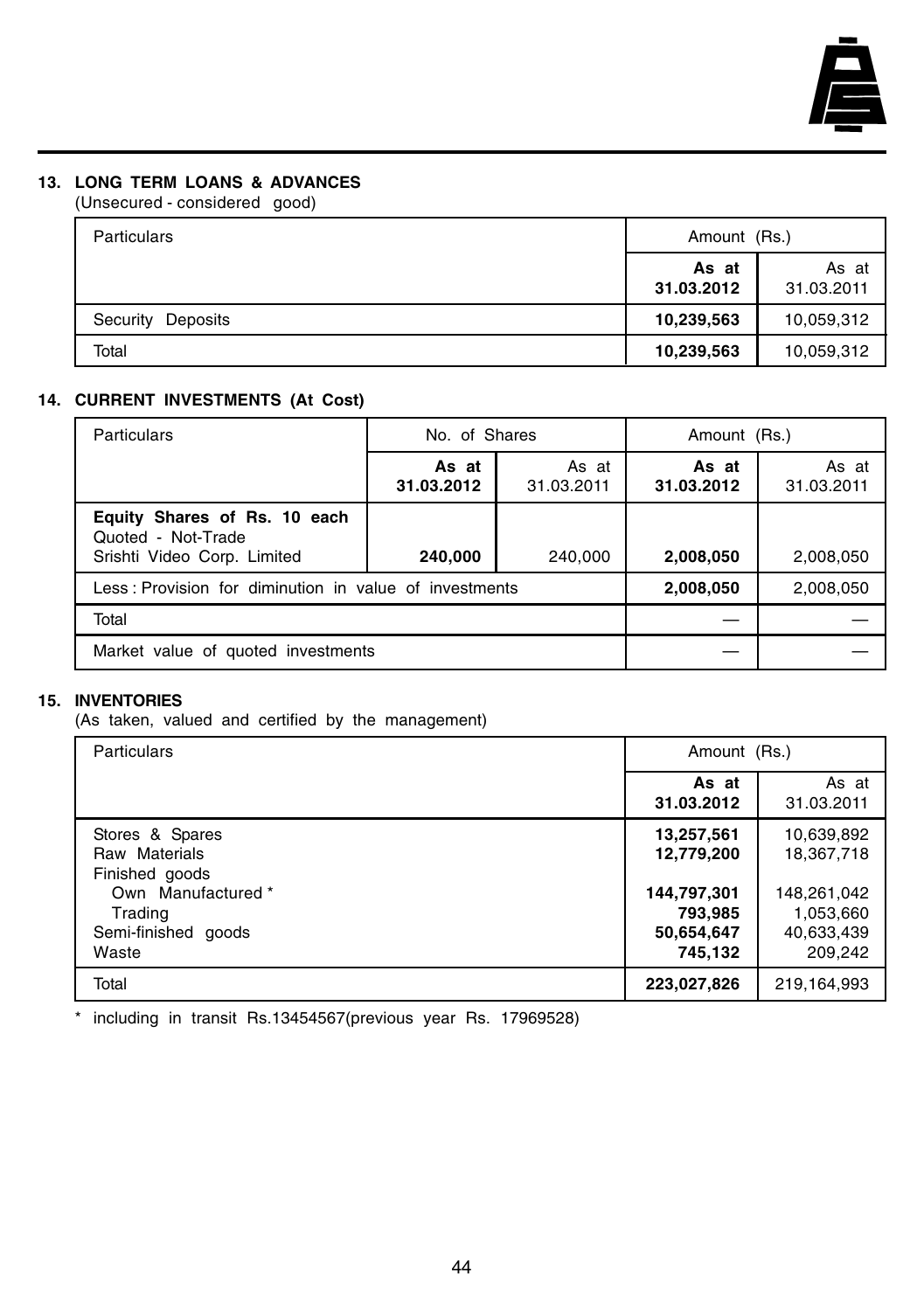## **16. TRADE RECEIVABLES**

Unsecured

| <b>Particulars</b>                                                               | Amount (Rs.)              |                           |
|----------------------------------------------------------------------------------|---------------------------|---------------------------|
|                                                                                  | As at<br>31.03.2012       | As at<br>31.03.2011       |
| Exceeding six months<br>considered good<br>$\blacksquare$<br>considered doubtful | 41,112,481<br>6,780,519   | 34,905,076<br>6,780,519   |
| Less: Provision for doubtful debt                                                | 47,893,000<br>6,780,519   | 41,685,595<br>6,780,519   |
| Other debts - considered good                                                    | 41,112,481<br>163,900,409 | 34,905,076<br>187,494,011 |
| Total                                                                            | 205,012,890               | 222,399,087               |

### **17. CASH & CASH EQUIVALENTS**

| <b>Particulars</b>                                                       | Amount (Rs.)        |                     |
|--------------------------------------------------------------------------|---------------------|---------------------|
|                                                                          | As at<br>31.03.2012 | As at<br>31.03.2011 |
| Cash in hand                                                             | 4,947,237           | 3,590,779           |
| Cheques/drafts in hand                                                   | 922,573             | 650,839             |
| Balances with Scheduled Banks<br>Held as Margin / Security               | 20,192,812          | 19,153,841          |
| Others                                                                   | 3,271,190           | 3,990,630           |
| Balance in Post Office Savings Bank Account<br>Held as Margin / Security | 166,100             | 166,100             |
| Total                                                                    | 29,499,912          | 27,552,189          |

Bank Deposits with more than 12 months maturity Rs. 1754430 (previous year Rs. 12136417)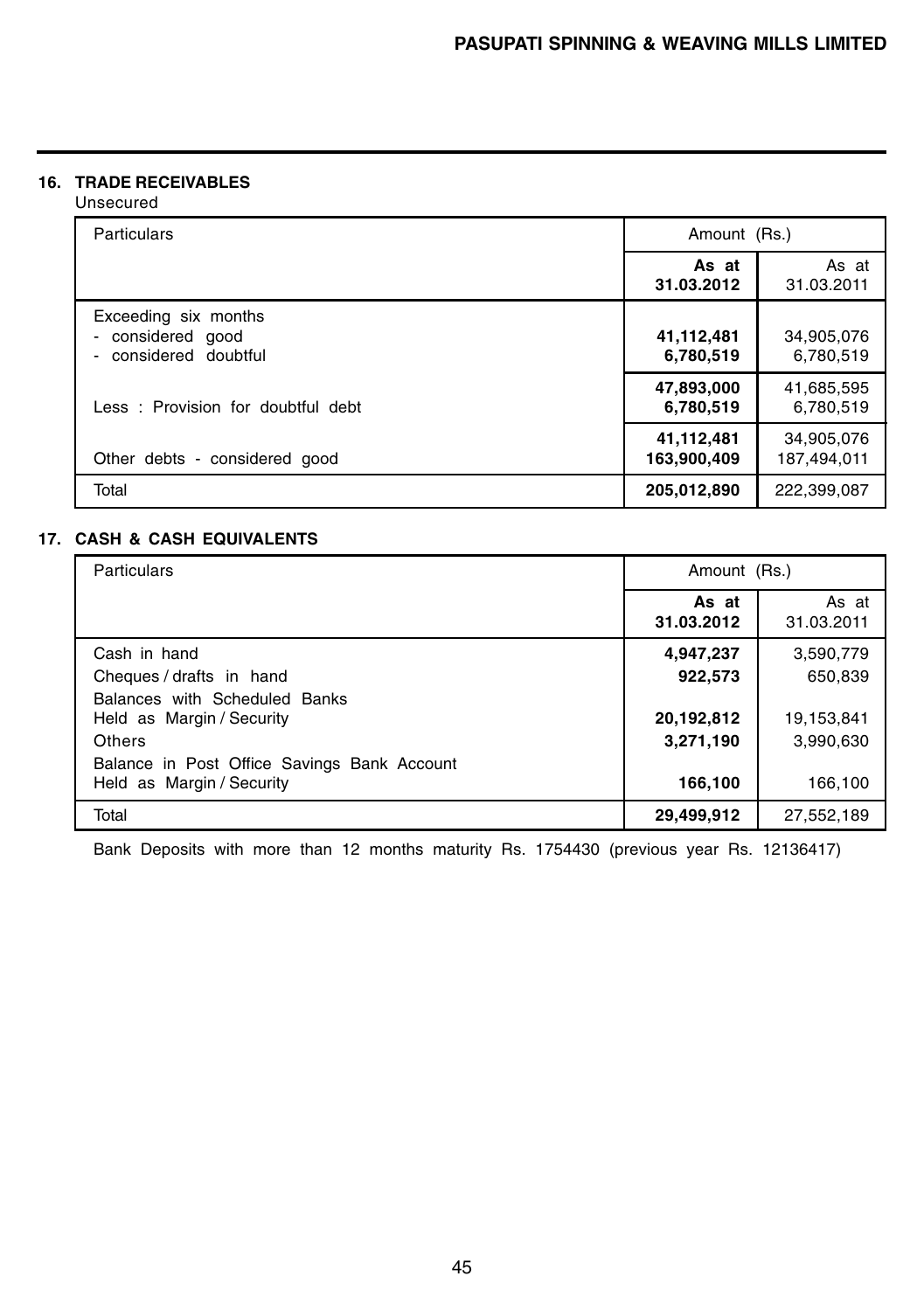

#### **18. SHORT TERM LOANS & ADVANCES**

(Unsecured - Considered good unless stated otherwise)

| <b>Particulars</b>                                                                            | Amount (Rs.)             |                        |                          |                         |  |
|-----------------------------------------------------------------------------------------------|--------------------------|------------------------|--------------------------|-------------------------|--|
|                                                                                               |                          | As at 31.03.2012       | As at 31.03.2011         |                         |  |
| Loans<br>To a Company<br>To Staff<br>Advances (recoverable in cash or                         |                          | 1,260,502              |                          | 11,838,507<br>1,687,209 |  |
| in kind or for value to be received)<br>considered good<br>considered doubtful                | 18,113,600<br>39,775,070 |                        | 22,458,876<br>39,775,070 |                         |  |
| Less: Provision for doubtful advances                                                         | 57,888,670<br>39,775,070 | 18,113,600             | 62,233,946<br>39,775,070 | 22,458,876              |  |
| Advance Payment of Taxes<br>(including tax deducted at source)<br>Balance with Central Excise |                          | 1,659,882<br>3,757,285 |                          | 1,772,571<br>3,272,788  |  |
| Total                                                                                         |                          | 24,791,269             |                          | 41,029,951              |  |

#### **19. OTHER CURRENT ASSETS**

| <b>Particulars</b>                          | Amount (Rs.)         |                       |
|---------------------------------------------|----------------------|-----------------------|
|                                             | As at<br>31.03.2012  | As at<br>31.03.2011   |
| Interest receivable<br>receivables<br>Other | 952,467<br>9,502,379 | 849,385<br>10,922,306 |
| Total                                       | 10,454,846           | 11,771,691            |

## **20. CONTINGENT LIABILITIES AND COMMITMENTS**

(to the extent not provided for)

| <b>Particulars</b>                         | Amount (Rs.)        |                     |
|--------------------------------------------|---------------------|---------------------|
|                                            | As at<br>31.03.2012 | As at<br>31.03.2011 |
| <b>Bank Guarantees</b>                     | 5,124,354           | 4,015,148           |
| Claims not acknowledged as debts           | 16,114,198          | 16,114,198          |
| Sales Tax demands disputed by the company  | 4,513,602           | 4,513,602           |
| Income tax demands disputed by the company | 16,364,611          | 2,493,450           |

**21.** In the opinion of the board the assets other than fixed assets have a value on realization in the ordinary course of business at least equal to the amount at which they are stated.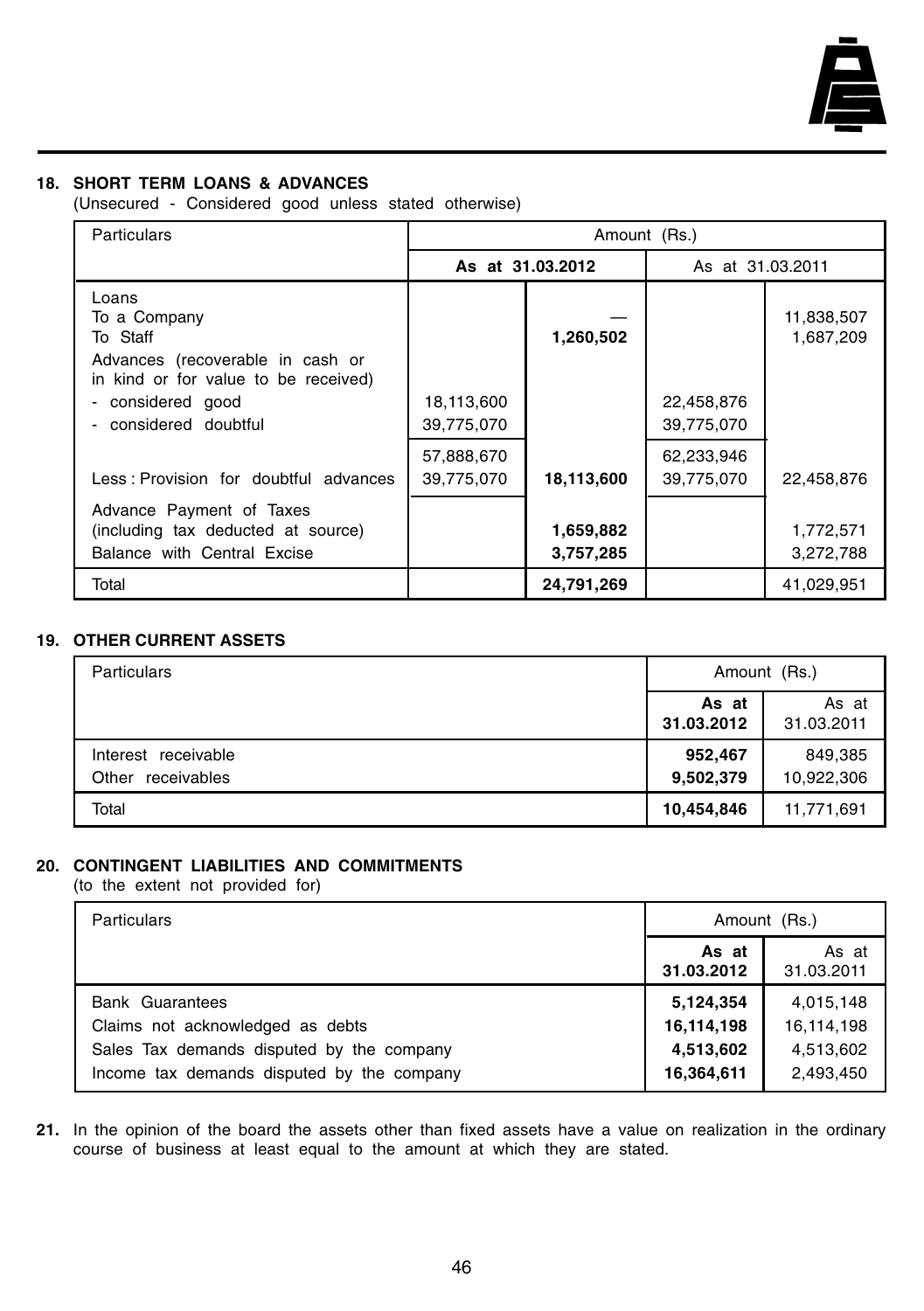## **22. REVENUE FROM OPERATIONS**

| Particulars                          | Amount (Rs.)  |               |
|--------------------------------------|---------------|---------------|
|                                      | Year ended    | Year ended    |
|                                      | 31.03.2012    | 31.03.2011    |
| Gross Sales of Products *            |               |               |
| Sewing Thread                        | 874,804,639   | 887,444,816   |
| Polyester / Synthetic / Blended Yarn | 4,901,207     | 5,303,290     |
| Cotton Yarn                          | 52,310,741    |               |
| Fabrics                              | 114,658,787   | 143,618,031   |
| Garments                             | 81,073,257    | 50,305,839    |
| Others                               | 3,826,726     | 3,256,300     |
|                                      | 1,131,575,357 | 1,089,928,276 |
| Less: Excise Duty                    | 8,581,110     | 474,657       |
| Net Sales of Products                | 1,122,994,247 | 1,089,453,619 |

\* Sales include Export Incentives

## **23. FINANCE COSTS**

| <b>Particulars</b>                              | Amount (Rs.)                                         |                         |
|-------------------------------------------------|------------------------------------------------------|-------------------------|
|                                                 | Year ended<br>Year ended<br>31.03.2012<br>31.03.2011 |                         |
| Interest<br>Bank & Finance procurement expenses | 73,904,581<br>10,123,506                             | 77,563,065<br>9,460,288 |
| Total                                           | 84,028,087                                           | 87,023,353              |

## **24. OTHER INCOME**

| Particulars                                         | Amount (Rs.)             |                          |
|-----------------------------------------------------|--------------------------|--------------------------|
|                                                     | Year ended<br>31.03.2012 | Year ended<br>31.03.2011 |
| Rent                                                | 1,062,097                | 838,521                  |
| Dividend on Trade Investments                       | 600                      | 400                      |
| Interest from Banks & Others                        | 1,505,074                | 1,589,854                |
| Job Work Income                                     |                          | 336,258                  |
| Miscellaneous Receipts                              | 2,663,336                | 1,739,021                |
| Claims, Rebates & Discounts                         | 1,728,219                | 595,528                  |
| Income from Hire Charges                            | 3,450,000                | 9,200,000                |
| Security Deposit / Advances forfeited               | 3,450,000                |                          |
| Liabilities no longer required written back         | 4,963,068                | 1,755,659                |
| <b>Bad Debts Recovered</b>                          |                          | 25,000                   |
| Bad Debts / Advances earlier provided now recovered |                          | 1,854,325                |
| Profit on Sale of Fixed Assets (Net)                | 1,330,593                |                          |
| Profit on Cancellation of Forward Contract          |                          | 181,362                  |
| Total                                               | 20,152,987               | 18,115,928               |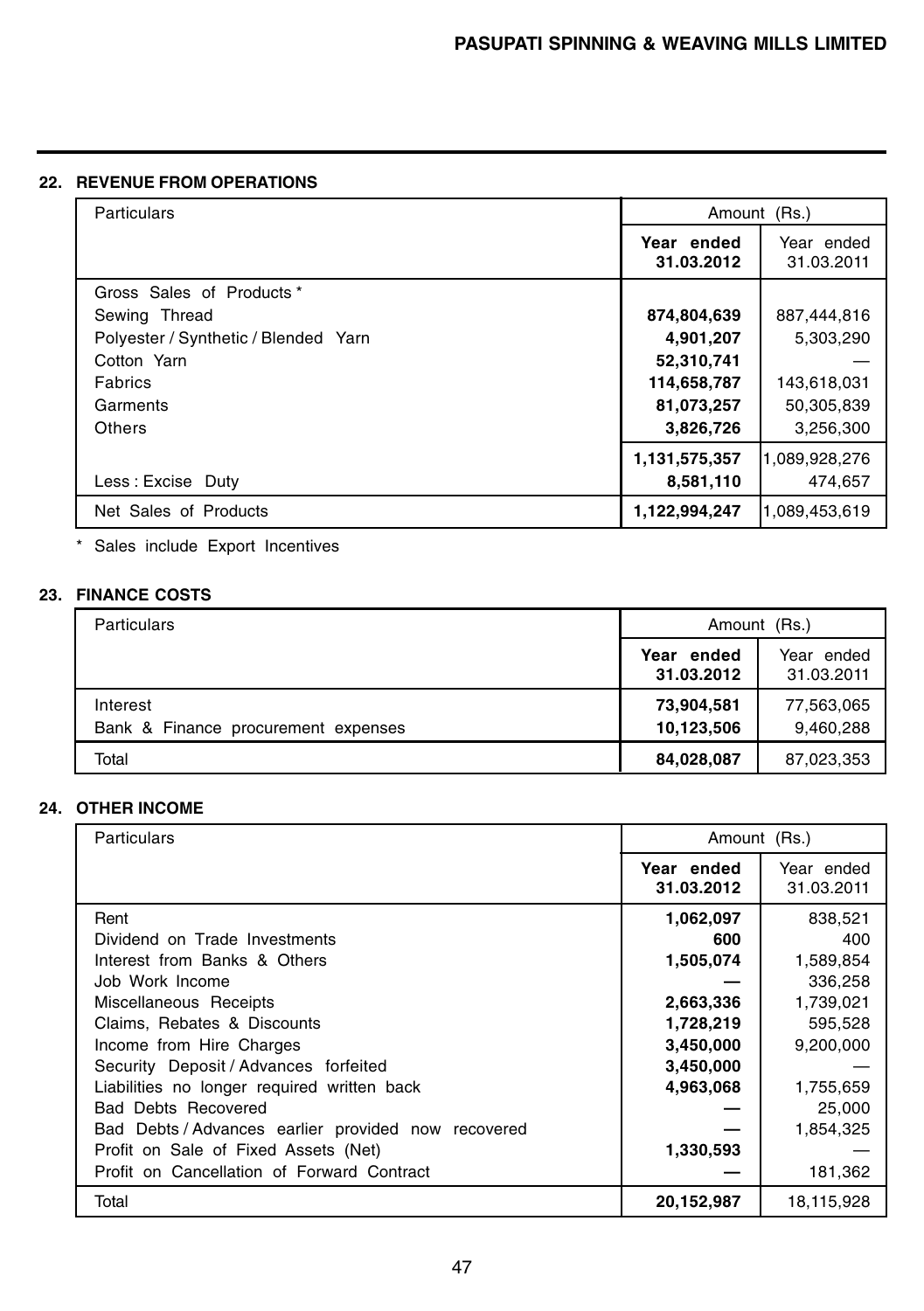

#### **25. EMPLOYEE BENEFITS EXPENSE**

| <b>Particulars</b>                                                                                                                                                                                  | Amount (Rs.)                                                |                                                              |
|-----------------------------------------------------------------------------------------------------------------------------------------------------------------------------------------------------|-------------------------------------------------------------|--------------------------------------------------------------|
|                                                                                                                                                                                                     | Year ended<br>31.03.2012                                    | Year ended<br>31.03.2011                                     |
| Salaries, Wages, Bonus & Other benefits<br>Gratuity<br>Contribution to Provident Fund, Employees' State Insurance etc.<br>Workmen & Staff Welfare expenses<br>Staff Recruitment & Training expenses | 90,389,194<br>1,120,867<br>5,273,755<br>1,078,906<br>34.136 | 90,703,932<br>1,889,819<br>6,012,810<br>1,795,227<br>315.652 |
| Total                                                                                                                                                                                               | 97,896,858                                                  | 100,717,440                                                  |

#### EMPLOYEE POST RETIREMENT BENEFITS

| Particulars |                                                                                                                                                                                                                                                                                                           | Amount (Rs.)                                                                   |                                                                            |
|-------------|-----------------------------------------------------------------------------------------------------------------------------------------------------------------------------------------------------------------------------------------------------------------------------------------------------------|--------------------------------------------------------------------------------|----------------------------------------------------------------------------|
|             |                                                                                                                                                                                                                                                                                                           | Year ended<br>31.03.2012                                                       | Year ended<br>31.03.2011                                                   |
| a)          | State Plans<br>Contribution made by the company to various state plans<br>which have been recognized as an expense in the profit<br>& loss account are                                                                                                                                                    |                                                                                |                                                                            |
|             | Employer's contribution to Employees State Insurance<br>Scheme                                                                                                                                                                                                                                            | 1,625,034                                                                      | 1,946,277                                                                  |
| b)          | Employer's contribution to Employees Provident Fund<br>Defined Benefit Plan<br>The present value of obligation on account of gratuity<br>(unfunded) is determined based on actuarial valuation                                                                                                            | 3,648,721                                                                      | 4,066,533                                                                  |
| I.          | <b>Assumptions</b><br>Discount Rate<br>Rate of increase in Compensation                                                                                                                                                                                                                                   | 8.70%<br>8.00%                                                                 | 8.10%<br>8.00%                                                             |
| Н.          | Table showing Changes in Present Value of<br>Obligations during the period<br>Present Value of Obligation as at the beginning of the period<br>Interest cost<br>Current Service Cost<br>Benefit paid<br>Actuarial (gain) / loss on obligations<br>Present Value of Obligation as at the end of the period | 8,934,158<br>723,667<br>1,406,307<br>(1, 285, 127)<br>(1,009,107)<br>8,769,898 | 7,964,477<br>629,194<br>1,527,777<br>(920, 138)<br>(267, 152)<br>8,934,158 |
| Ш.          | Table showing Fair Value of Plan Assets<br><b>Funded Status</b>                                                                                                                                                                                                                                           | (8,769,898)                                                                    | (8,934,158)                                                                |
| IV.         | Actuarial gain / loss recognized for the period<br>Actuarial gain / (loss) for the period - Obligation<br>Total (gain) / loss for the period<br>Actuarial (gain) / loss recognized in the period                                                                                                          | 1,009,107<br>(1,009,107)<br>(1,009,107)                                        | 267,152<br>(267, 152)<br>(267, 152)                                        |
| V.          | The amounts to be recognized in Balance Sheet and<br>statements of profit and loss<br>Present Value of Obligation as at the end of the period<br><b>Funded Status</b><br>Net Liability Recognized in Balance sheet                                                                                        | 8,769,898<br>(8,769,898)<br>8,769,898                                          | 8,934,158<br>(8,934,158)<br>8,934,158                                      |
| VI.         | Expense recognized in the statement of profit and loss<br>for the period<br>Current Service Cost<br>Interest cost<br>Net actuarial (gain) / loss recognized in the period<br>Expenses Recognized in the statement of Profit & Loss                                                                        | 1,406,307<br>723,667<br>(1,009,107)<br>1,120,867                               | 1,527,777<br>629,194<br>(267, 152)<br>1,889,819                            |

Notes :-

i) The above information is certified by the actuary

ii) As per rules of the company leaves are not encashed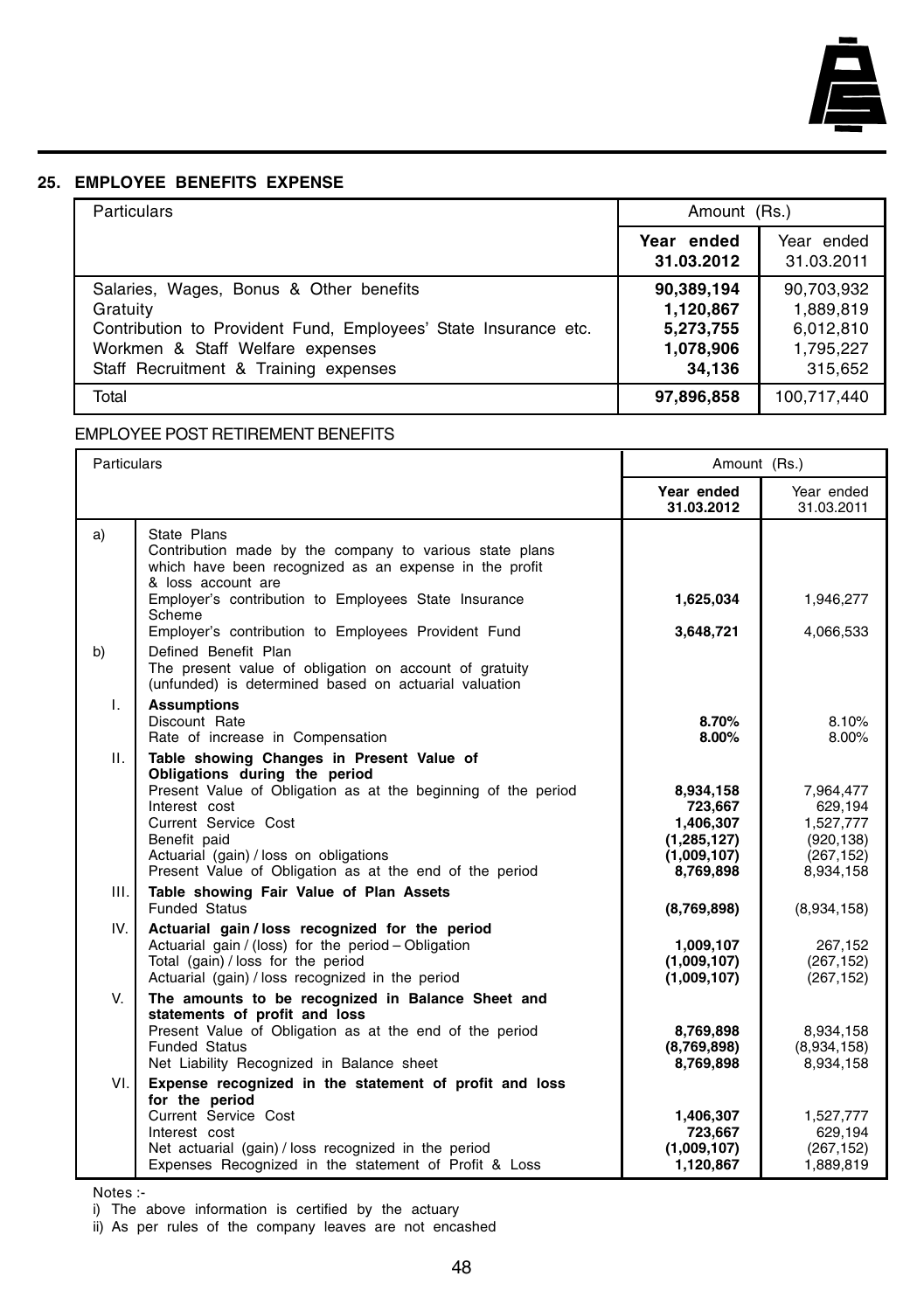#### **26. DEPRECIATION & AMORTISATION EXPENSE**

| <b>Particulars</b> | Amount (Rs.)                |                          |
|--------------------|-----------------------------|--------------------------|
|                    | ended<br>Year<br>31.03.2012 | Year ended<br>31.03.2011 |
| Depreciation       | 31,199,093                  | 30,666,507               |
| Total              | 31,199,093                  | 30,666,507               |

#### **27. OTHER EXPENSES**

| Particulars                                       | Amount (Rs.)             |                          |
|---------------------------------------------------|--------------------------|--------------------------|
|                                                   | Year ended<br>31.03.2012 | Year ended<br>31.03.2011 |
| Consumption of Stores, Spare, Dyes, Chemicals and |                          |                          |
| Packing Materials                                 | 111,891,846              | 100,374,177              |
| Job Work expenses                                 | 48,445,791               | 35,014,059               |
| Power & Fuel                                      | 105,732,070              | 123,080,824              |
| Rent                                              | 6,567,024                | 6,471,340                |
| Repairs to Buildings                              |                          | 166,964                  |
| Repairs to Machinery                              | 726,730                  | 841,643                  |
| Insurance                                         | 1,262,645                | 1,168,199                |
| Rates & Taxes                                     | 1,390,493                | 1,623,339                |
| Travelling & Conveyance                           | 13,255,906               | 16,390,918               |
| Freight & Forwarding Charges                      | 29,517,999               | 32,505,495               |
| Packing Expenses                                  | 15,148,830               | 8,779,722                |
| Claims, Rebate & Discount                         | 11,355,489               | 2,621,259                |
| Miscellaneous Expenses                            | 42,389,612               | 41,308,297               |
| Previous Year Expenses                            | 677,758                  | 124,473                  |
| Auditors' Remuneration                            |                          |                          |
| As Audit Fees                                     | 400,000                  | 400,000                  |
| As Quarterly Review Fees                          | 300,000                  | 300,000                  |
| As Tax Audit Fees                                 | 70,000                   | 70,000                   |
| In Other Capacity                                 | 48,758                   | 128,500                  |
| Total                                             | 389,180,951              | 371,369,209              |

#### **28. Related Party Disclosure :**

Names of related parties and description of relationship

i) Key Management Personnel and their relatives Shri Ramesh Kumar Jain - CMD Shri Vidit Jain - ED Shri S.K.Chhajer, WTD Smt. Vrinda Jain, Relative of Director Smt. Sangeeta Chhajer, Relative of Director

#### ii) Associate

Shivani Textiles Limited Pasupati Olefin Limited Sulabh Impex Limited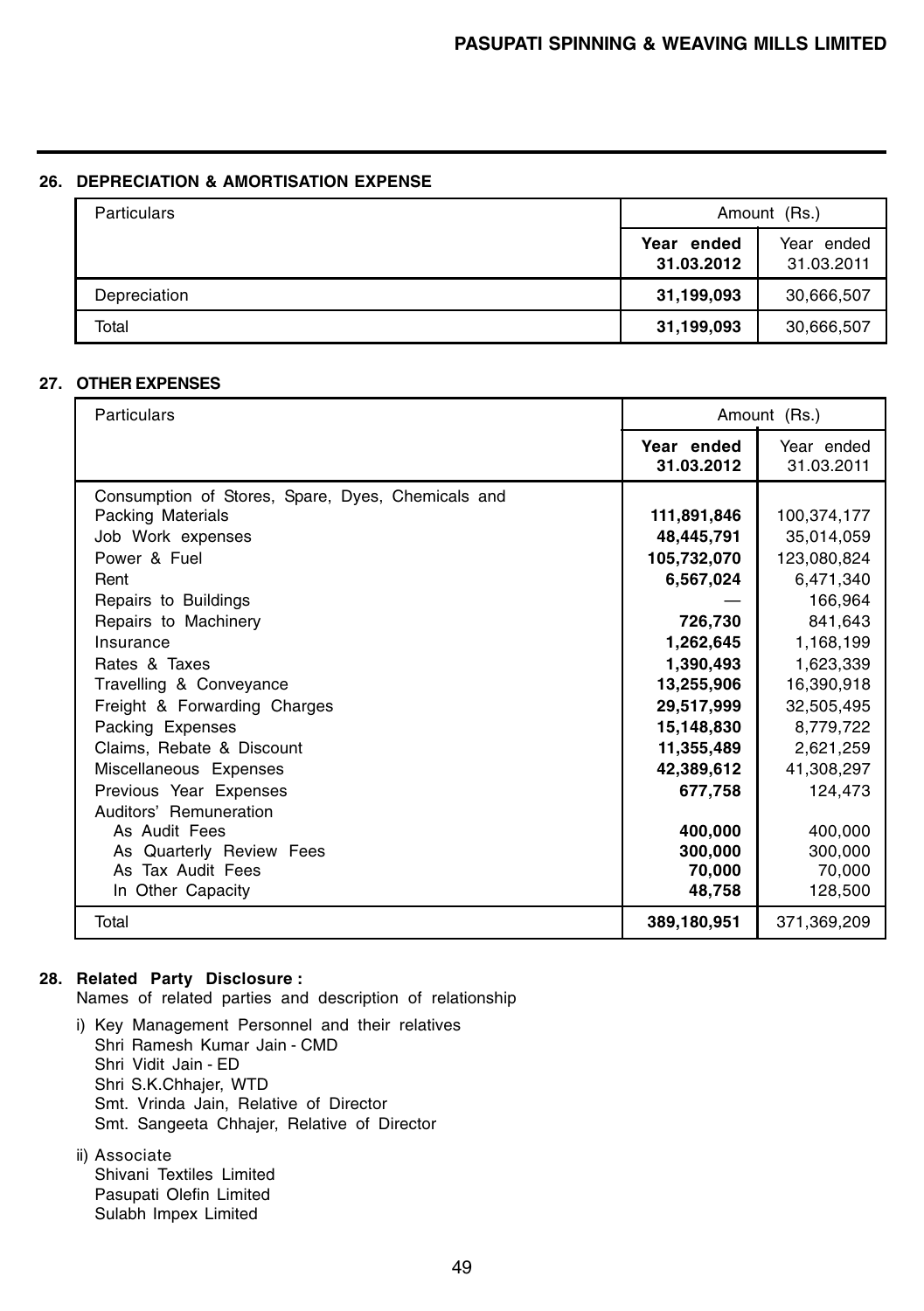

| Particulars                            | Amount (Rs.)                                    |                                |                                |
|----------------------------------------|-------------------------------------------------|--------------------------------|--------------------------------|
|                                        | Key<br>Management<br>Personnel<br>and Relatives | Associate                      | Total                          |
| Remuneration paid                      | 1,450,680<br>(1,585,812)                        | $(-)$                          | 1,450,680<br>(1,585,812)       |
| Sitting Fee paid                       | 46,000<br>(3,500)                               | $(-)$                          | 46.000<br>(3,500)              |
| Rent paid                              | 226,200<br>(226, 200)                           | $(-)$                          | 226,200<br>(226, 200)          |
| Sales                                  | $(-)$                                           | 113,418,275<br>(139, 134, 000) | 113,418,275<br>(139, 134, 000) |
| Vehicle hire charges paid              | $(-)$                                           | 612,000<br>(51,000)            | 612,000<br>(51,000)            |
| Promoters' contribution received       | 3,700,000<br>$(-$                               | 36,258,476<br>(3, 255, 145)    | 39,958,476<br>(3, 255, 145)    |
| Balance outstanding at the end of year |                                                 |                                |                                |
| Amount Payable                         | 103,782<br>(310, 846)                           | $(-)$                          | 103,782<br>(310, 846)          |
| Promoters' Contribution                | 3,700,000<br>$(-)$                              | 55,948,621<br>(19,690,145)     | 59,648,621<br>(19,690,145)     |
| Amount Receivable                      | $(-)$                                           | 20,209,487<br>(22, 823, 537)   | 20,209,487<br>(22, 823, 537)   |

Note :- Previous year figures have been given in brackets.

**29.** The company's business activity falls within a single primary reportable segment viz. Textiles and Textile Articles. Accordingly, pursuant to Accounting standard (AS-17) "Segment Reporting" issued by the Institute of Chartered Accountants of India segmental information is not required to be given

#### **30. MANAGERIAL REMUNERATION**

| Particulars                               | Amount (Rs.)             |                          |
|-------------------------------------------|--------------------------|--------------------------|
|                                           | Year ended<br>31.03.2012 | Year ended<br>31.03.2011 |
| Salary                                    | 1,080,000                | 1,180,000                |
| Contribution to Provident and Other Funds | 72,000                   | 84,000                   |
| <b>Benefits</b><br>Other                  | 298,680                  | 264,212                  |

Note :

- a) Shri Ramesh Kumar Jain, Chairman & Managing Director has not been paid salary w.e.f. 1.4.2011. Other benefits are being paid.
- b) Remuneration of Rs. 1187496 (including Rs. 579606 for previous year) paid to Shri Vidit Jain, Executive Director for the period from 1.4.2010 to 31.3.2012 is subject to approval of the Central Government.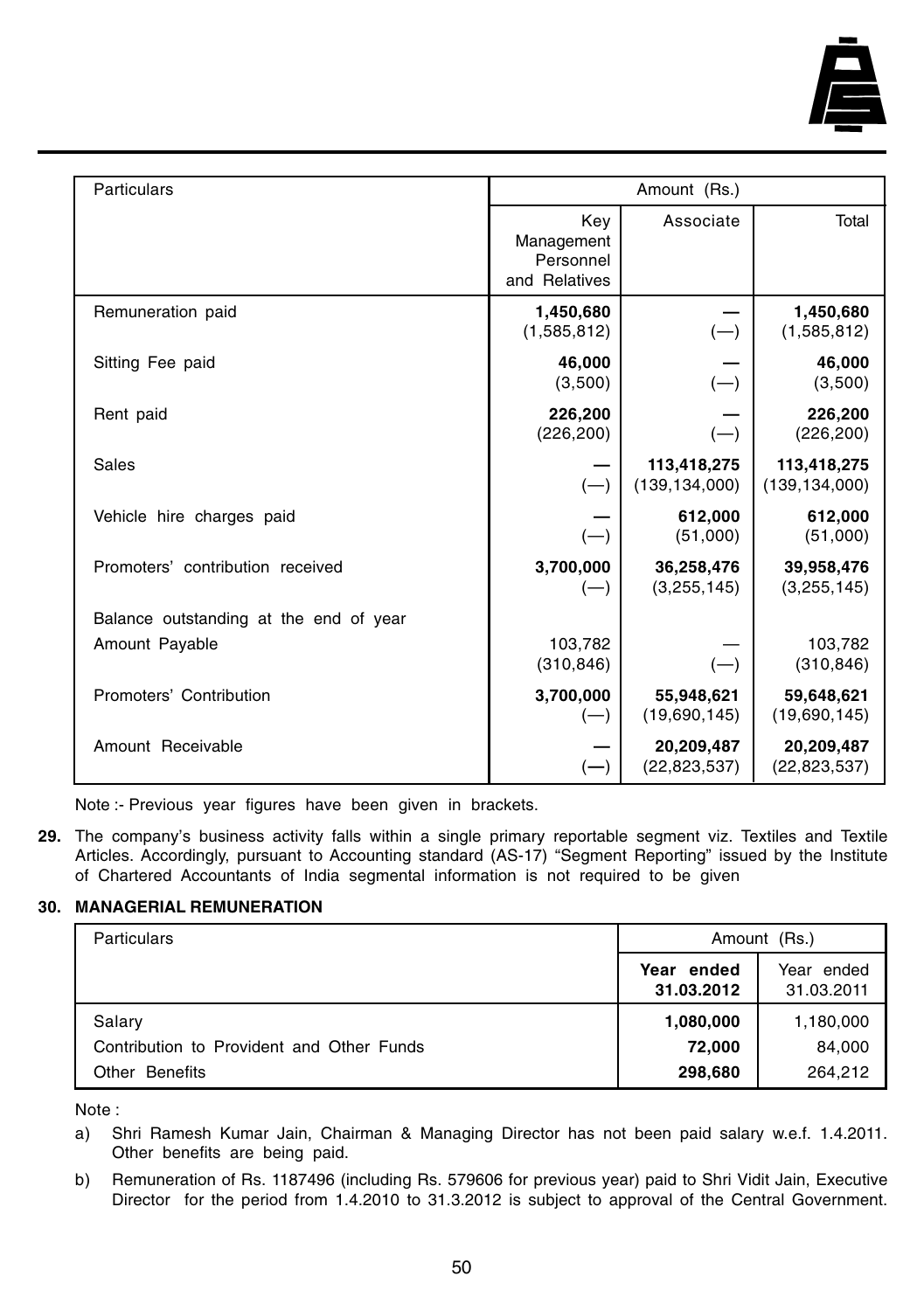#### **31. EARNING PER SHARE (EPS)**

| <b>Particulars</b>                                                                                                                                                                                                                    | Amount (Rs.) |                          |                      |                          |
|---------------------------------------------------------------------------------------------------------------------------------------------------------------------------------------------------------------------------------------|--------------|--------------------------|----------------------|--------------------------|
|                                                                                                                                                                                                                                       |              | Year ended 31.03.2012    |                      | Year ended 31,03,2011    |
| <b>Basic</b><br>Net Profit after tax but before extra ordinary<br>Items (A)<br>Net Profit after tax and extra ordinary Items (B)<br>No. of fully paid Equity Shares<br>Weighted averatge No. of partly paid Equity<br>Shares          | 2,372,602    | 12,061,221<br>12,072,180 | 5,556,506<br>150,000 | 30,758,784<br>30,763,159 |
| Total No. of Equity Shares (C)<br>Earning per share before extra ordinary Items                                                                                                                                                       |              | 2,372,602                |                      | 5,706,506                |
| (A/C)                                                                                                                                                                                                                                 |              | 5.08                     |                      | 5.39                     |
| Earning per share after extra ordinary Items<br>(B/C)                                                                                                                                                                                 |              | 5.09                     |                      | 5.39                     |
| <b>Diluted</b><br>Net Profit after tax but before extra ordinary<br>Items (A)<br>Net Profit after tax and extra ordinary Items (B)<br>No. of fully paid Equity Shares<br>Weighted averatge No. of partly paid Equity<br><b>Shares</b> | 2,372,602    | 12,061,221<br>12,072,180 | 5,556,506<br>150,000 | 30,758,784<br>30,763,159 |
| Weighted average No. of shares to be allotted<br>on dilution                                                                                                                                                                          | 7,098,298    |                          | 4,309,762            |                          |
| Total No. of Equity Shares (C)                                                                                                                                                                                                        |              | 9,470,900                |                      | 10,016,268               |
| Earning per share before extra ordinary Items<br>(A/C)                                                                                                                                                                                |              | 1.27                     |                      | 3.07                     |
| Earning per share after extra ordinary Items<br>(B/C)                                                                                                                                                                                 |              | 1.28                     |                      | 3.07                     |

**32.** In view of the accumulated losses incurred by the company exceeding its net worth, the company has made a reference under Section 15(1) of Sick Industrial Companies (Special provisions) Act, 1985 to the Board for Industrial and Financial Reconstruction (BIFR). The company was declared a sick Industrial company within the meaning of section 3(1)(o) of the said Act by BIFR on 14.7.2005 and Bank of Baroda was appointed as the operating agency (OA) to examine viability of the company and formulate rehabilitation scheme. The OA has filed a draft rehabilitation scheme with BIFR which has been approved by BIFR vide its order dated 17.2.2012. The company has started implementation of the scheme sanctioned by BIFR. Consequently, the accounts of the company for the year ended 31.03.2012 have been prepared on basis that the company is a going concern and credit for relief and concessions granted by BIFR will be taken when the said scheme will be fully implemented.

#### **33. DEFERRED TAX LIABILITIES (NET)**

As recommended under the Accounting Standard (AS)22, 'Accounting for Taxes On Income', issued by the Institute of Chartered Accountants of India the company has not provided deferred tax asset as on 31st March, 2012 in view of uncertainty of realization of the amount. The details of deferred tax assets / (liabilities) are as under :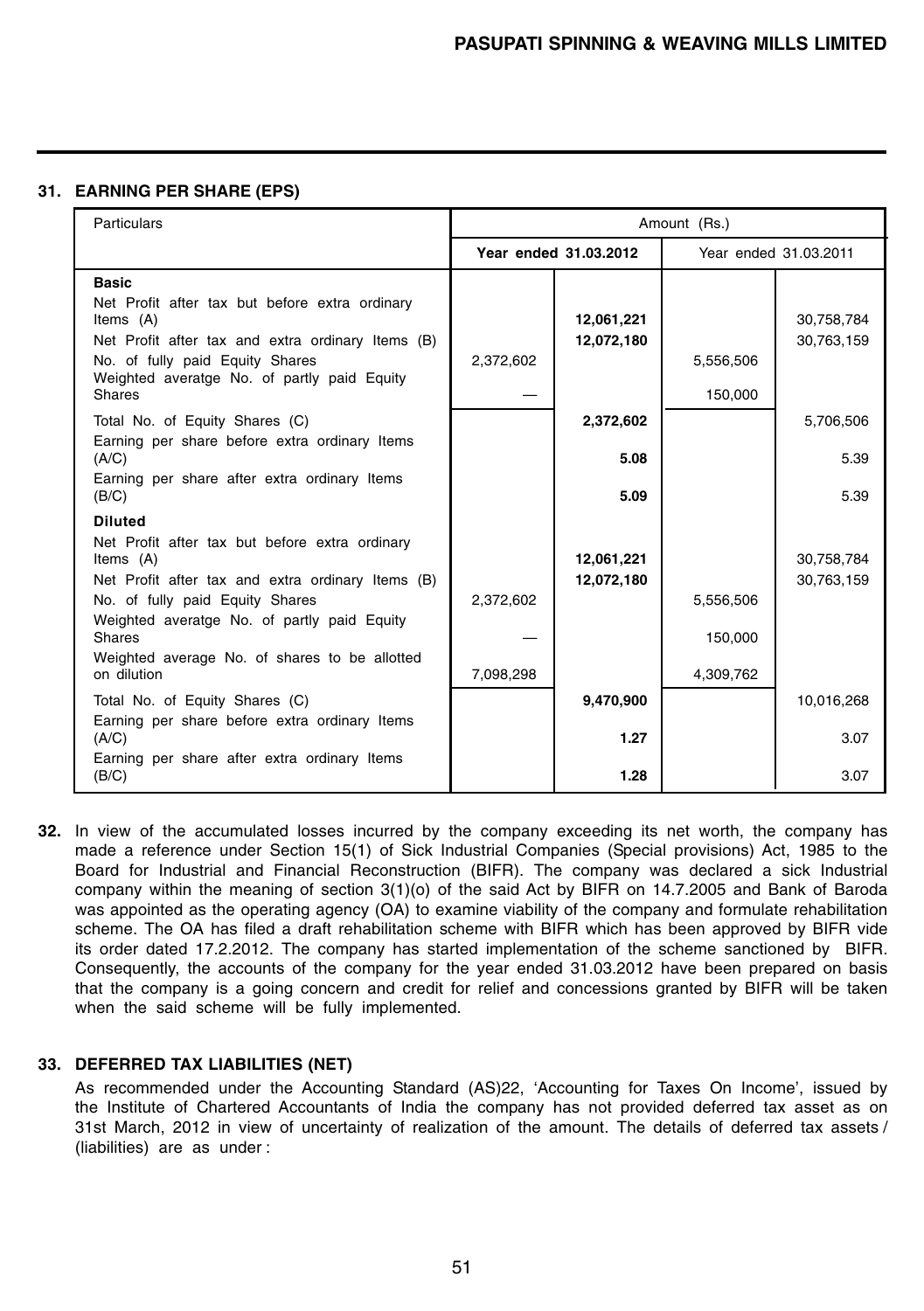

| Particulars                                                                    | Amount (Rs.)                                       |                                                      |                                                    |
|--------------------------------------------------------------------------------|----------------------------------------------------|------------------------------------------------------|----------------------------------------------------|
|                                                                                | As at<br>31.03.2011                                | Tax effect<br>for the year                           | As at<br>31.03.2012                                |
| Deferred Tax (Liability)<br>Fixed Assets<br>Tax Assets<br>Deferred             | (73, 429, 654)                                     | (226, 775)                                           | (73, 656, 429)                                     |
| Carry forward losses<br>Section 43 B items<br>Provision for Gratuity<br>Others | 79,111,266<br>24,016,777<br>2,898,688<br>3,145,661 | (6,406,691)<br>3,869,728<br>(359, 024)<br>(945, 722) | 72,704,575<br>27,886,505<br>2,539,664<br>2,199,939 |
|                                                                                | 109,172,392                                        | (3,841,709)                                          | 105,330,683                                        |
| Net deferred tax asset / (liability)                                           | 35,742,738                                         | (4,068,484)                                          | 31,674,254                                         |

- **34.** In pursuance of Accounting Standard on Impairment of Assets (AS28) issued by The Institute of Chartered Accountants of India the company had identified and impaired certain assets / cash generating units. There is no further impairment / reversal during the year.
- **35.** The company has not made any provision for Income Tax for the year as there is no taxable income / book profit under the provisions of the Income Tax Act, 1961.
- **36.** Balance of sundry creditors, sundry debtors, investments and loans and advances are subject to confirmation and reconciliation.
- **37.** Previous year figures have been regrouped and / or re-arranged wherever considered necessary.
- **38.** Paise have been rounded off to the nearest rupee.

#### **39. OPERATING LEASE**

- A As Lessor
	- a) The Company has entered into lease arrangements for renting specified machinery at Rs.1150000 per month for a period of 84 months w.e.f. 1.8.2010 and renewable at mutual consent after the end of the term. The lease has been terminated on 30.6.2011.
	- b) Disclosure in respect of assets given on operating lease

| <b>Particulars</b>                                                                       | Amount (Rs.)                            |                                         |  |
|------------------------------------------------------------------------------------------|-----------------------------------------|-----------------------------------------|--|
|                                                                                          | Year ended<br>31.03.2012                | Year ended<br>31.03.2011                |  |
| Gross Carrying amount of assets<br>Accumulated Depreciation<br>Depreciation for the year | 969,639,801<br>905,486,556<br>5,515,535 | 969,639,801<br>899,971,021<br>5,515,535 |  |

#### B As Lessee

The Company has taken generators on hire for which total rent of Rs. 2794800 (previous year Rs. 7126202) has been paid, which is being recognized as an expense in the statement of profit & loss account. The period of hire in not contracted and hence future lease payments are not determinable. The assets have not been subleased.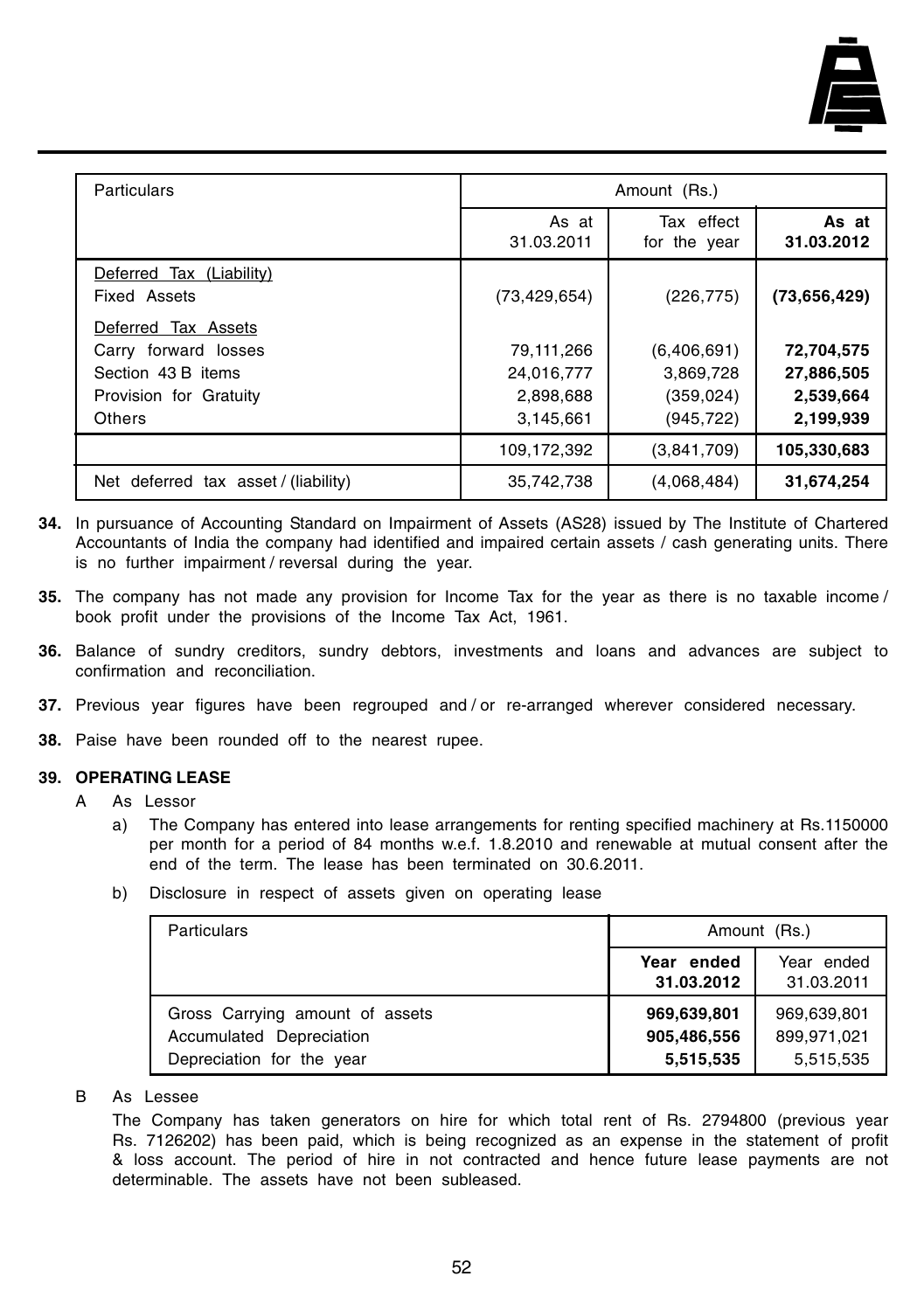## **40. RAW MATERIALS CONSUMED**

| Particulars                                                                                                                                                  | Amount (Rs.)                                           |                                                       |
|--------------------------------------------------------------------------------------------------------------------------------------------------------------|--------------------------------------------------------|-------------------------------------------------------|
|                                                                                                                                                              | Year ended<br>31.03.2012                               | Year ended<br>31.03.2011                              |
| Polyester / Synthetic Fibre<br>At the beginning of the year<br>Add: Purchases during the year<br>Less: Consumption during the year<br>At the end of the year | 10,982,566<br>343,190,026<br>349,505,815<br>4,666,777  | 3,282,571<br>352,179,150<br>344,479,155<br>10,982,566 |
| Cotton<br>At the beginning of the year<br>Add: Purchases during the year<br>Less: Consumption during the year<br>At the end of the year                      | 46,007,208<br>42,586,513<br>3,420,695                  |                                                       |
| Yarn<br>At the beginning of the year<br>Add: Purchases during the year<br>Less: Consumption during the year<br>At the end of the year                        | 7,385,152<br>140,812,596<br>143,506,020<br>4,691,728   | 3,347,468<br>170,343,992<br>166,306,308<br>7,385,152  |
| Total<br>At the beginning of the year<br>Add: Purchases during the year<br>Less: Consumption during the year<br>At the end of the year                       | 18,367,718<br>530,009,830<br>535,598,348<br>12,779,200 | 6,630,039<br>522,523,142<br>510,785,463<br>18,367,718 |

## **41. PURCHASES OF STOCK IN TRADE**

| Particulars    | Amount (Rs.)             |                          |
|----------------|--------------------------|--------------------------|
|                | Year ended<br>31.03.2012 | Year ended<br>31.03.2011 |
| Polyester Yarn | 6,180                    | 38,661                   |

## **42. VALUE OF IMPORTED / INDIGENOUS RAW MATERIALS, STORES & SPARES CONSUMED**

| Class of Goods                                                      | Year ended 31.03.2012      |                                          |                            | Year ended 31,03,2011                    |
|---------------------------------------------------------------------|----------------------------|------------------------------------------|----------------------------|------------------------------------------|
|                                                                     | %                          | Amount<br>(Rs.)                          | $\%$                       | Amount<br>(Rs.)                          |
| Raw Materials<br>Imported<br>Indigenous<br>Total                    | 2.92%<br>97.08%<br>100.00% | 15,642,403<br>519,955,945<br>535.598.348 | 2.04%<br>97.96%<br>100.00% | 10,427,060<br>500,358,403<br>510,785,463 |
| Stores, Dyes & Packing materials<br>Imported<br>Indigenous<br>Total | 0.80%<br>99.20%<br>100.00% | 894.715<br>110,997,131<br>111,891,846    | 2.07%<br>97.93%<br>100.00% | 2.079.464<br>98,294,713<br>100,374,177   |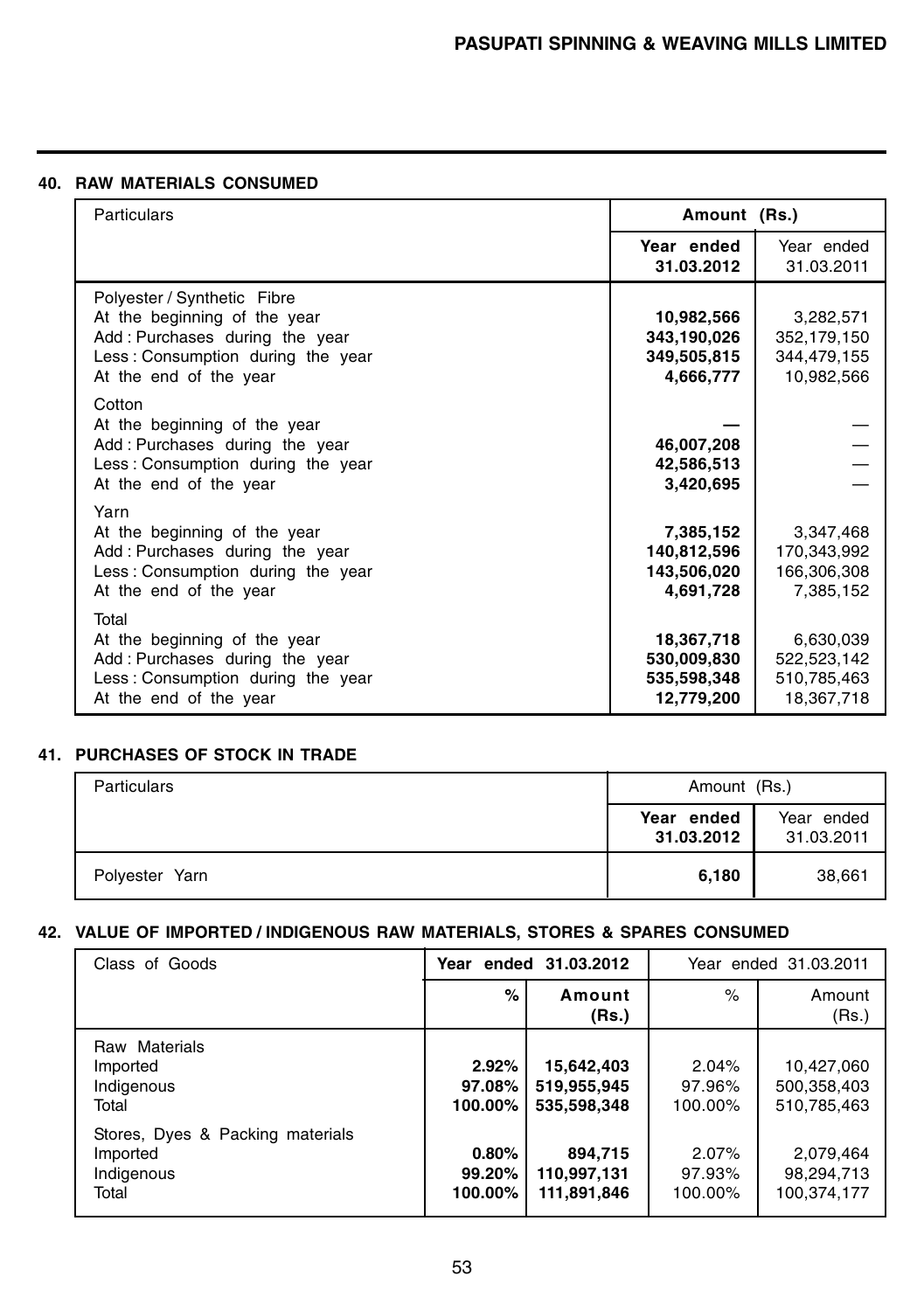

#### **43. OTHER INFORMATIONS**

| Particulars                                                                                                              | Amount (Rs.)                      |                                       |
|--------------------------------------------------------------------------------------------------------------------------|-----------------------------------|---------------------------------------|
|                                                                                                                          | Year ended<br>31.03.2012          | Year ended<br>31.03.2011              |
| C.I.F. value of Imports<br>Capital Goods<br>Raw Materials<br>Stores & Spares                                             | 10,828,571<br>894,715             | 14,843,319<br>16,321,006<br>2,079,464 |
| Expenditure in foreign currency<br>Travelling (does not include cost of air tickets)<br>Commission & Brokerage<br>Claims | 124,610<br>2,236,240<br>1,651,397 | 264,745<br>3,983,656<br>961.218       |
| Earnings in Foreign currency<br>FOB Value of Exports<br>(Does not include export through merchant exporters)             | 356,860,176                       | 397.773.343                           |

For B.K. SHROFF & CO., AMESH KUMAR JAIN VIDIT JAIN Chartered Accountants Chairman & Managing Director Executive Director Chartered Accountants Chairman & Managing Director Executive Director DIN No. 00575142 DIN No. 01347588

Place : New Delhi O.P. SHROFF REKHA SHARMA S.K. CHHAJER Dated : 30th May, 2012

DIN No. 00575234